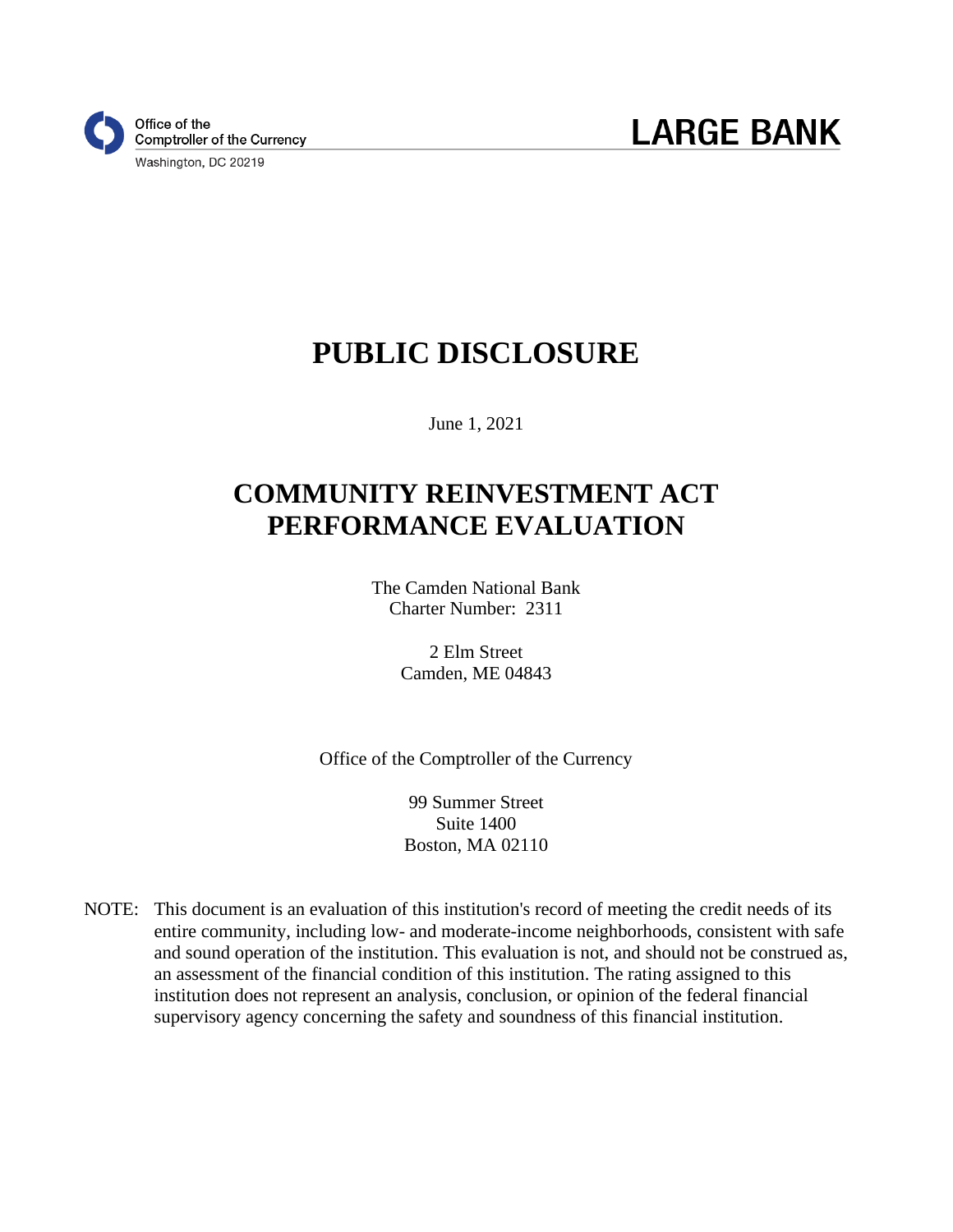## **Table of Contents**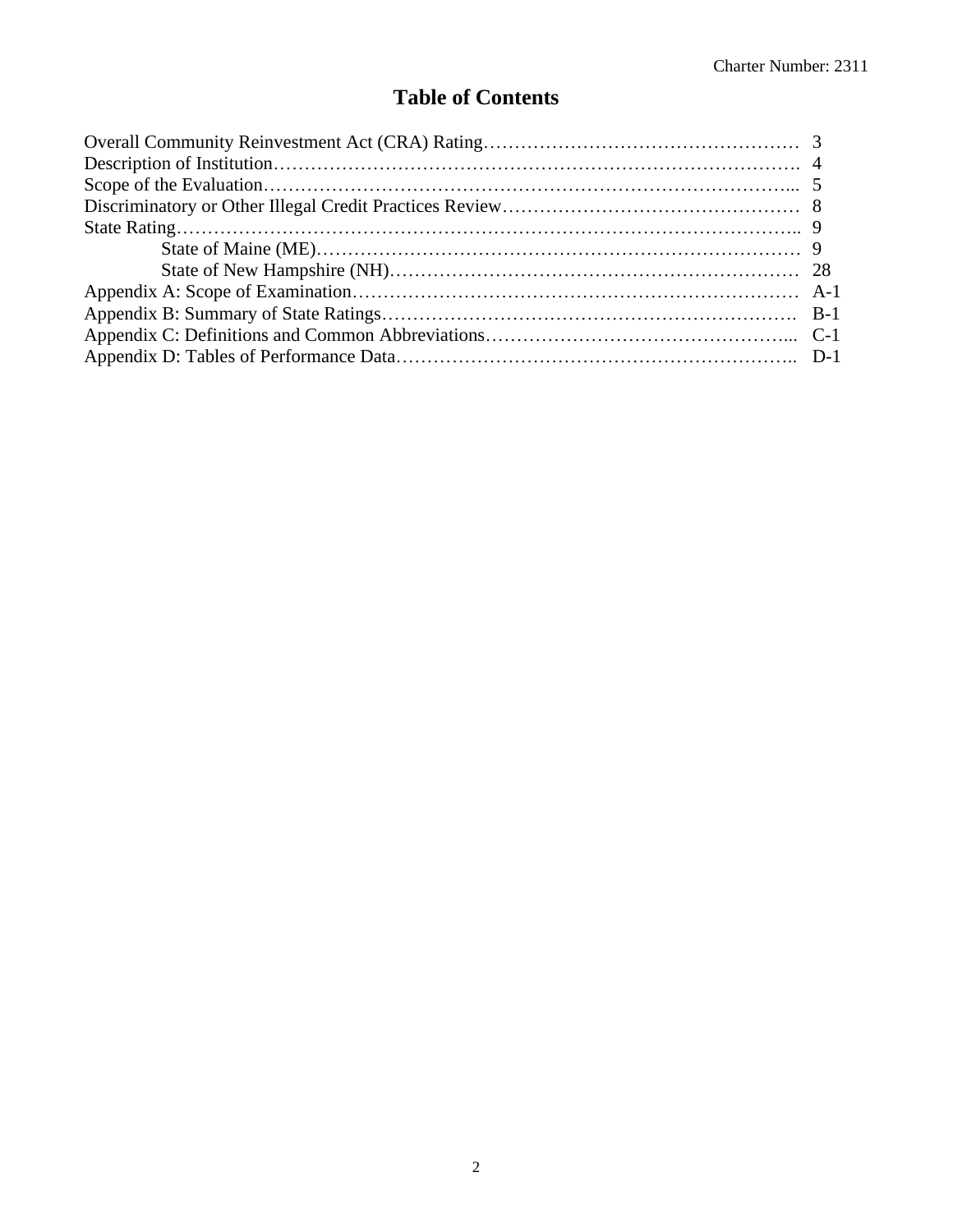## **Overall CRA Rating**

**Institution's CRA Rating:** This institution is rated Outstanding.

The following table indicates the performance level of The Camden National Bank (Camden, CNB, or bank) with respect to the Lending, Investment, and Service Tests:

|                                  | The Camden National Bank<br><b>Performance Tests</b> |                        |                     |  |  |  |  |  |
|----------------------------------|------------------------------------------------------|------------------------|---------------------|--|--|--|--|--|
| <b>Performance Levels</b>        | Lending Test*                                        | <b>Investment Test</b> | <b>Service Test</b> |  |  |  |  |  |
| Outstanding                      | X                                                    |                        |                     |  |  |  |  |  |
| <b>High Satisfactory</b>         |                                                      | X                      | X                   |  |  |  |  |  |
| Low Satisfactory                 |                                                      |                        |                     |  |  |  |  |  |
| Needs to Improve                 |                                                      |                        |                     |  |  |  |  |  |
| <b>Substantial Noncompliance</b> |                                                      |                        |                     |  |  |  |  |  |

\* The Lending Test is weighted more heavily than the Investment and Service Tests when arriving at an overall rating.

The major factors that support this rating include:

- The Lending Test rating is based on the Outstanding rating in the state of ME and the Low Satisfactory rating in the state of NH.
- The Investment Test rating is based on the High Satisfactory rating in the state of ME and the Outstanding rating in the state of NH.
- The Service Test rating is based on the High Satisfactory rating in the state of ME and the Low Satisfactory rating in the state of NH.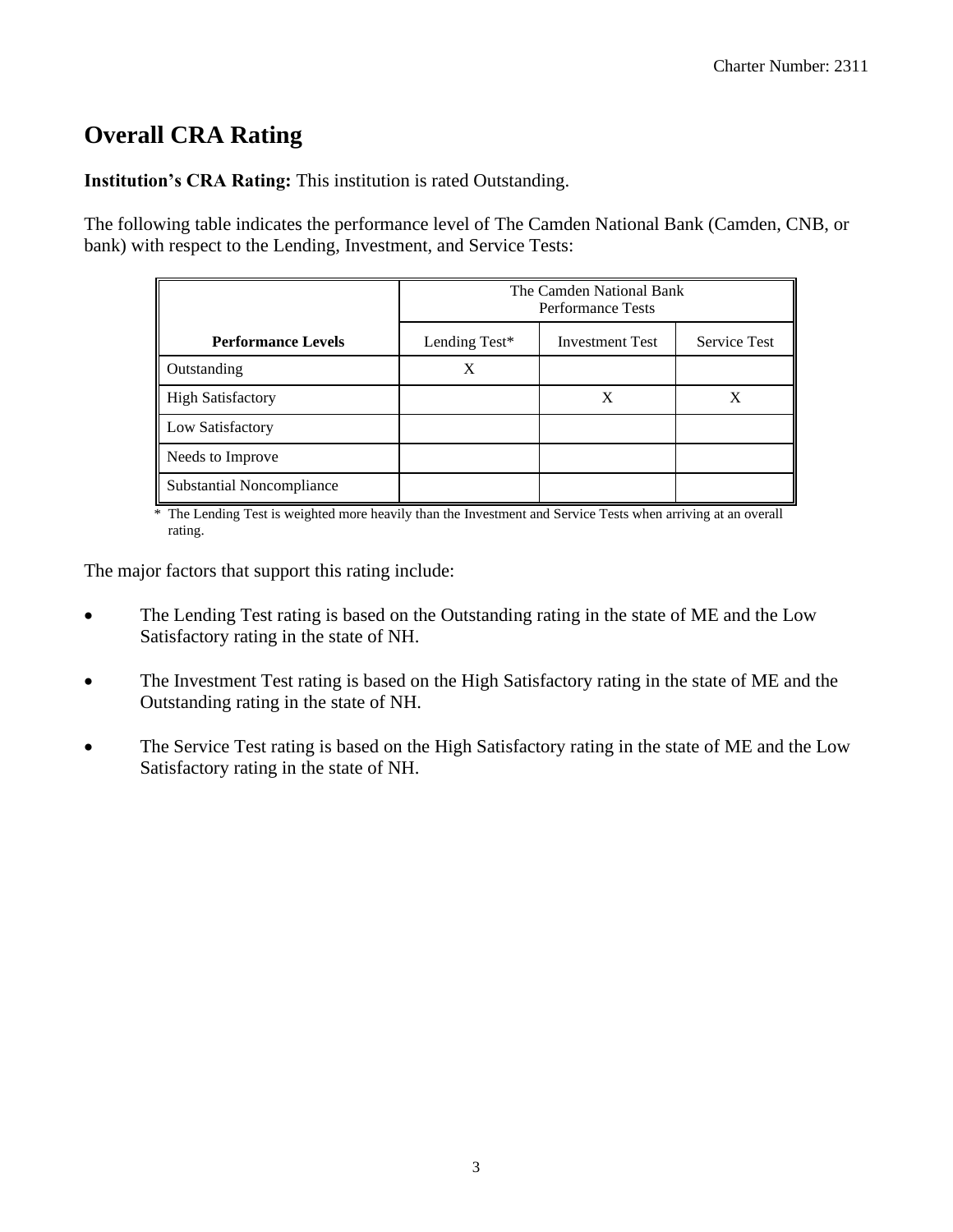#### **Lending in Assessment Area**

A substantial majority of the bank's loans are in in its assessment areas (AAs).

The bank originated and purchased 87.3 percent of its total loans inside the bank's AAs during the evaluation period. This analysis is performed at the bank, rather than the AA, level. This percentage does not include extensions of credit by affiliates that may be considered under the other performance criteria. Camden did not submit affiliate lending for consideration during this evaluation.

| Lending Inside and Outside of the Assessment Area |               |               |                        |                |              |                                        |               |                |               |              |
|---------------------------------------------------|---------------|---------------|------------------------|----------------|--------------|----------------------------------------|---------------|----------------|---------------|--------------|
| <b>Loan Category</b>                              |               |               | <b>Number of Loans</b> |                | <b>Total</b> | <b>Dollar Amount of Loans \$(000s)</b> |               |                |               |              |
|                                                   | <b>Inside</b> |               |                        | <b>Outside</b> |              | <b>Inside</b>                          |               | <b>Outside</b> |               | <b>Total</b> |
|                                                   | #             | $\frac{6}{9}$ | #                      | $\frac{0}{0}$  | #            | \$                                     | $\frac{0}{0}$ | \$             | $\frac{0}{0}$ | \$ (000s)    |
| <b>Home Mortgage</b>                              | 7,840         | 79.4          | 2,036                  | 20.6           | 9.876        | 1,644,018                              | 65.8          | 855,841        | 34.2          | 2,499,859    |
| <b>Small Business</b>                             | 7,006         | 96.7          | 237                    | 3.3            | 7.243        | 748,125                                | 93.1          | 55.448         | 6.9           | 803,573      |
| <b>Small Farm</b>                                 | 861           | 98.7          | 11                     | 1.3            | 872          | 33,447                                 | 93.1          | 2,472          | 6.9           | 35,919       |
| Total                                             | 15,707        | 87.3          | 2,284                  | 12.7           | 17.991       | 2,425,590                              | 72.6          | 913,761        | 27.4          | 3,339,351    |

## **Description of Institution**

As of December 31, 2020, The Camden National Bank is a \$4.87 billion, interstate community bank headquartered in Camden, ME. CNB was founded in 1875 and is now a direct, wholly owned subsidiary of Camden National Corporation (CNC) due to a corporate reorganization in 1984. CNC, located in Camden, ME, is incorporated under ME state laws as a publicly held bank holding company.

CNB operates as a full-service institution and offers a standard array of loan and deposit products for personal, small business, and commercial needs. The bank's website, [www.camdennational.com,](http://www.camdennational.com/) provides a listing and description of products and services. Offerings include but are not limited to checking and savings accounts, home borrowing, home equity, personal loans, and digital banking services. CNB also provides wealth management and trust services through its wealth management team, Camden Wealth Management, and brokerage, investment advisory, insurance and financial planning services through its financial consulting team, Camden Financial Consultants.

The bank's AAs comprise two states with a total of four rating areas containing a total of 58 branch locations. There are three AAs within the state of ME including the full-scope ME non- metropolitan statistical area (MSA) AA referred to in this evaluation as the ME nonMSA AA, the full-scope Portland-Lewiston-South Portland ME combined statistical area (CSA) AA referred to as the P-L-SP ME CSA AA, and the limited-scope Bangor ME-Penobscot County AA. There is one rating area in the state of NH, which is the full-scope Portsmouth NH-Rockingham County AA. All branch locations are located in ME with the exception of the branch located at 210 Commerce Way, Portsmouth, NH initially opened as a loan-production office (LPO) in January 2018. The bank applied for and changed this office to a full-service branch location as of October 22, 2019 with limited service hours of 9:00am to 12:00pm, Tuesday and Thursday, as the bank grows its state presence. The remaining 57 ME branches are distributed as follows: 39 located in the full-scope ME nonMSA AA, 12 located in the full-scope P-L-SP ME CSA AA, and six located in the limited-scope Bangor ME-Penobscot County AA. Branch hours for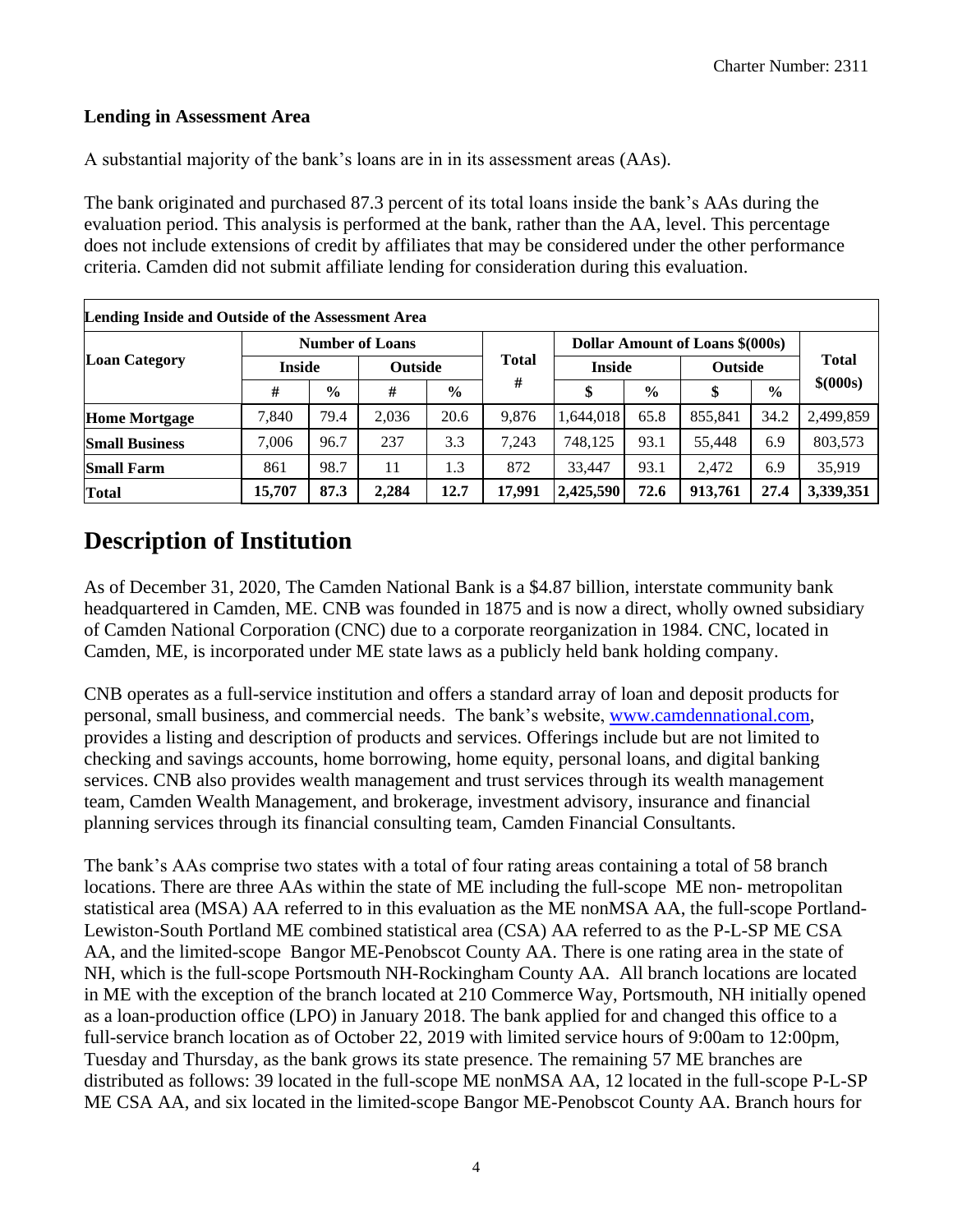the ME offices are largely 8:30/9:00am to 4:00pm, Monday to Thursday, and 8:30/9:00am to 5:00pm on Fridays. Some branch locations also offer Saturday service hours, commonly from 9:00am to 12:00pm.

As of December 31, 2020, CNB reported total assets, total deposits, and tier 1 capital of \$4.87 billion, \$4.04 billion, and \$420 million, respectively. The loan portfolio totaled approximately \$3.26 billion or 66.95 percent of total assets.

| <b>Loan Portfolio Summary by Loan Product</b> |                             |  |  |  |  |  |  |  |  |
|-----------------------------------------------|-----------------------------|--|--|--|--|--|--|--|--|
| <b>December 31, 2020</b>                      |                             |  |  |  |  |  |  |  |  |
| <b>Loan Category</b>                          | % of Gross Loans and Leases |  |  |  |  |  |  |  |  |
| 1-4 Family Residential Mortgages - Closed End | 37.26                       |  |  |  |  |  |  |  |  |
| <b>Other Real Estate (Commercial)</b>         | 31.77                       |  |  |  |  |  |  |  |  |
| <b>Commercial &amp; Industrial</b>            | 12.93                       |  |  |  |  |  |  |  |  |
| <b>Home Equity</b>                            | 6.59                        |  |  |  |  |  |  |  |  |
| <b>Multifamily</b>                            | 4.90                        |  |  |  |  |  |  |  |  |
| <b>Construction &amp; Development</b>         | 4.02                        |  |  |  |  |  |  |  |  |
| <b>Consumer</b>                               | $<$ 1                       |  |  |  |  |  |  |  |  |
| <b>Municipal Bonds/Loans</b>                  | $<$ 1                       |  |  |  |  |  |  |  |  |
| <b>Other</b>                                  | $<$ 1                       |  |  |  |  |  |  |  |  |
| <b>Total</b>                                  | 100                         |  |  |  |  |  |  |  |  |

The table below provides a summary of the loan mix as of December 31, 2020:

*Source: Federal Deposit Insurance Corporation Call Report, December 31, 2020.*

The bank has no financial or legal impediments in meeting the credit needs of its AAs.

CNB's prior CRA performance evaluation dated May 21, 2018 assigned an Outstanding rating resulting from an Outstanding Lending Test rating, a High Satisfactory Investment Test rating, and a High Satisfactory Service Test.

## **Scope of the Evaluation**

#### **Evaluation Period/Products Evaluated**

CNB was evaluated using large bank evaluation procedures, which assesses the bank's CRA performance according to three different testing criteria, including a Lending Test, Investment Test, and a Service Test. The bank's performance was assessed using Home Mortgage Disclosure Act (HMDA) reportable home mortgage, small business, and small farm loans originated and purchased during the evaluation period, which spanned from January 1, 2018 through December 31, 2020. Performance also included an assessment of community development (CD) activities occurring during the same timeperiod. CD activities included CD loans, qualified investments, grants and donations, and CD services.

Management provided home mortgage information for 2018, 2019, and 2020 as required by HMDA. Management provided small business and small farm information for 2018, 2019, and 2020 as required by the CRA. Management did not submit any consumer loan data for consideration as part of this evaluation's scope. Examiners determined the data submitted as required by HMDA and CRA was reliable and accurate. Examiners also verified CD activities submitted by management.

Lending performance was assessed based on the bank's primary loan products. Primary loan products include those in which the bank originated at least 20 loans within an AA during the evaluation period. Camden had a sufficient volume of home mortgage and small business loans in all AAs to conduct a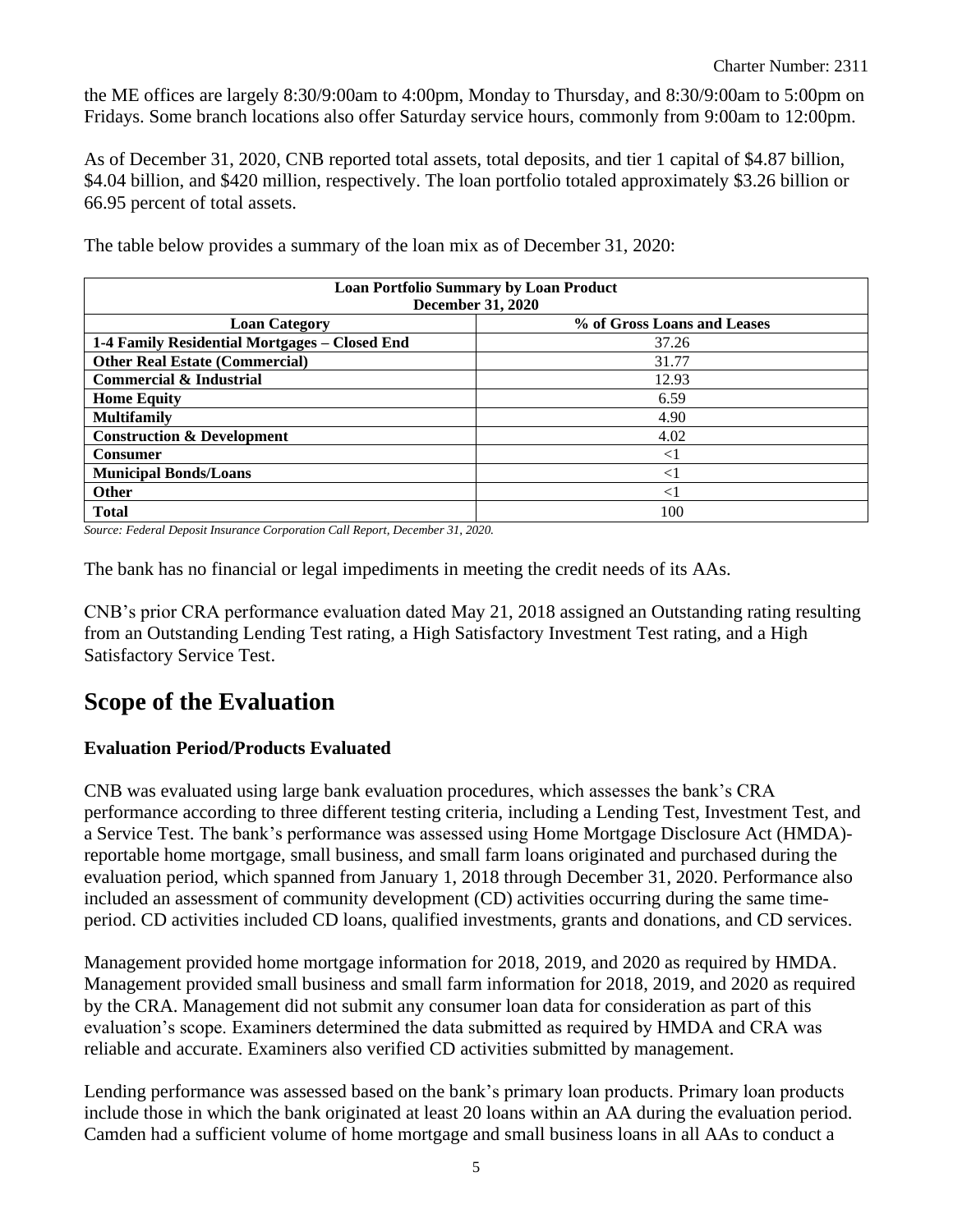meaningful analysis. However, the bank only had sufficient small farm loan volume to conduct meaningful analysis within the state of ME. HMDA and CRA small business and small farm aggregate lending and market share percentages consider only lenders that submit HMDA and CRA data. Lenders that collect, but do not submit data, are not considered in the percentages.

As indicated above, the primary lending products originated during the evaluation period were home mortgage, small business, and small farm loans which accounted for 49.91 percent, 44.60 percent, and 5.48 percent, respectively, of all loan originations by number. By dollar volume, home mortgages, small business, and small farm loans accounted for 67.78 percent, 30.84 percent, and 1.38 percent of a loan originations, respectively.

For geographic and borrower distribution analyses, loans originated during the evaluation years of 2018, 2019, and 2020 were compared to the 2015 American Community Survey (ACS) data and 2020 Dun & Bradstreet (D&B) data. 2019 Peer Mortgage and 2019 Peer Small Business/Farm data was used as supporting performance context (as applicable) as 2020 Peer data was not readily available for consideration at the time of this evaluation. Peer 2020 deposit market share data is as of June 30, 2020, based on information from the Federal Deposit Insurance Corporation (FDIC).

#### **Selection of Areas for Full-Scope Review**

In each state where the bank has an office, one or more  $AA(s)$  within that state was selected for a fullscope review. For purposes of this evaluation, bank delineated AAs located within the same MSA, multistate metropolitan statistical area (MMSA), or CSA are combined and evaluated as a single AA. Similarly, bank delineated non-MSA AAs within the same state are combined and evaluated as a single area. These combined AAs may be evaluated as full- or limited-scope. Refer to the "Scope" section under each State Rating section for details regarding how full-scope AAs were selected. Refer to appendix A, Scope of Examination, for a list of full- and limited-scope AAs.

The CRA requires an institution to define the AA in which it will be evaluated. Camden has delineated four AAs, two full-scope ME AAs, one limited-scope ME AA, and one full-scope NH AA, that meet the requirements of the regulation by consisting of wholly-contiguous political subdivisions (counties), containing the entirety of the customer deposit base, and by not arbitrarily excluding any low- or moderate-income census tracts (CTs).

As previously discussed, the ME-based AAs include the full-scope ME nonMSA AA, the full-scope P-L-SP ME CSA AA, and the limited-scope Bangor ME-Penobscot County AA. All ME AAs are comprised of full county geographies. The ME nonMSA AA is composed of nonMSA (#99999) geographies, which include the entirety of Hancock (#009), Kennebec (#011), Knox (#013), Lincoln (#015), Piscataquis (#021), Somerset (#025), Waldo (#027), and Washington (#029) Counties. The P-L-SP ME CSA AA is composed of the entirety of Cumberland, (#005), Sagadahoc (#023), and York (#031) Counties within the Portland-South Portland ME MSA (#38860), and the entirety of Androscoggin County (#001) within the adjacent Lewiston-Auburn ME MSA (#30340). The Bangor ME-Penobscot County AA is composed of the entirety of Penobscot County (#019) within the Bangor, ME MSA (#12620).

The NH AA includes only the full-scope Portsmouth NH-Rockingham County AA, which is composed of the entirety of Rockingham County (#015) within the Rocking County-Strafford County, NH Metropolitan Division (MD) (#40484).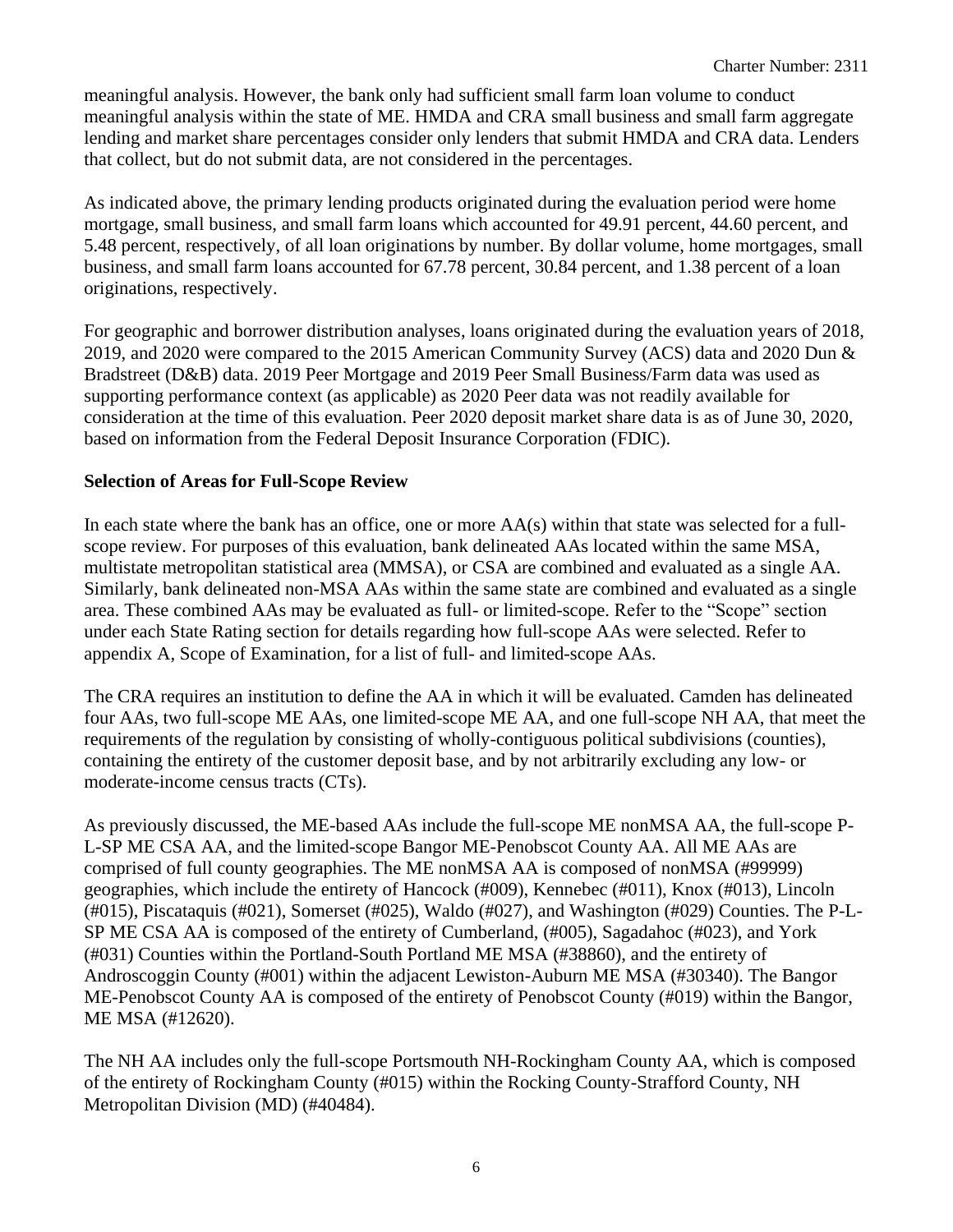When drawing overall conclusions regarding the bank's lending performance, more consideration was given to the bank's performance within the full-scope ME AAs as the majority of primary product lending over the course of the evaluation period occurred within these areas. Specifically, for the full evaluation period of January 1, 2018 through December 31, 2020, approximately 91.3 percent, 85.1 percent, and 96.5 percent of home mortgage, small business, and small farm loans by number were originated within full-scope ME AAs. Comparatively, the full-scope Portsmouth NH-Rockingham County AA maintained less than one percent by number of loan originations across all three primary product types of home mortgage, small business, and small farm loans.

#### **Ratings**

The bank's overall rating is a blend of the state ratings.

As previously discussed, Camden's primary lending products during the evaluation period were identified to be home mortgage, small business, and small farm loans based on origination activity during the evaluation period. Amongst the three primary products, we assigned more consideration to the CNB's home mortgage and small business lending performance, as only 5.48 percent by number and 1.38 percent by dollar volume of all loan originations were small farm loans. When comparing home mortgage and small business lending, slightly more weight was given to the bank's home mortgage lending performance over small business loans as approximately 49.9 percent by number and 67.8 percent by dollar volume of bank lending during the evaluation period was home mortgage loans compared to small business loans at 44.6 percent by number and 30.8 percent by dollar volume, respectively.

We also reviewed deposit activity when determining rate weightings amongst the full-scope ME and full-scope NH AAs. As indicated by FDIC deposit market share reporting as of June 30, 2020, approximately 90.06 percent of the bank's deposit base and 87.93 percent of the bank's branches were located within either full-scope ME AA compared to the full-scope NH AA's 1.03 percent and 1.72 percent, respectively. The limited-scope Bangor ME-Penobscot County AA maintained approximately 8.91 percent and 10.34 percent of the bank's deposit base and branches, respectively. Consequently, the bank's performance within the full scope ME AAs was weighted more heavily when arriving at overall conclusions.

The state ratings are based on performance in all bank AAs. Refer to the "Scope" section under each State Rating section for details regarding how the areas were weighted in arriving at the respective ratings.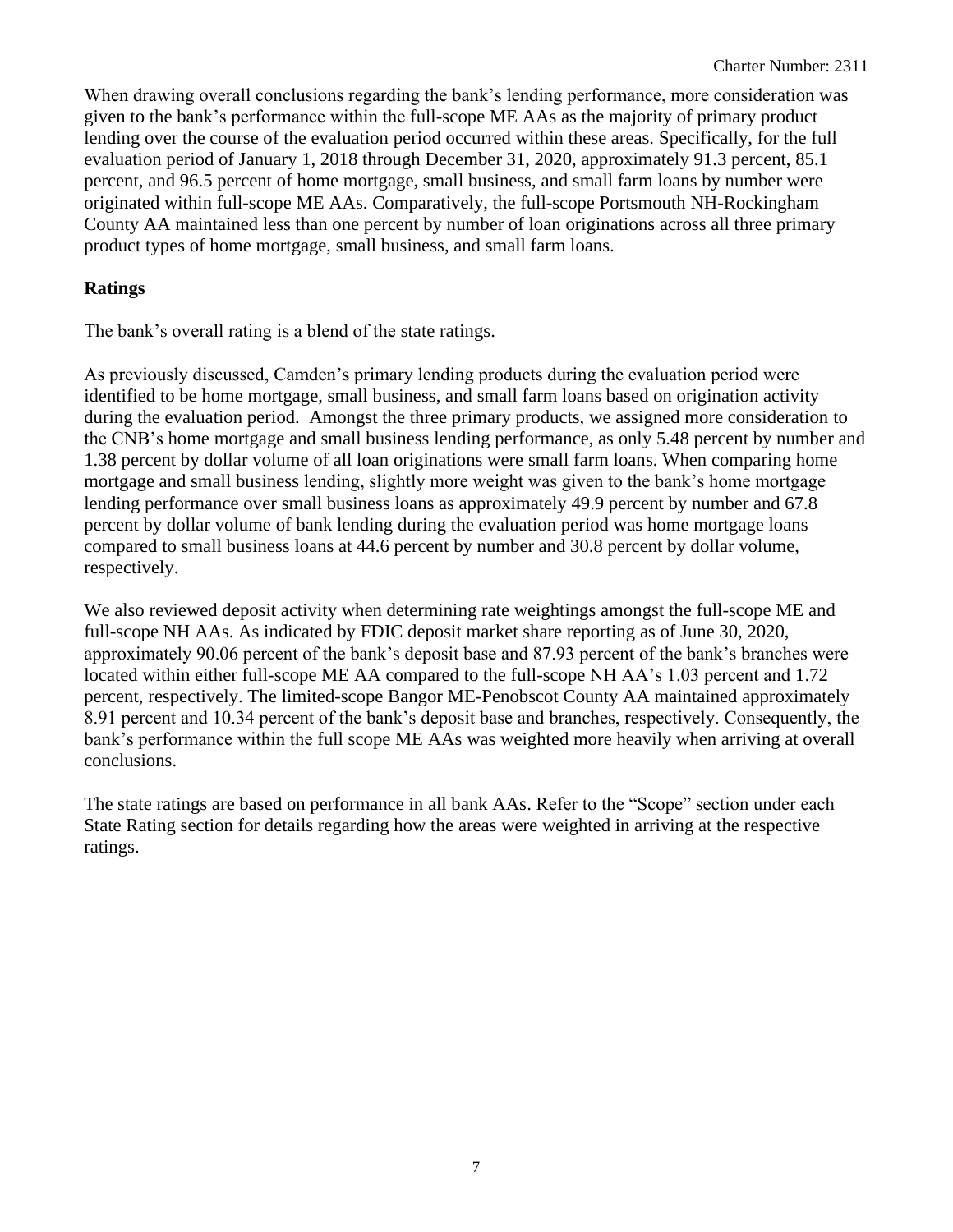## **Discriminatory or Other Illegal Credit Practices Review**

Pursuant to 12 C.F.R. §25.28(c) or §195.28(c), respectively, in determining a national bank's or federal savings association's (collectively, bank) CRA rating, the OCC considers evidence of discriminatory or other illegal credit practices in any geography by the bank, or in any assessment area by an affiliate whose loans have been considered as part of the bank's lending performance. As part of this evaluation process, the OCC consults with other federal agencies with responsibility for compliance with the relevant laws and regulations, including the U.S. Department of Justice, the U.S. Department of Housing and Urban Development, and the Bureau of Consumer Financial Protection, as applicable.

The OCC has not identified that this institution has engaged in discriminatory or other illegal credit practices that require consideration in this evaluation.

The OCC will consider any information that this institution engaged in discriminatory or other illegal credit practices, identified by or provided to the OCC before the end of the institution's next performance evaluation in that subsequent evaluation, even if the information concerns activities that occurred during the evaluation period addressed in this performance evaluation.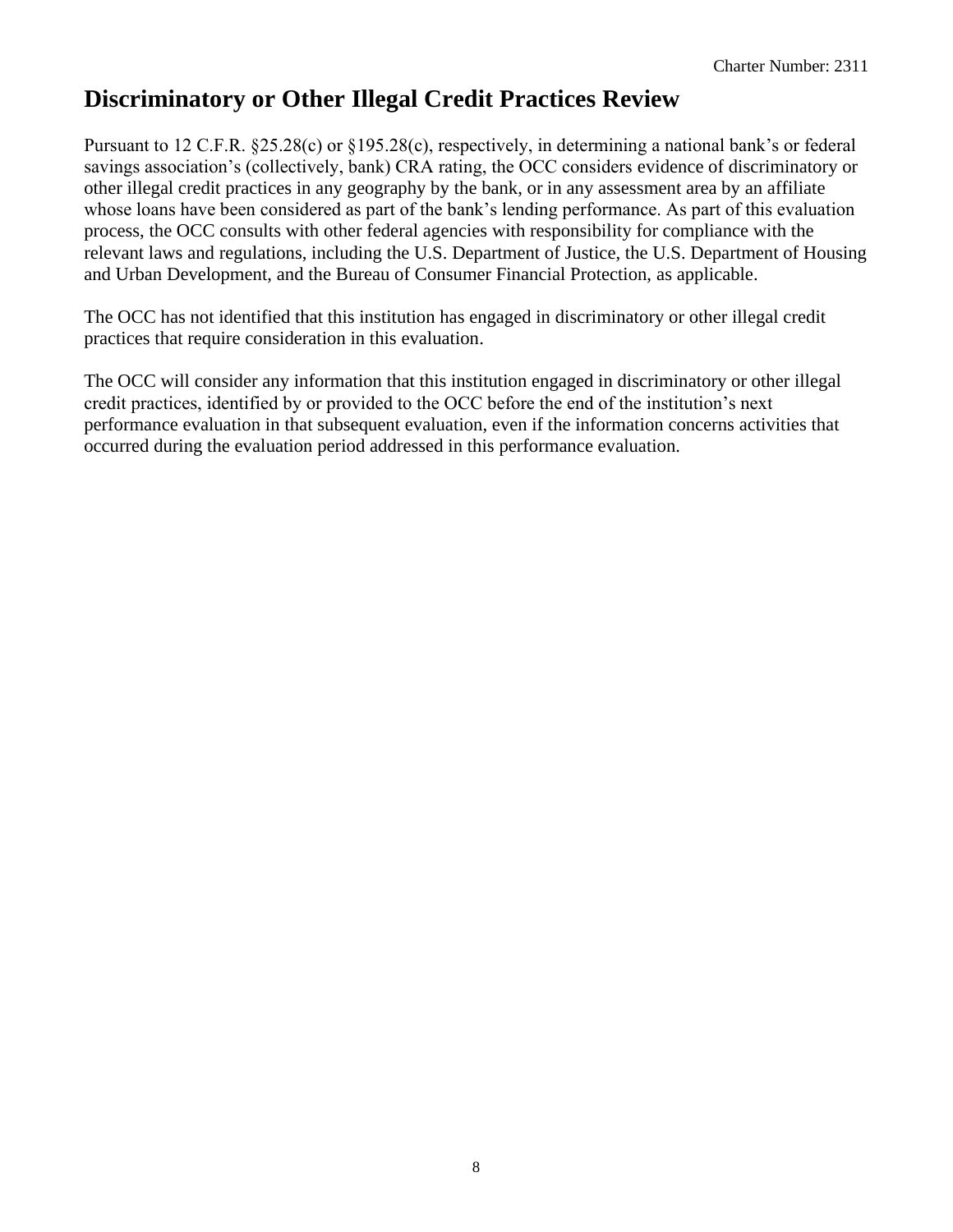## **State Rating**

## **State of Maine**

| <b>CRA rating for the State of Maine:</b> Outstanding |                          |
|-------------------------------------------------------|--------------------------|
| The Lending Test is rated:                            | Outstanding              |
| The Investment Test is rated:                         | <b>High Satisfactory</b> |
| The Service Test is rated:                            | <b>High Satisfactory</b> |

The major factors that support this rating include:

- Lending levels reflect excellent responsiveness to AA credit needs within the state of ME.
- The bank exhibits an excellent geographic distribution of loans in its AAs.
- The bank exhibits an excellent distribution of loans among individuals of different income levels and business and farms of different sizes, given the product lines offered by the institution.
- The institution is a leader in making CD loans in the state of ME.
- The institution has a significant level of qualified CD investments and grants in the state, occasionally in a leadership position, particularly those that are not routinely provided by private investors.
- The institution exhibits adequate responsiveness to credit and community economic development needs. The institution occasionally uses innovative and/or complex investments to support CD initiatives.
- Service delivery systems are accessible to geographies and individuals of different income levels in the institution's AA.
- The institution is a leader in providing CD services.

## **Description of Institution's Operations in Maine**

The state of ME represents Camden's primary area of operations. CNB's ME-based AAs are comprised of three different rating areas, the full-scope ME nonMSA AA, the full-scope P-L-SP ME CSA AA, and the limited-scope Bangor ME-Penobscot County AA. These rating areas are comprised of full, contiguous ME counties bordering Camden's NH-based AA to the south. Camden operated 57 fullservice branch locations or 98.28 percent of the bank's total branch network within the state of ME as of December 31, 2020. These rating areas included a total of 308 CTs, including eight low-, 48 moderate-, 185 middle-, and 58 upper-income CTs, while the remaining nine tracts were not assigned an income classification as of the 2015 ACS Census update.

The bank's strategy during the evaluation period within ME has been focused largely on organic deposit and loan growth within a competitive market and overcoming challenges arising from the COVID-19 pandemic-driven disruption. Camden offers a wide array of products and services and continues to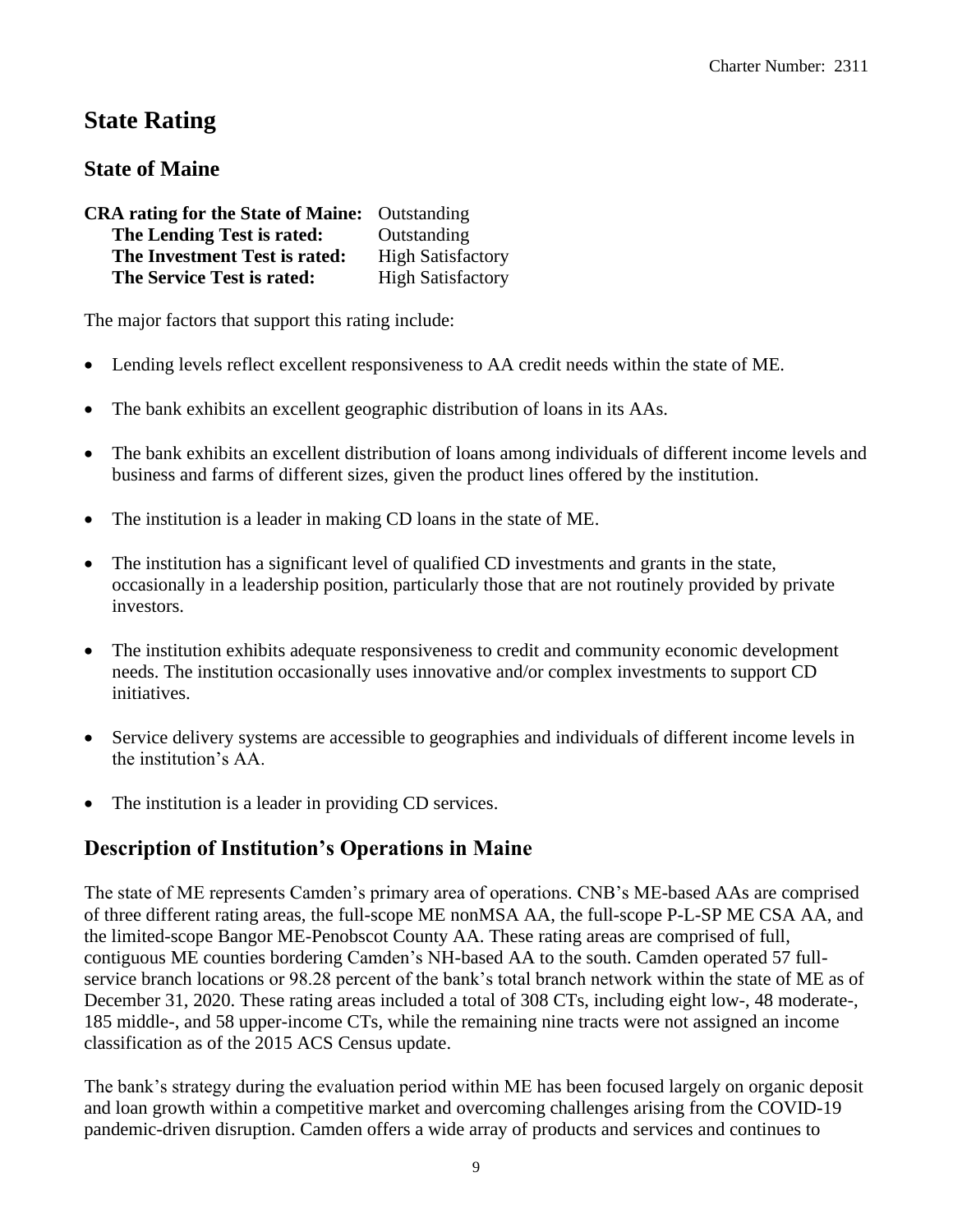demonstrate the willingness and ability to serve its community's credit needs, particularly by taking a proactive approach in addressing risks presented by the current environment. Home mortgage loans were identified as CNB's primary product in ME during the evaluation period and accounted for 49.89 percent of all loans made in ME compared to small business and small farm loans accounting for 44.61 percent and 5.50 percent, respectively.

CNB faces strong competition for deposits in ME. According to FDIC deposit information as of June 30, 2020, Camden reported approximately \$3.98 billion in deposits, or 98.97 percent of the bank's total deposits in the state of ME. Camden ranked second out of 30 depository institutions with 10.81 percent market share based on FDIC reporting. The top banks in terms of deposit market share in the combined AAs in the state of ME included TD Bank, National Association (14.09 percent), The Camden National Bank (10.81 percent), Bangor Savings Bank (10.74 percent), KeyBank National Association (8.25 percent), and Bank of America, National Association (7.52 percent). Outside of the top five, no bank individually maintains more than five percent market share in the state.

Camden originated 99.12 percent of its total home mortgage, 99.19 percent of its total small business, and 99.54 percent of its total small farm loans in the state of ME AAs during the evaluation period. According to 2019 Peer Mortgage data, Camden ranked second among 445 home mortgage lenders within ME-based AAs representing 5.59 percent of the market, third among 109 small business lenders representing 6.60 percent of the market, and second among 24 small farm lenders representing 18.04 percent of the market.

## **Community Contacts**

As part of the CRA evaluation, the OCC leveraged data obtained from four recent community contacts conducted within the state of ME to determine and obtain a better understanding of the local economic conditions and community development needs. Community contacts indicated that rising housing costs have created a need for affordable housing, particularly for low- and moderate-income families. Contact data indicated that in addition to affordable housing needs, community needs within ME include access to social services, support for legal services for low- and moderate income (LMI) groups, and affordable child-care. Additionally, community contacts described several LMI higher-risk groups including senior citizens, aging veterans, and a growing immigrant population.

## **ME nonMSA AA**

Camden operated 39 branch locations within the full-scope ME nonMSA AA, consisting of one, 29, and eight branches located in moderate-, middle-, and upper-income CTs, respectively. One branch was located within a CT that did not have an assigned income category as of 2015 ACS data. There were no low-income CTs within the ME nonMSA AA during the evaluation period.

Despite facing strong competition for consumer deposits within the ME nonMSA AA, Camden ranked first in deposit market share among 32 competing institutions in the rating area with approximately \$2.43 billion in deposits representing 20.02 percent of the market as of June 30, 2020. This represented 60.62 percent of total bank deposits in the AA and 61.25 percent of ME state deposits located in the ME nonMSA AA. The top banks in terms of deposit market share in the AA include The Camden National Bank (20.02 percent), First National Bank (13.87 percent), Bar Harbor Bank & Trust (10.88 percent), Bangor Savings Bank (8.78 percent), and TD Bank, National Association (8.63 percent). Outside of the top ten, all banks individually maintained less than two percent market share in the AA.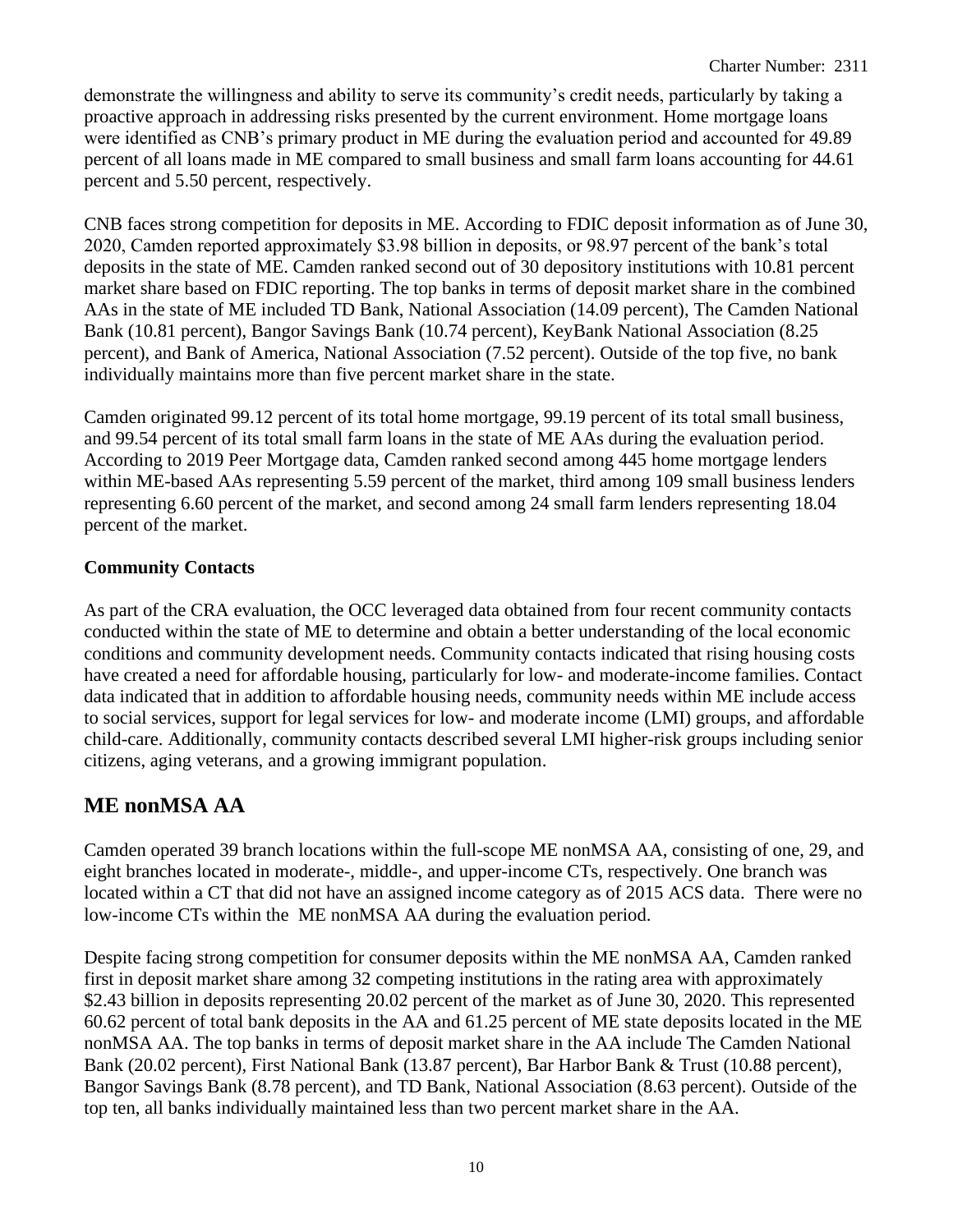During the evaluation period, CNB originated 52.91 percent of its total home mortgage loans in the AA and 53.38 percent of home mortgage loans in the state in the ME nonMSA AA. CNB originated 61.08 percent of its total small business loans in the AA and 61.58 percent of small business loans in the state in the ME nonMSA AA. CNB originated 89.55 percent of its total small farm loans in the AA and 89.96 percent of small farm loans in the state in the ME nonMSA AA.

#### **Economic Data**

According to January 2021 Moody's Analytics Inc., Maine's economy is in the recovery stage of the business cycle. However short- and long-term outlooks are anticipated to lag the nation but outpace the rest of the Northeast. The rural regions of Maine have experienced significant losses in both manufacturing and healthcare compounded by pressures presented by the pandemic. Additionally, despite record low mortgage rates, home affordability within the ME nonMSA AA remains a weakness particularly for low-income populations. Lastly, high taxes, business costs, and geographic barriers present unique challenges for industries within ME, though tourism is expected to rebound during the latter half of 2021 as pandemic concerns ease.

Top employers within the state include Maine Health, LL Bean Inc, Bath Iron Works, and Eastern Maine Medical Center with total employees per employer greater than 4,000. Other top employers included Walmart Inc, Hannaford Bros Co, Unum Provident, Central Maine Healthcare Corp, University of Maine, and St. Mary's Regional Medical Center with total employees per employer less than 4,000 but greater than 2,000.

| Table A – Demographic Information of the Assessment Area |         |                  |                                            |                           |                          |                   |
|----------------------------------------------------------|---------|------------------|--------------------------------------------|---------------------------|--------------------------|-------------------|
|                                                          |         |                  | <b>Assessment Area: CNB_ME nonMSA 2020</b> |                           |                          |                   |
| <b>Demographic Characteristics</b>                       | #       | Low<br>$%$ of #  | Moderate<br>$%$ of #                       | <b>Middle</b><br>$%$ of # | <b>Upper</b><br>$%$ of # | $NA*$<br>$%$ of # |
| Geographies (Census Tracts)                              | 117     | 0.0              | 8.5                                        | 68.4                      | 18.8                     | 4.3               |
| Population by Geography                                  | 389,549 | 0.0              | 6.2                                        | 72.8                      | 20.6                     | 0.5               |
| Housing Units by Geography                               | 240,127 | 0.0              | 8.3                                        | 68.9                      | 22.0                     | 0.8               |
| Owner-Occupied Units by Geography                        | 124,814 | 0.0              | 6.2                                        | 70.9                      | 22.5                     | 0.4               |
| Occupied Rental Units by Geography                       | 43,231  | 0.0              | 6.2                                        | 77.7                      | 15.5                     | 0.5               |
| Vacant Units by Geography                                | 72,082  | 0.0 <sub>l</sub> | 13.2                                       | 60.2                      | 24.9                     | 1.7               |
| Businesses by Geography                                  | 26,281  | 0.0              | 5.0                                        | 71.1                      | 23.4                     | 0.5               |
| Farms by Geography                                       | 1,344   | 0.0              | 5.0                                        | 72.1                      | 22.6                     | 0.3               |
| Family Distribution by Income Level                      | 105,440 | 19.3             | 17.8                                       | 20.8                      | 42.1                     | 0.0               |
| Household Distribution by Income Level                   | 168,045 | 22.9             | 16.3                                       | 17.1                      | 43.7                     | 0.0               |
| Median Family Income Non-MSAs - ME                       |         |                  | \$54,862 Median Housing Value              |                           |                          | \$163,887         |
|                                                          |         |                  | <b>Median Gross Rent</b>                   | \$714                     |                          |                   |
|                                                          |         |                  | Families Below Poverty Level               | 10.2%                     |                          |                   |
| Source: 2015 ACS and 2020 D&B Data                       |         |                  |                                            |                           |                          |                   |

*Due to rounding, totals may not equal 100.0%*

*(\*) The NA category consists of geographies that have not been assigned an income classification.*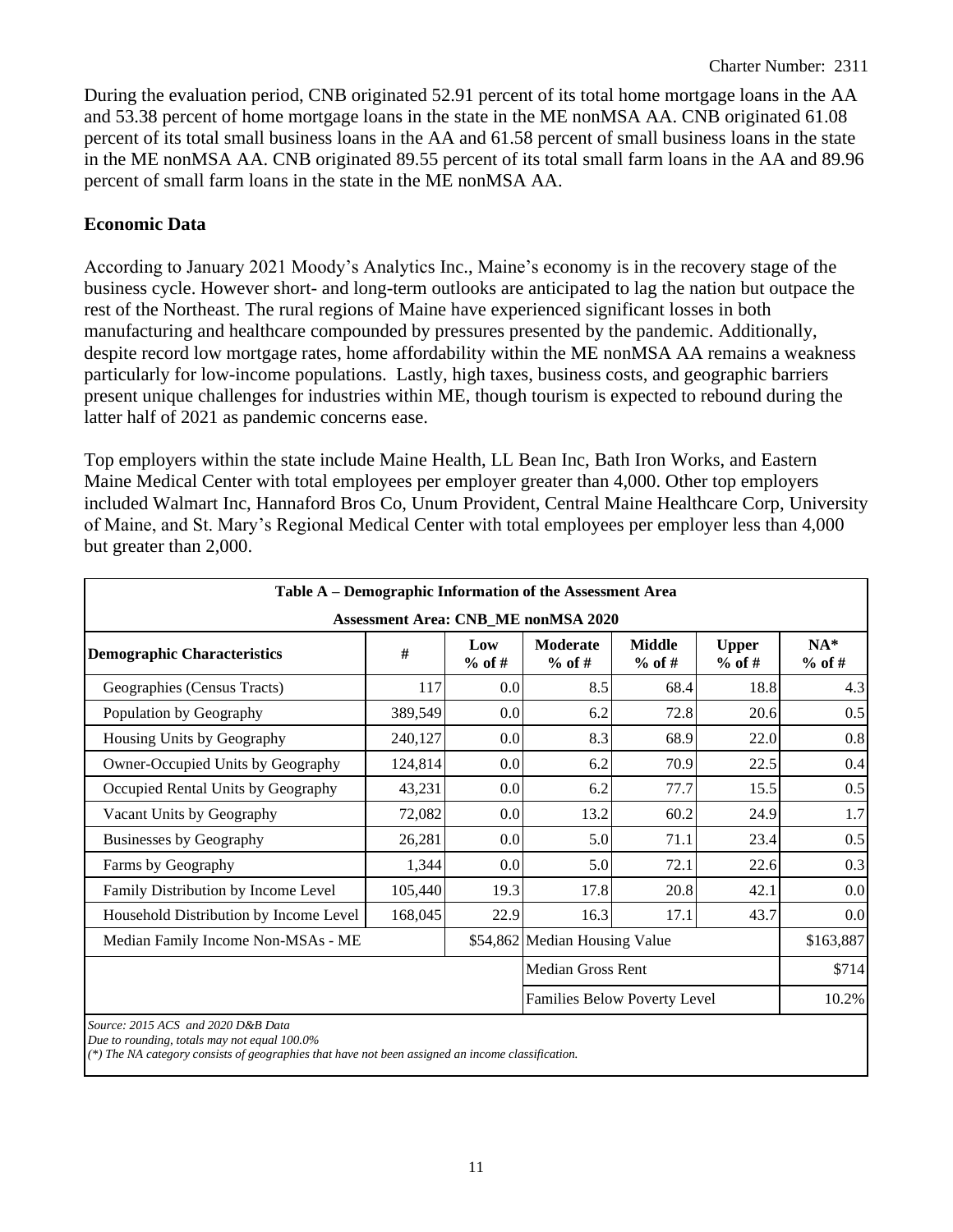## **P-L-SP ME CSA AA**

Camden operated 12 branch locations within the full-scope P-L-SP ME CSA AA, consisting of one, four, four, and three branches located in low-, moderate-, middle-, and upper-income CTs, respectively.

The bank faces strong competition for consumer deposits within the P-L-SP CSA AA, ranking fifth in deposit market share among 45 competing institutions in the rating area with approximately \$1.18 billion in deposits representing 4.93 percent of the market as of June 30, 2020. This represented 29.44 percent of total deposits in the AA and 29.74 percent of the ME state deposits located in the P-L-SP ME CSA AA. The top banks in terms of deposit market share in the AA include TD Bank, National Association (13.23 percent), Bank of America, National Association (11.54 percent), KeyBank National Association (9.24 percent), Gorham Savings Bank (4.98 percent), and The Camden National Bank (4.93 percent). Outside of the top eight, all banks individually maintained less than four percent market share in the AA.

During the evaluation period, CNB originated 38.39 percent of its total home mortgage loans in the AA and 38.73 percent of home mortgage loans in the state in the P-L-SP ME CSA AA. CNB originated 24.05 percent of its total small business loans in the AA and 24.25 percent of small business loans in the state in the P-L-SP ME CSA AA. CNB originated 6.97 percent of its total small farm loans in the AA and 7.00 percent of small farm loans in the state in the P-L-SP ME CSA AA.

#### **Economic Data**

According to January 2021 Moody's Analytics Inc., the economy of the P-L-SP ME CSA is in recovery similar to Maine and the ME nonMSA AA. The P-L-SP ME CSA is composed of the adjacent Portland-South Portland, ME and Lewiston-Auburn, ME MSAs both of which have downward trending shortterm economic outlooks. However, the coastal Portland-South Portland ME MSA is anticipated to begin trending upward long-term compared to the more central and aging populations of Lewiston-Auburn, ME MSA. Recovery is expected to continue slowly as tourism resumes, which will benefit both MSAs. As highlighted via community contact discussions, affordable housing in the P-L-SP ME CSA remains a significant credit need for LMI groups, specifically low-income.

Top employers within the AA include Maine Health, Bath Iron Works Corp, LL Bean Inc, and Unum Provident with total employees per employer greater than 2,500. Other top employers included Pratt & Whitney Aircraft Group, Southern Maine Medical Center, Central Maine Healthcare Group Corp, St. Mary's Regional Medical Center, Webber Hospital Association, and University of Southern Maine with total employees per employer less than 2,500 but greater than 1,495.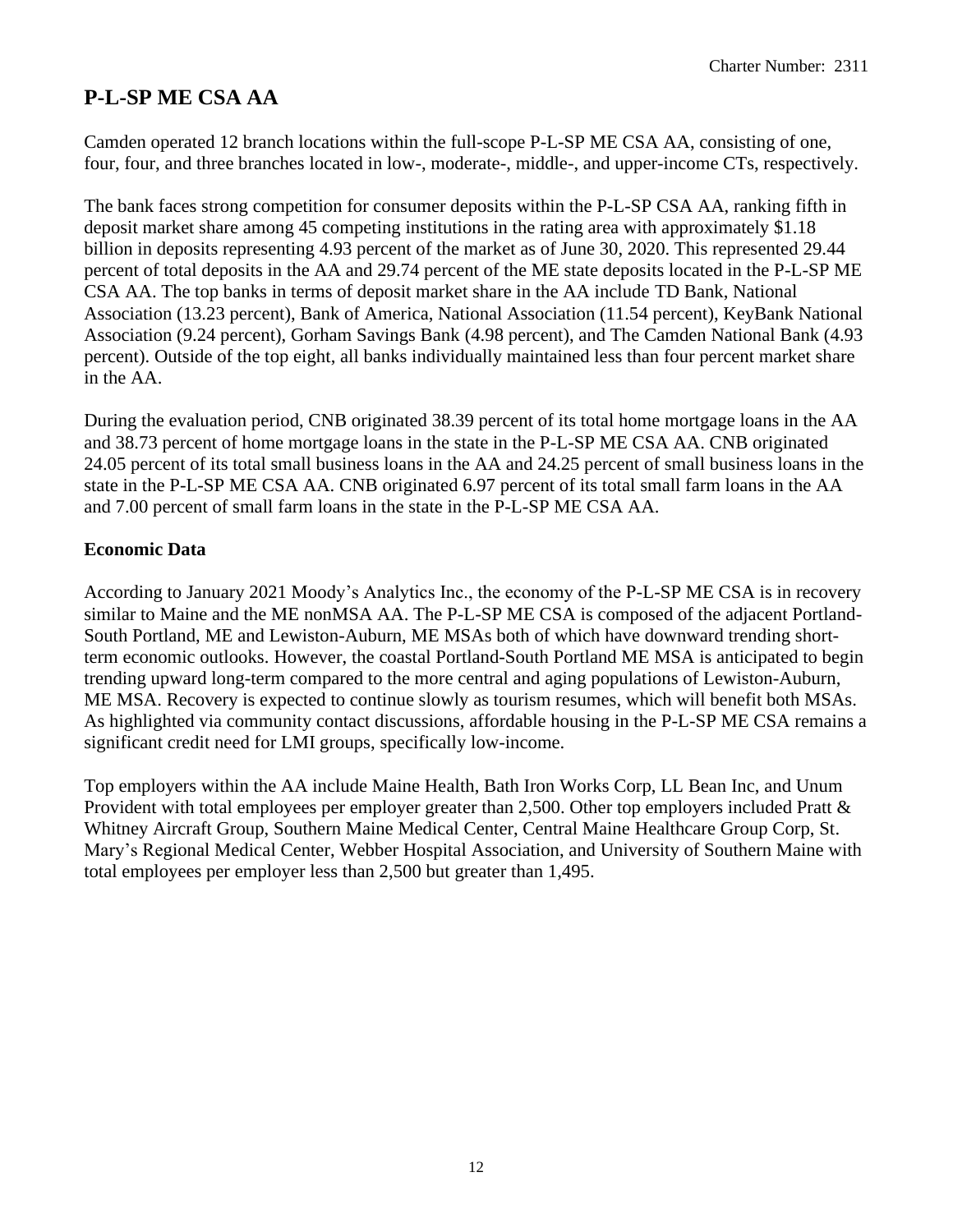| Table A – Demographic Information of the Assessment Area                                                                                                                                |         |                 |                               |                           |                          |                   |  |  |  |  |  |
|-----------------------------------------------------------------------------------------------------------------------------------------------------------------------------------------|---------|-----------------|-------------------------------|---------------------------|--------------------------|-------------------|--|--|--|--|--|
| Assessment Area: CNB_P-L-SP ME CSA 2020                                                                                                                                                 |         |                 |                               |                           |                          |                   |  |  |  |  |  |
| <b>Demographic Characteristics</b>                                                                                                                                                      | #       | Low<br>$%$ of # | <b>Moderate</b><br>$%$ of #   | <b>Middle</b><br>$%$ of # | <b>Upper</b><br>$%$ of # | $NA*$<br>$%$ of # |  |  |  |  |  |
| Geographies (Census Tracts)                                                                                                                                                             | 145     | 5.5             | 20.7                          | 53.8                      | 17.9                     | 2.1               |  |  |  |  |  |
| Population by Geography                                                                                                                                                                 | 628,286 | 4.2             | 18.8                          | 58.4                      | 18.6                     | 0.0               |  |  |  |  |  |
| Housing Units by Geography                                                                                                                                                              | 314,277 | 4.2             | 20.5                          | 57.7                      | 17.5                     | 0.0               |  |  |  |  |  |
| Owner-Occupied Units by Geography                                                                                                                                                       | 179,161 | 1.2             | 14.7                          | 63.0<br>21.2              |                          |                   |  |  |  |  |  |
| Occupied Rental Units by Geography                                                                                                                                                      | 80,142  | 12.2            | 31.4                          | 45.3                      | 11.1                     | 0.0               |  |  |  |  |  |
| Vacant Units by Geography                                                                                                                                                               | 54,974  | 2.7             | 23.8                          | 58.8                      | 14.7                     | 0.0               |  |  |  |  |  |
| Businesses by Geography                                                                                                                                                                 | 48,193  | 4.4             | 23.7                          | 52.1                      | 19.8                     | 0.0               |  |  |  |  |  |
| Farms by Geography                                                                                                                                                                      | 1,662   | 1.0             | 13.2                          | 64.2                      | 21.5                     | 0.0               |  |  |  |  |  |
| Family Distribution by Income Level                                                                                                                                                     | 162,748 | 21.0            | 17.5                          | 22.0                      | 39.6                     | 0.0               |  |  |  |  |  |
| Household Distribution by Income Level                                                                                                                                                  | 259,303 | 24.2            | 16.1                          | 17.9                      | 41.8                     | 0.0               |  |  |  |  |  |
| Median Family Income MSA - 30340<br>Lewiston-Auburn, ME MSA                                                                                                                             |         |                 | \$60,363 Median Housing Value | \$232,360                 |                          |                   |  |  |  |  |  |
| Median Family Income MSA - 38860<br>Portland-South Portland, ME MSA                                                                                                                     |         |                 | \$74,701 Median Gross Rent    | \$897                     |                          |                   |  |  |  |  |  |
|                                                                                                                                                                                         |         |                 | Families Below Poverty Level  |                           | 7.9%                     |                   |  |  |  |  |  |
| Source: 2015 ACS and 2020 D&B Data<br>Due to rounding, totals may not equal 100.0%<br>(*) The NA category consists of geographies that have not been assigned an income classification. |         |                 |                               |                           |                          |                   |  |  |  |  |  |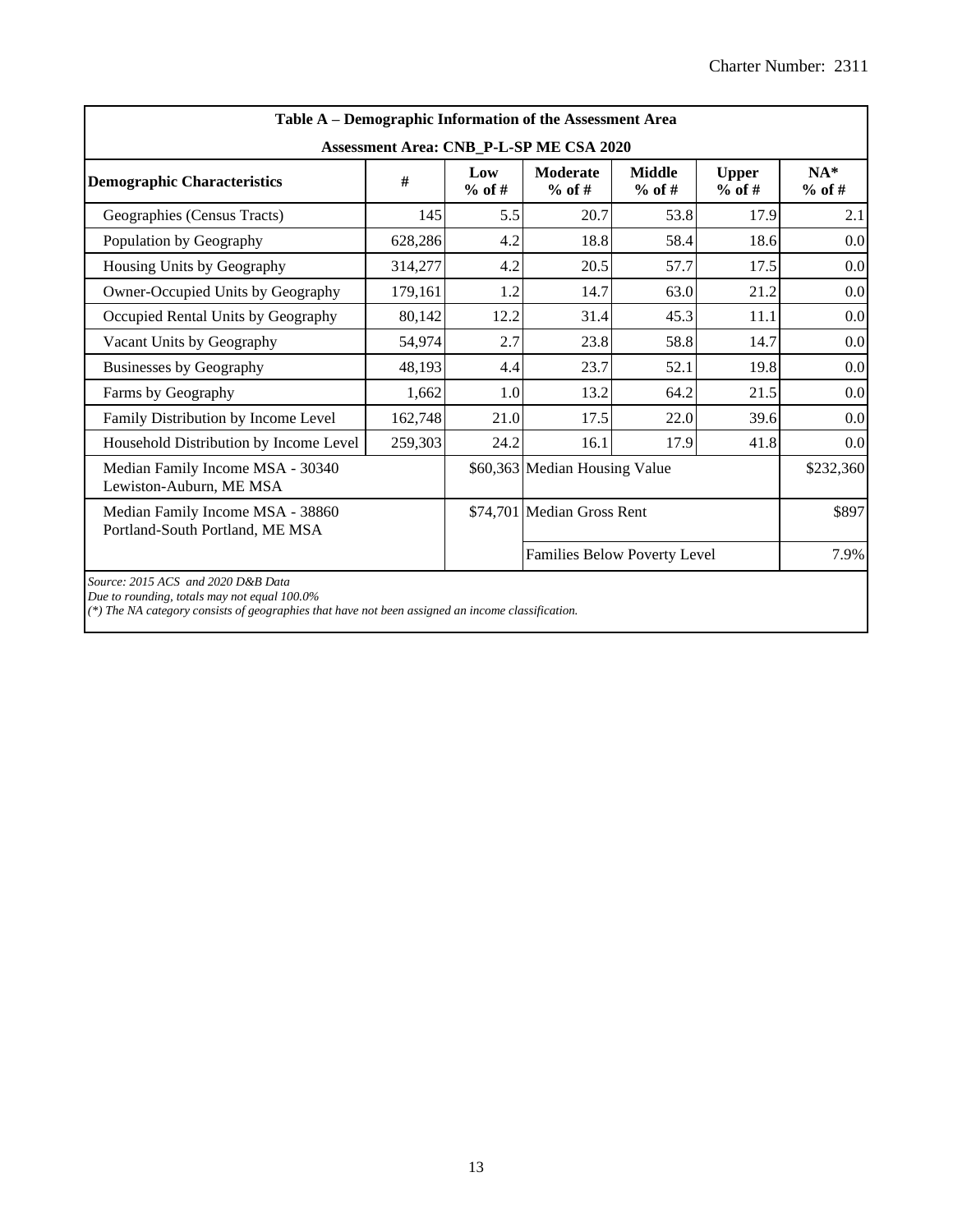## **Scope of Evaluation in Maine**

We conducted full scope reviews of the ME nonMSA AA and the P-L-SP ME CSA AA. The ME nonMSA AA received the higher weighting of the two AAs as it accounted for approximately 61.25 percent of deposits, 59.05 percent of lending, and 68.42 percent of the branches in the state. Home mortgage loans and small business loans accounted for 94.5 percent of all lending made within the state's AAs during the evaluation period. Therefore, the performance for home mortgage and small business lending was weighted more heavily when compared to Camden's small farm performance.

Per AA, home mortgage and small business lending within the ME nonMSA AA was largely equally weighted as each accounted for 45.1 percent and 46.52 percent, respectively, of all AA lending, while small farm lending accounted for just 8.38 percent of lending in the rating area. Within the P-L-SP ME CSA AA, home mortgage loans received more weight when compared to small business or small farm lending, accounting for 63.30 percent of all AA lending compared to 35.44 percent and 1.26 percent, respectively.

## **CONCLUSIONS WITH RESPECT TO PERFORMANCE TESTS IN MAINE**

## **LENDING TEST**

The bank's performance under the Lending Test in Maine is rated Outstanding.

## **Conclusions for Areas Receiving Full-Scope Reviews**

Based on full-scope reviews, the bank's performance in both the ME nonMSA AA and P-L-SP ME CSA AA is excellent.

## **Lending Activity**

Lending levels reflect excellent responsiveness to AA credit needs.

| Number of Loans* |          |                             |      |              |         |       |          |  |  |  |
|------------------|----------|-----------------------------|------|--------------|---------|-------|----------|--|--|--|
| Assessment       | Home     | Small<br>Small<br>Community |      | %State       | % State |       |          |  |  |  |
| Area             | Mortgage | <b>Business</b>             | Farm | Development  | Total   | Loans | Deposits |  |  |  |
| ME               |          |                             |      |              |         |       |          |  |  |  |
| nonMSA           | 4,148    | 4,279                       | 771  | 18           | 9,216   | 59.04 | 61.25    |  |  |  |
| AA               |          |                             |      |              |         |       |          |  |  |  |
| P-L-SP ME        | 3,010    | 1,685                       | 60   | 16           | 4,771   | 30.56 | 29.74    |  |  |  |
| CSA AA           |          |                             |      |              |         |       |          |  |  |  |
| <b>Bangor ME</b> |          |                             |      |              |         |       |          |  |  |  |
| AA-              | 613      | 985                         | 26   | $\mathbf{0}$ | 1,624   | 10.40 | 9.00     |  |  |  |
| Penobscot        |          |                             |      |              |         |       |          |  |  |  |
| County           |          |                             |      |              |         |       |          |  |  |  |

\*The tables present the data for all assessment areas. The narrative below addresses performance in full-scope areas only.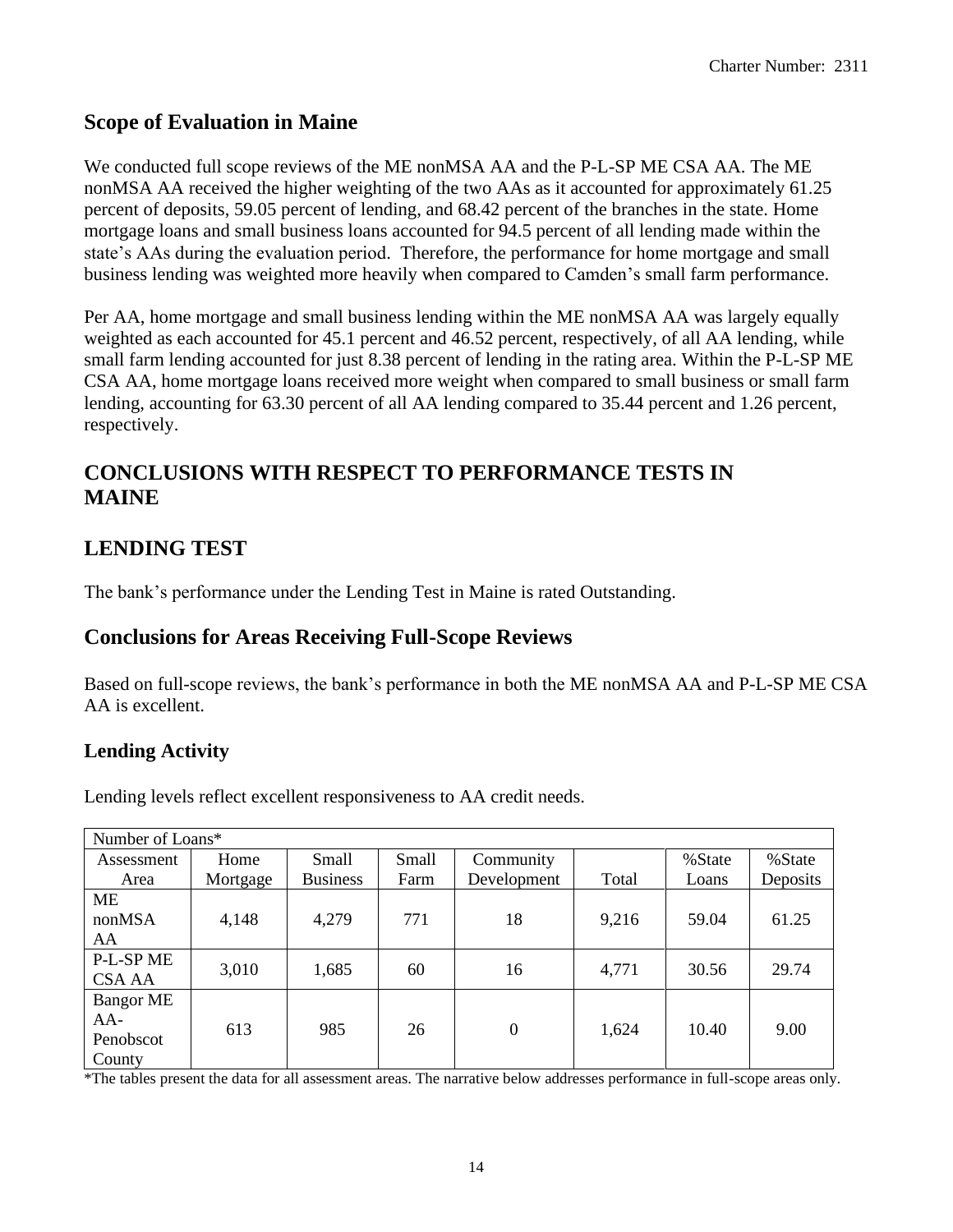| Dollar Volume of Loans* (000s)                 |           |                             |          |             |             |         |          |  |  |  |
|------------------------------------------------|-----------|-----------------------------|----------|-------------|-------------|---------|----------|--|--|--|
| Assessment                                     | Home      | Small<br>Small<br>Community |          |             | %State      | % State |          |  |  |  |
| Area                                           | Mortgage  | <b>Business</b>             | Farm     | Development | Total       | Loans   | Deposits |  |  |  |
| <b>ME</b><br>nonMSA<br>AA                      | \$622,024 | \$355,001                   | \$30,282 | \$40,718    | \$1,048,025 | 42.92   | 61.25    |  |  |  |
| P-L-SP ME<br><b>CSA AA</b>                     | \$906,520 | \$272,555                   | \$1,936  | \$24,949    | \$1,205,960 | 49.38   | 29.74    |  |  |  |
| <b>Bangor ME</b><br>AA-<br>Penobscot<br>County | \$85,413  | \$101,582                   | \$1,050  | \$0         | \$188,045   | 7.70    | 9.00     |  |  |  |

\*The tables present the data for all assessment areas. The narrative below addresses performance in full-scope areas only.

#### *ME nonMSA AA*

Lending levels reflect excellent responsiveness to AA credit needs.

According to 2020 peer deposit market share data, Camden reported \$2.43 billion in deposits in the ME nonMSA AA. As of June 30, 2020, the bank ranked first among 32 depository institutions or in the 97<sup>th</sup> percentile with 20.02 percent market share in the AA.

Based on 2019 HMDA market share data, Camden ranked first among 288 lending institutions for home mortgage loan originations and purchases, or the 99<sup>th</sup> percentile, with a market share of 12.45 percent demonstrating excellent responsiveness to credit needs. The top five home mortgage lenders, The Camden National Bank, Bangor Savings Bank, The First NA, Quicken Loans, and Residential Mortgage Services, had a combined market share of 38.85 percent. Market share for the top five lenders ranged from 3.66 percent to 12.45 percent.

Based on 2020 CRA small business loan data, the bank ranked first among 76 small business lenders, or the 98<sup>th</sup> percentile, with a market share of 12.21 percent demonstrating excellent responsiveness to credit needs. The top five small business lenders, The Camden National Bank, American Express National Bank, US Bank NA, JP Morgan Chase Bank NA, and Citibank NA, had a combined market share of 46.11 percent. Market share for the top five lenders ranged from 5.83 percent to 12.21 percent.

Based on 2020 CRA small farm loan data, the bank ranked second among 18 small farm lenders, or the 88<sup>th</sup> percentile, with a market share of 20.40 percent demonstrating excellent responsiveness to credit needs. The top five small farm lenders, Machias Savings Bank, The Camden National Bank, First National Bank, Bar Harbor Bank & Trust, and US Bank NA, had combined market share of 82.52 percent. Market share for the top five lenders ranged from 6.97 percent to 28.93 percent.

#### *P-L-SP ME CSA AA*

Lending levels reflect excellent responsiveness to AA credit needs.

According to 2020 peer deposit market share data, Camden reported \$1.18 billion in deposits in the P-L-SP ME CSA AA. As of June 30, 2020, the bank ranked fifth among 45 depository institutions or in the 89th percentile with 4.93 percent market share in the AA.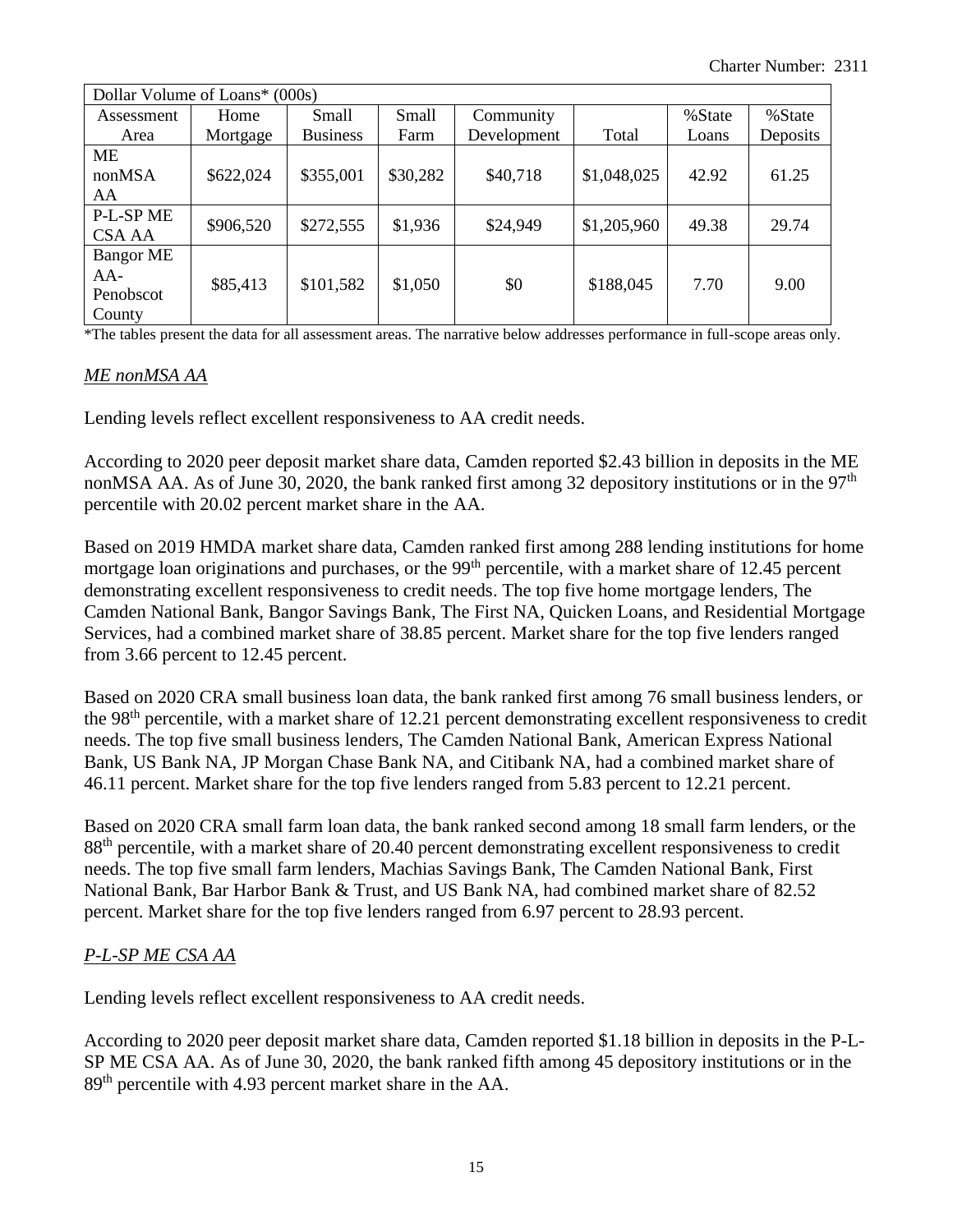Based on 2019 HMDA market share data, Camden ranked fifth among 390 lending institutions for home mortgage loan originations and purchases, or the 98<sup>th</sup> percentile, with a market share of 3.09 percent demonstrating excellent responsiveness to credit needs. The top five home mortgage lenders, Residential Mortgage Services, Bangor Savings Bank, United Shore Financial Service, Quicken Loans, and The Camden National Bank, had a combined market share of 23.39 percent. Market share for the top five lenders ranged from 3.09 percent to 5.97 percent.

Based on 2020 CRA small business loan data, the bank ranked tenth among 98 small business lenders, or the 89<sup>th</sup> percentile, with a market share of 2.80 percent demonstrating good responsiveness to credit needs. The top five small business lenders, American Express National Bank, JP Morgan Chase Bank NA, Bank of America NA, Capital One Bank (USA) NA, and Citibank NA, had a combined market share of 51.14 percent. Market share for the top five lenders ranged from 6.78 percent to 17.65 percent.

Based on 2020 CRA small farm loan data, the bank ranked sixth among 20 small farm lenders, or the 70th percentile, with a market share of 7.23 percent demonstrating good responsiveness to credit needs. The top five small farm enders, JP Morgan Chase Bank NA, KeyBank National Association, Capital One Bank (USA) NA, US Bank NA, and First National Bank, had a combined market share of 57.23 percent. Market share for the top five lenders ranged from 7.23 percent to 23.49 percent.

## **Distribution of Loans by Income Level of the Geography**

The bank exhibits an excellent geographic distribution of loans in its AAs.

## *Home Mortgage Loans*

Refer to Table O in the state of ME section of appendix D for the facts and data used to evaluate the geographic distribution of the bank's home mortgage loan originations and purchases.

The geographic distribution of home mortgage loans in the state of ME is excellent.

#### *ME nonMSA AA*

The geographic distribution of home mortgage loans is excellent given performance context.

The AA does not include any low-income CTs. The percentage of home mortgage loans in moderateincome CTs was well below both the percentage of owner-occupied (OO) units and aggregate lending in the AA.

The assessment of performance in moderate-income CTs considered the limited number of OO housing units, 7,761 or 6.22 percent of all AA OO units, in moderate-income CTs and AA competition. CNB faced competition from other large community banks, regional credit unions, and national mortgage lenders. In 2019, Camden ranked second among 85 other competing lenders for home mortgage loans originated in moderate-income CTs in the AA, with eight percent market share via 46 instances of lending. The top five home mortgage lenders in moderate-income CTs, Bangor Savings Bank (13.39 percent), The Camden National Bank (8.00 percent), Quicken Loans (7.48 percent), Machias Savings Bank (7.30 percent), and Maine Savings Federal Credit Union (5.74 percent), had a combined market share of 41.91 percent in the moderate-income CTs, with all remaining lenders individually maintaining less than four percent market share. Additionally, we noted that only 8.5 percent of the CTs in the AA were classified as moderate-income.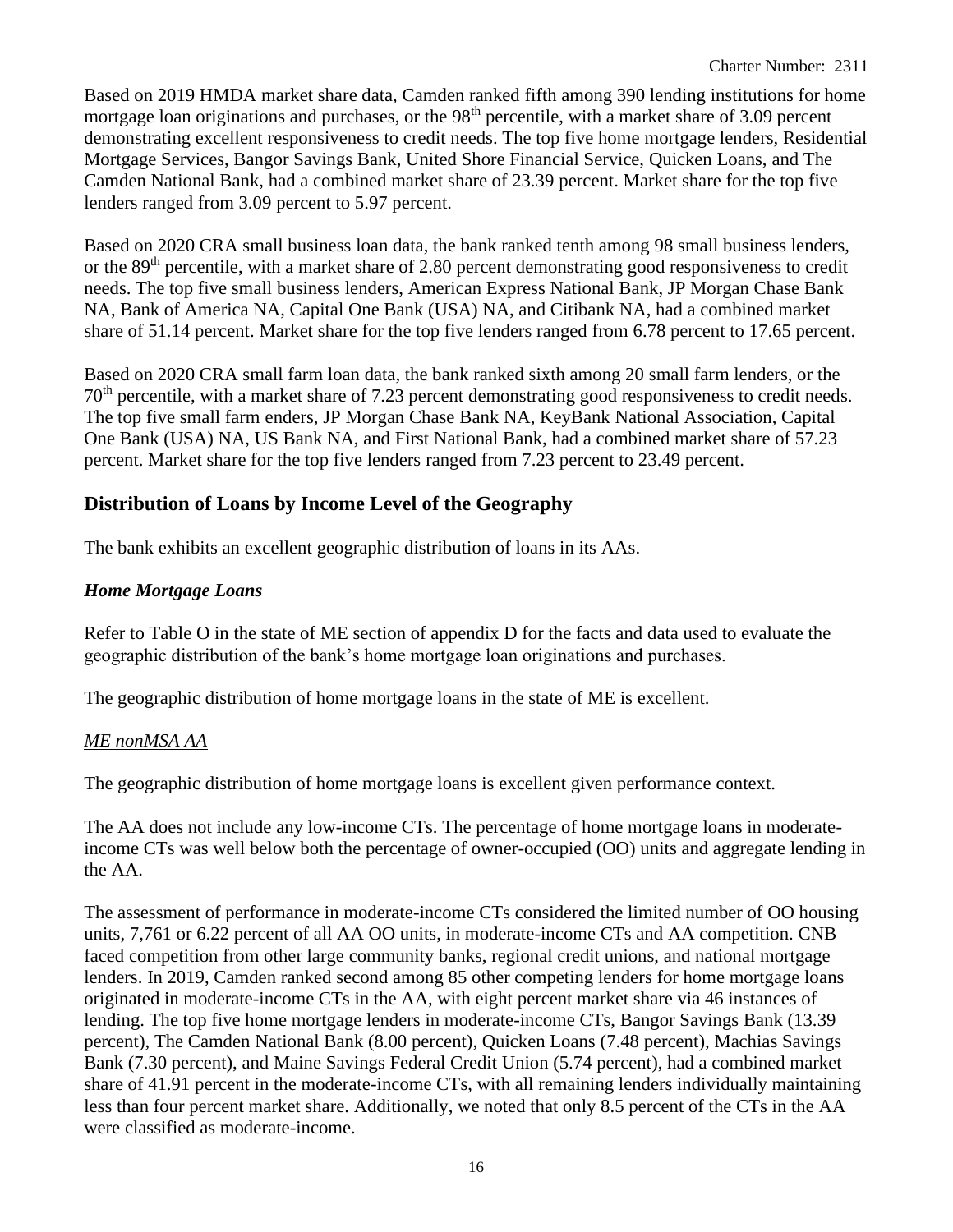#### *P-L-SP ME CSA AA*

The geographic distribution of home mortgage loans is excellent given performance context

The percentage of home mortgage loans in low-income CTs significantly exceeded both the percentage of OO units and the aggregate lending data in the AA. The percentage of home mortgage loans in moderate-income CTs was below both the percentage of OO units and the aggregate lending data in the AA.

The assessment of performance in moderate-income CTs considered the limited number of OO housing units, 26,274 or 14.67 percent of all AA OO units, in moderate-income CTs and AA competition. CNB faced competition from other large community banks, regional credit unions, and national mortgage lenders. In 2019, Camden ranked eighth among 236 other competing lenders for home mortgage loans originated in moderate-income CTs in the AA, with 2.53 percent market share via 118 instances of lending. The top five home mortgage lenders in moderate-income CTs, Residential Mortgage Services (6.64 percent), United Shore Financial Services (5.16 percent), Bangor Savings Bank (4.54 percent), Quicken Loans (3.96 percent), and TD Bank (2.72 percent), had a combined market share of 23.02 percent in the moderate-income CTs. All lenders outside of the top 12 individually maintained less than two percent market share according to 2019 peer mortgage data. Additionally, we noted that only 20.7 percent of the CTs in the AA were classified as moderate-income.

#### *Small Loans to Businesses*

Refer to Table Q in the state of ME section of appendix D for the facts and data used to evaluate the geographic distribution of the bank's originations and purchases of small loans to businesses.

The geographic distribution of small loans to businesses in the state of ME is excellent.

#### *ME nonMSA AA*

The geographic distribution of small loans to businesses is excellent given performance context.

The AA does not include any low-income CTs. The percentage of small business loans in moderateincome CTs was below both the percentage of businesses and aggregate lending data in the AA.

The assessment of performance in moderate-income CTs considered the limited number of businesses, 1,319 or 5.02 percent of all AA businesses, in moderate-income CTs and AA competition. CNB faced competition from other large community banks and multinational financial corporations. In 2019, Camden ranked second among 50 other competing lenders for small business lending made in moderateincome CTs in the AA, with 9.35 percent market share via 40 instances of lending. The top small business lenders in moderate-income CTs, American Express National Bank (10.05 percent), The Camden National Bank (9.35 percent), Synchrony Bank (7.94 percent), Machias Savings Bank (7.71 percent), US Bank NA (6.54 percent), and Lake Forest Bank & Trust NA (6.54 percent), had a combined market share of 48.13 percent in the moderate-income CTs. All lenders outside of the top eight individually maintained less than five percent market share according to 2019 peer small business data. Additionally, only 8.5 percent of the CTs in the AA were classified as moderate-income.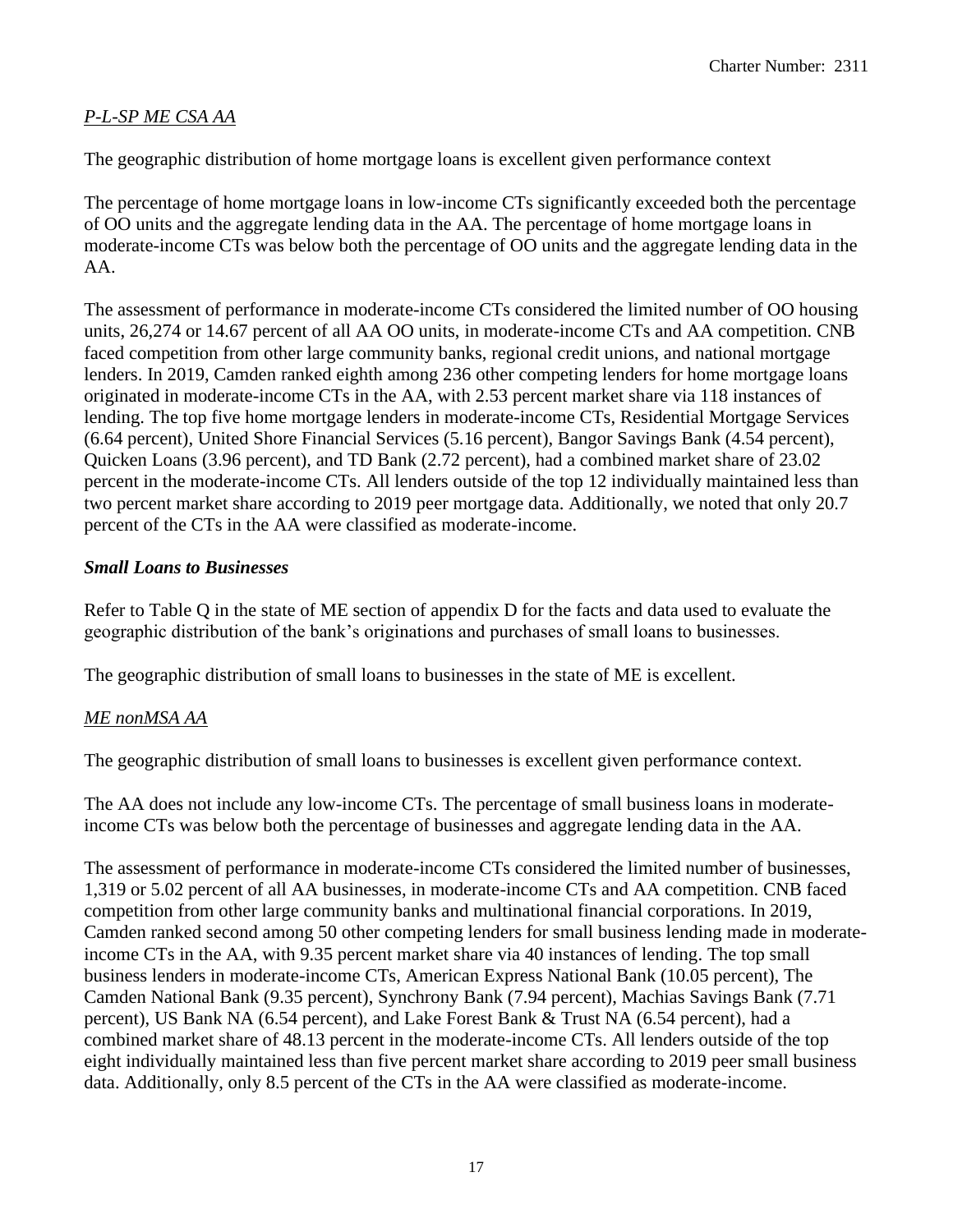## *P-L-SP ME CSA AA*

The geographic distribution of small loans to businesses is considered excellent given performance context.

The percentage of small business loans in low-income CTs significantly exceeded both the percentage of businesses and aggregate lending data in the AA. The percentage of small businesses loans in moderateincome CTs was near to both the percentage of businesses and aggregate lending data in the AA.

#### *Small Loans to Farms*

Refer to Table S in the state of ME section of appendix D for the facts and data used to evaluate the geographic distribution of the bank's originations and purchases of small loans to farms.

The geographic distribution of small loans to farms in the state of ME is adequate.

#### *ME nonMSA AA*

The geographic distribution of small loans to farms is adequate given performance context.

The AA does not include any low-income CTs. The percentage of small farm loans in moderate-income CTs was significantly below both the percentage of farms and the aggregate lending data in the AA.

The assessment of performance in moderate-income CTs considered the limited number of farms, 67 or 4.99 percent of all AA farms, in moderate-income CTs and AA competition presented by other large community banks in the region. In 2019, Camden was tied for third among 20 competing lenders for small farm loans made in moderate-income CTs in the AA, with 6.35 percent market share via four instances of lending. The top small farm lender in this space, Machias Savings Bank, accounted for approximately 54 percent of all small farm lending in moderate-income CTs during 2019, with both First National Bank and JPMorgan Chase Bank, NA tied for second in market share with 9.52 percent, respectively. Additionally, we noted that only 8.5 percent of the CTs in the AA were classified as moderate-income.

## *P-L-SP ME CSA AA*

The geographic distribution of small loans to farms is considered adequate given performance context.

The bank did not originate or purchase any small loans to farms in low-income CTs during the evaluation period within the AA. The percentage of small farm loans in moderate-income CTs was significantly below both the percentage of farms and the aggregate lending data in the AA.

The assessment of performance in moderate-income CTs considered the limited number of farms, 220 or 13.24 percent of all AA farms, in moderate-income CTs and competition presented by large banks in the AA. As such, 2018 peer data supplemented this analysis. In 2018, Camden was tied for third with four other institutions among 14 total competing lenders for small farm loans made in moderate-income CTs in the AA with 7.69 percent market share via one instance of lending. Chase Bank USA NA ranked first with 23.08 percent market share, while three institutions tied for second rank with each individually maintaining 15.38 percent of the market. Additionally, as part of performance context we noted that only 5.5 percent and 20.7 percent of the CTs in the AA were classified as either low- or moderate-income.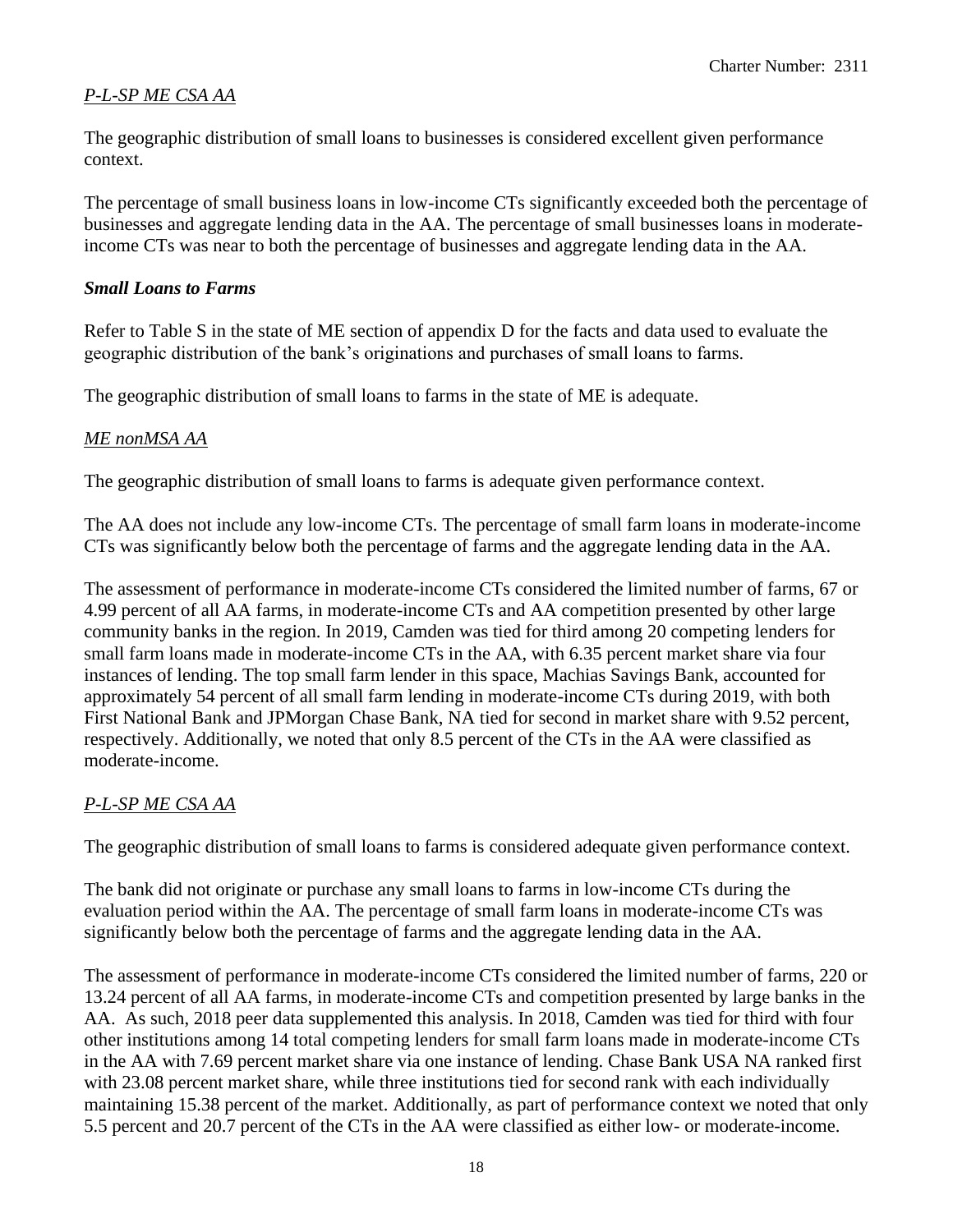#### *Lending Gap Analysis*

The OCC reviewed summary reports and maps to identify any gaps in the geographic distribution of Camden's home mortgage loans, small loans to businesses, and small loans to farms in the state of ME during the evaluation period. The analysis did not identify any unexplained, conspicuous gaps.

#### **Distribution of Loans by Income Level of the Borrower**

The bank exhibits an excellent distribution of loans among individuals of different income levels and business and farms of different sizes, given the product lines offered by the institution.

#### *Home Mortgage Loans*

Refer to Table P in the state of ME section of appendix D for the facts and data used to evaluate the borrower distribution of the bank's home mortgage loan originations and purchases.

The borrower distribution of home mortgage loans in the state of ME is considered excellent.

The assessment of the borrower distribution of home mortgage loans for ME-based AAs considered that the high cost of home ownership would not be affordable for low-income borrowers earning no more than 50 percent of the AA's MFI, as highlighted in the affordability table below.

| <b>Table A</b><br><b>2020</b> data | <b>Median</b><br>Family<br>Income* | <b>Median</b><br><b>Housing</b><br>Value | Low-<br><b>Income</b><br>Annual<br>Income | Low-<br>Income<br><b>Monthly</b><br>Income | Mod-<br>Income<br>Annual<br>Income | Mod-<br><b>Income</b><br><b>Monthly</b><br>Income | <b>Monthly</b><br>Mortgage<br>Payment** | Low-<br>Income<br>Payment*** | Moderate-<br>Income<br>Payment*** |
|------------------------------------|------------------------------------|------------------------------------------|-------------------------------------------|--------------------------------------------|------------------------------------|---------------------------------------------------|-----------------------------------------|------------------------------|-----------------------------------|
| MЕ<br>nonMSA<br>AA                 | \$54,862                           | \$163,887                                | \$27,431.00                               | \$2,285.92                                 | \$43,889.60                        | \$3,657.47                                        | \$879.78                                | \$685.78                     | \$1,097.24                        |
| P-L-SP<br>ME CSA<br>AA             | \$71,932                           | \$232,360                                | \$35,966.00                               | \$2,997.17                                 | \$57,545.60                        | \$4,795.47                                        | \$1,247.36                              | \$899.15                     | \$1,438.64                        |

*\*Weighted Average of Census MSA Median Family Income via 2020 Demographic Data and 2015 ACS US Census data*

*\*\*Assuming a 30-year mortgage with a five percent interest rate, and not accounting for down payment, homeowner's insurance, real estate taxes, or any additional monthly expenses*

*\*\*\*Payments calculated at one-third of monthly income*

#### *ME nonMSA AA*

The borrower distribution of home mortgage loans is considered excellent given performance context.

The percentage of home mortgage loans to low-income borrowers was below the percentage of lowincome families and equal to aggregate lending in the AA. The percentage of home mortgage loans to moderate-income borrowers was near to the percentage of moderate-income families and aggregate lending in the AA.

The assessment of performance considered the affordability of home ownership for low-income borrowers in the AA considering the high median housing value. Based on the 2019 MFI of \$54,862, low-income families with a maximum income of \$27,431 would find it challenging to qualify for a mortgage loan given the \$163,887 median housing value in the AA.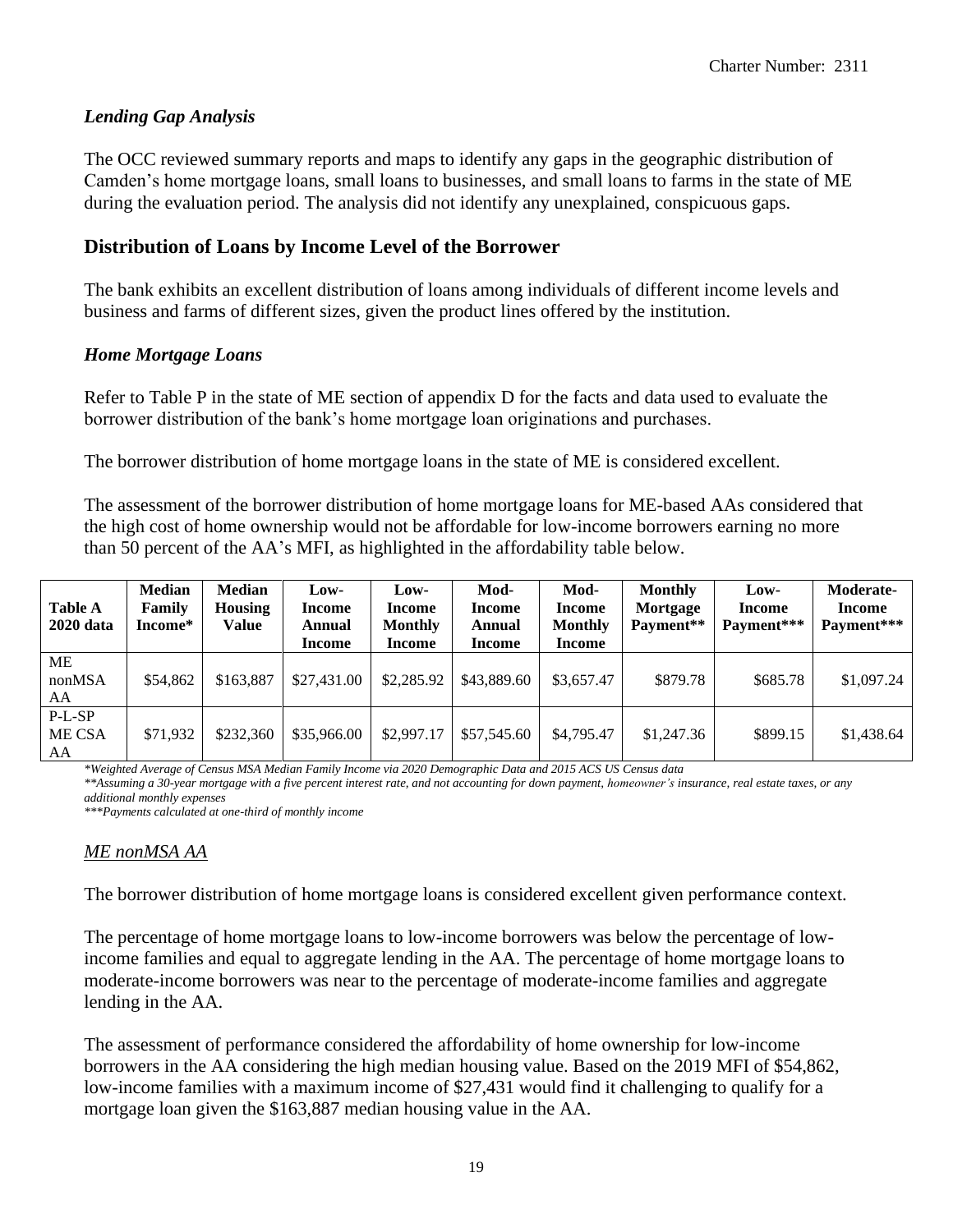CNB faces significant competition from other large community banks and national mortgage lenders operating within the ME nonMSA AA. In 2019, Camden ranked first among 90 other competing lenders for home mortgage loans made to low-income borrowers in the AA with 13.08 percent market share via 99 instances of lending. The top five home mortgage lenders to low-income borrowers, The Camden National Bank (13.08 percent), Bangor Savings Bank (12.15 percent), Quicken Loans (8.98 percent), The First NA (4.76 percent), and KeyBank National Association (3.83 percent), had a combined market share of 42.8 percent. All lenders outside of the top six individually maintained less than three percent market share.

#### *P-L-SP ME CSA AA*

The borrower distribution of home mortgage loans is considered excellent given performance context.

The percentage of home mortgage loans to low-income borrowers was well below both the percentage of low-income families and aggregate lending in the AA. The percentage of home mortgage loans to moderate-income borrowers was near to the percentage of moderate-income families and below aggregate lending in the AA.

The assessment of performance considered the affordability of home ownership for low-income borrowers in the AA considering the high median housing value. Based on the 2019 MFI of \$71,932 low-income families with a maximum income of \$35,966 would find it challenging to qualify for a mortgage given the \$232,360 median housing value in the AA.

CNB also faces significant competition from national mortgage lenders, regional credit unions, large banks and other large community banks within the AA for home mortgage lending to LMI borrowers. In 2019, Camden ranked 12 among 154 other competing lenders for home mortgage loans made to lowincome borrowers in the AA with 1.72 percent market share via 32 instances of lending. The top five home mortgage lenders to low-income borrowers, Quicken Loans (5.98 percent), Residential Mortgage Services (5.71 percent), Atlantic Federal Credit Union (4.90 percent), United Shore Financial Services (4.15 percent), and TD Bank (4.09 percent), had a combined market share of 24.83 percent, with no lenders outside of the top five individually maintaining more than a four percent market share.

For home mortgage lending to moderate-income borrowers, in 2019 Camden ranked eighth among 217 competing lenders in the AA with 2.68 percent market share via 147 instances of lending. The top six lenders, Residential Mortgage Services (7.95 percent), United Shore Financial Services (6.45 percent), Quicken Loans (5.27 percent), Bangor Savings Bank (3.85 percent), and CMG Mortgage Inc and Wells Fargo Bank NA (2.90 percent each), had a combined market share of 29.32 percent, with all lenders outside of the top six individually maintaining less than three percent market share.

#### *Small Loans to Businesses*

Refer to Table R in the state of ME section of appendix D for the facts and data used to evaluate the borrower distribution of the bank's origination and purchase of small loans to businesses.

The borrower distribution of small loans to businesses in the state of ME is excellent.

#### *ME nonMSA AA*

The borrower distribution of small loans to businesses is excellent given performance context.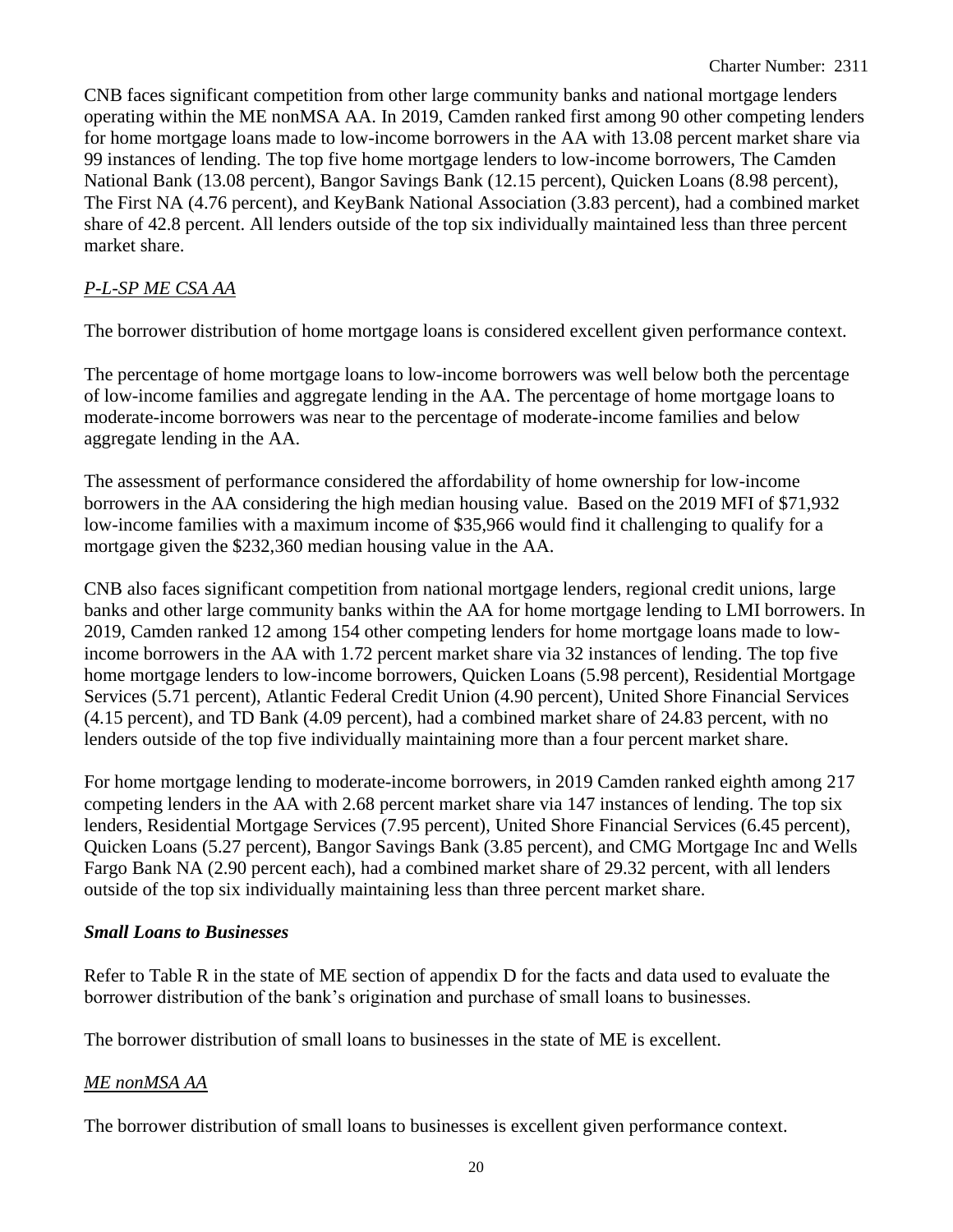The percentage of small loans to businesses with gross annual revenues of \$1 million or less was well below the percentage of those businesses and near to aggregate lending in the AA.

The assessment of performance considered the bank's market share for small loans to businesses with revenues less than \$1 million compared to its overall market share for small loans to businesses and competition within the AA. In 2019, the bank ranked first among 76 competing lenders with 16.94 percent market share for lenders making small loans to businesses with revenues less than \$1 million, which significantly exceeded its overall small business lending market share of 12.21 percent where CNB also was ranked first among 76 lenders. Collectively, the top five lenders for small loans to businesses with revenues of \$1 million or less, The Camden National Bank (16.94 percent), US Bank NA (13.97 percent), Citibank NA (9.54 percent), First National Bank (8.28 percent), and JPMorgan Chase Bank NA (6.98 percent), accounted for 55.71 percent of the market share in the AA.

## *P-L-SP ME CSA AA*

The borrower distribution of small loans to businesses is excellent given performance context.

The percentage of small loans to businesses with gross annual revenues of \$1 million or less was well below the percentage of those businesses and below aggregate lending in the AA.

The assessment of performance considered the bank's market share for small loans to businesses with revenues less than \$1 million compared to its overall market share for small loans to businesses and competition within the AA. In 2019, the bank ranked ninth among 98 competing lenders with 3.74 percent market share for lenders making small loans to businesses with revenues less than \$1 million which significantly exceeded its overall small business lending market share of 2.80 percent where the bank was ranked tenth among 98 lenders. Collectively, the top five lenders for small loans to businesses with revenues of \$1 million or less, Citibank NA (13.43 percent), JPMorgan Chase Bank NA (12.67 percent), American Express National Bank (11.91 percent), Bank of America NA (8.28 percent), and Capital One Bank (USA) NA (8.14 percent), accounted for 54.43 percent of the market share in the AA.

## *Small Loans to Farms*

Refer to Table T in the state of ME section of appendix D for the facts and data used to evaluate the borrower distribution of the bank's originations and purchases of small loans to farms.

The borrower distribution of small loans to farms in the state of ME is good.

## *ME nonMSA AA*

The borrower distribution of small loans to farms is good given performance context

The percentage of small loans to farms with gross annual revenues of \$1 million or less was well below both the percentage of those farms and aggregate lending in the AA.

The assessment of performance considered the bank's market share for small loans to farms with revenues less than \$1 million compared to its overall market share for small loans to farms and competition within the AA. In 2019, the bank ranked second among 18 competing lenders with 22.29 percent market share for lenders making small loans to farms with revenues less than \$1 million, which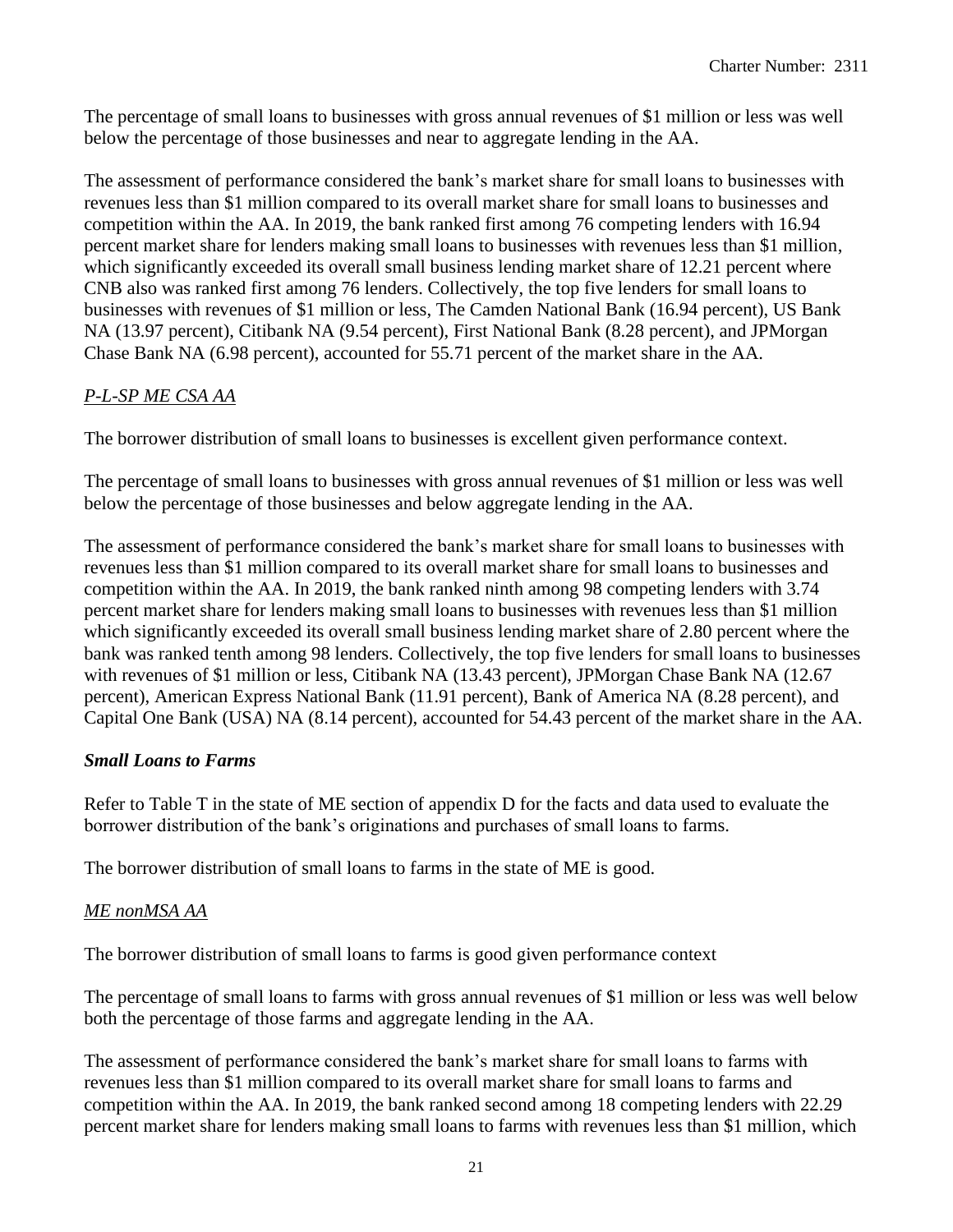exceeded its overall small farm lending market share of 20.40 percent where the bank was also ranked second among 18 lenders. Collectively, the top five lenders for small loans to farms with revenues of \$1 million or less, Machias Savings Bank (31.97 percent), The Camden National Bank (22.29 percent), First National Bank (16.22 percent), Bar Harbor Bank & Trust (12.37 percent), and US Bank NA (7.23 percent), accounted for 90.08 percent of the market share in the AA.

#### *P-L-SP ME CSA AA*

The borrower distribution of small loans to farms is good given performance context.

The percentage of small loans to farms with gross annual revenues of \$1 million or less was well below both the percentage of those farms and aggregate lending in the AA.

The assessment of performance considered the bank's market share for small loans to farms with revenues less than \$1 million compared to its overall market share for small loans to farms and competition within the AA. In 2019, the bank ranked fourth among 20 competing lenders with 10.26 percent market share for lenders making small loans to farms with revenues less than \$1 million, which significantly exceeded its overall small farm lending market share of 7.23 percent where the bank was ranked sixth among 20 lenders. Collectively, the top six lenders for small loans to farms with revenues of \$1 million or less, JPMorgan Chase Bank NA (18.80 percent), KeyBank National Association (12.82 percent), First National Bank (10.26 percent), The Camden National Bank (10.26 percent), Capital One Bank (USA) NA (10.26 percent), and US Bank NA (10.26 percent), accounted for 72.66 percent of the market share in the AA.

#### **Community Development Lending**

The institution is a leader in making CD loans in the state of ME.

The Lending Activity Tables, shown above, set forth the information and data used to evaluate the institution's level of CD lending. These tables include all CD loans, including multifamily loans that also qualify as CD loans.

CD lending within the state of ME is considered excellent and is reflected by the bank's excellent CD lending within the ME nonMSA AA and P-L-SP ME CSA AA. During the evaluation period, Camden originated a total of 34 qualified CD loans to 28 different community organizations within the two fullscope AAs in the state of Maine. Qualified CD loans totaled \$65.7 million or 15.6 percent of bank-wide tier 1 capital as December 31, 2020, meeting the standard for outstanding performance. Per AA, Camden made 18 qualified CD loans within the ME nonMSA AA totaling approximately \$40.72 million, or 15.98 percent of allocated tier 1 capital and 16 qualified CD loans within the P-L-SP ME CSA AA totaling approximately \$24.95 million. or 20.17 percent of allocated tier 1 capital. The CD loans originated by the bank largely served as financing for local community groups that provide affordable housing and community services to low- and moderate-income groups. Additionally, during 2020 the bank provided funding for qualified CD loans as part of the SBA's Paycheck Protection Program (PPP). Funding helped borrowers cover payroll and related expenses during the COVID-19 pandemic. Qualified CD and PPP loans were primarily made to companies deemed essential while serving low- and moderate-income families.

The highlights of the Bank's CD loans are as follows: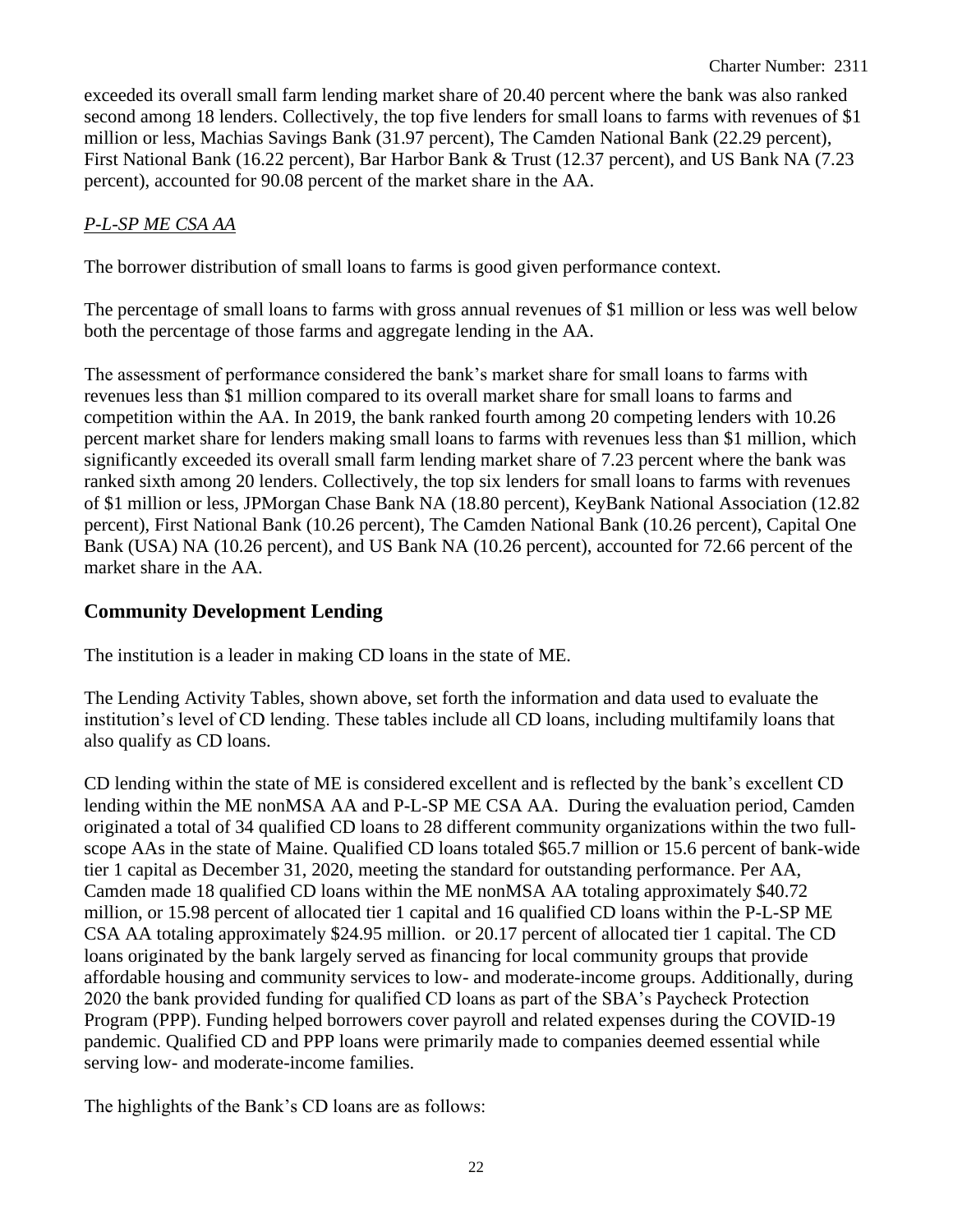- A \$3.7 million PPP loan that provided funding to cover payroll expenses during the pandemic. The borrower is a community organization that provides mental health support services for lowand moderate-income individuals.
- A \$9.8 million construction line of credit provided to a school district located in a moderateincome census tract. The funding was used to build a new middle school and high school complex primarily serving low- and moderate-income students. The project also created 200 new jobs.
- Two loans totaling \$5.0 million for construction lines of credit to a senior living facility where majority of the residents are on MaineCare (Medicaid). The lines of credit will be used for the development of future assisted living facilities. Both lines of credits were renewed annually in 2018 and 2019 of the evaluation period.

#### **Product Innovation and Flexibility**

The institution makes limited use of innovative and/or flexible lending practices in order to serve credit needs within the state of ME. Innovative/flexible lending practices primarily consist of HMDAreportable loan programs, such as Federal Housing Administration (FHA) and First Time Home Buyer related programs.

## **Conclusions for Area Receiving a Limited-Scope Review**

Based on a limited scope review, the bank's performance under the Lending Test in the Bangor ME AA-Penobscot County is consistent with the bank's overall performance under the Lending Test in the fullscope areas.

Refer to Tables O through V in the state of ME section of appendix D for the facts and data that support these conclusions.

## **INVESTMENT TEST**

The bank's performance under the Investment Test in ME is rated High Satisfactory.

#### **Conclusions for Areas Receiving Full-Scope Reviews**

Based on full-scope reviews, the bank's performance in both the ME nonMSA AA and the P-L-SP ME CSA AA is considered good.

The institution has a significant level of qualified CD investments and grants, occasionally in a leadership position, particularly those that are not routinely provided by private investors.

The institution exhibits adequate responsiveness to credit and community economic development needs. The institution occasionally uses innovative and/or complex investments to support CD initiatives.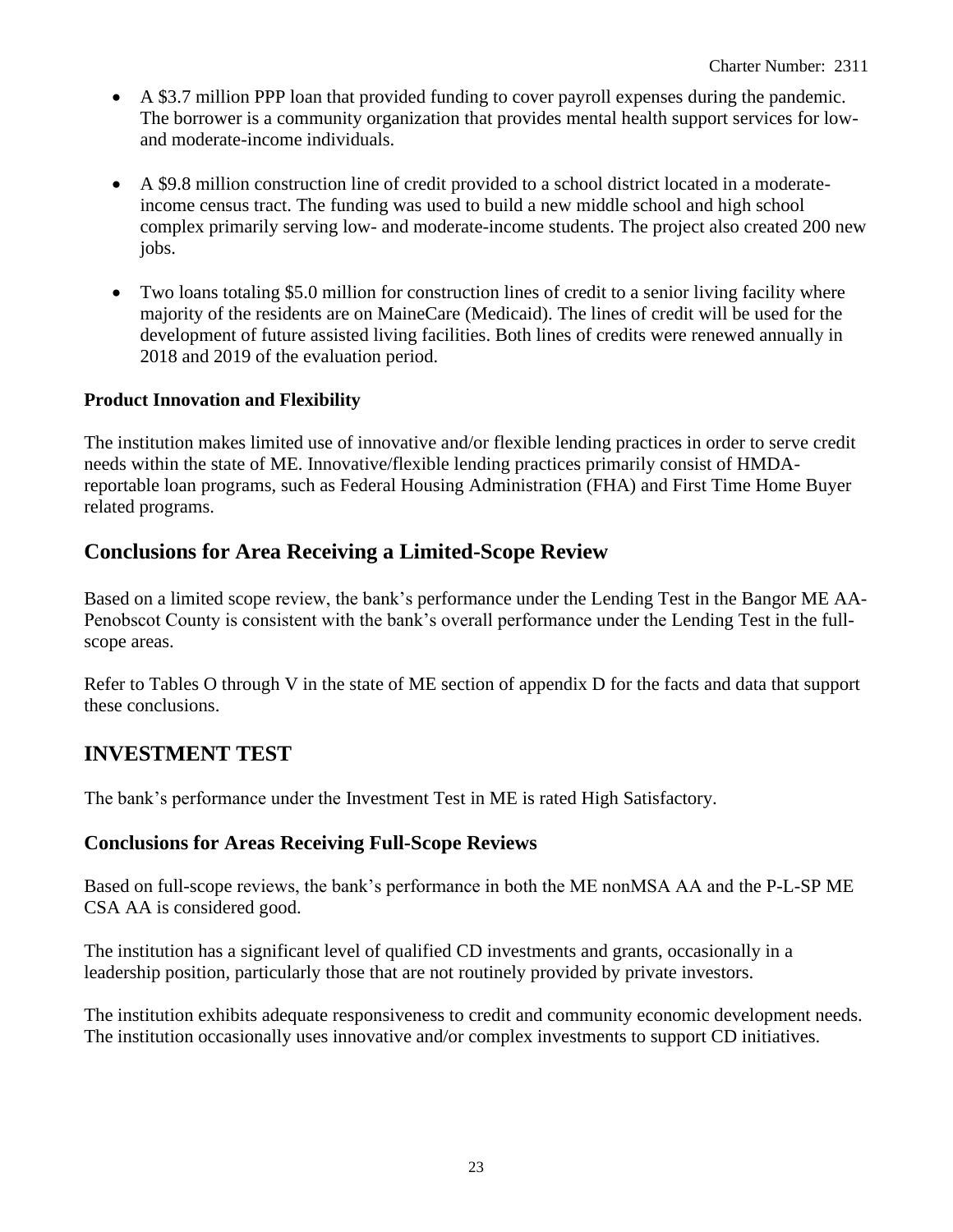| <b>Qualified Investments</b> |    |               |                |           |    |            |           |            |               |           |  |
|------------------------------|----|---------------|----------------|-----------|----|------------|-----------|------------|---------------|-----------|--|
|                              |    | Prior Period* | Current Period |           |    | Total      |           | Unfunded   |               |           |  |
| Assessment Area              |    |               |                |           |    |            |           |            | Commitments** |           |  |
|                              | #  | \$(000's)     | #              | \$(000's) | #  | % of Total | \$(000's) | of<br>$\%$ | #             | \$(000's) |  |
|                              |    |               |                |           |    |            |           | Total \$   |               |           |  |
| <b>ME</b><br>Statewide       | 10 | \$4,451       | 5              | \$1,174   | 15 | 100.00     | \$5,626   | 100.00     | –             | \$610     |  |

\* Prior Period Investments' means investments made in a previous evaluation period that are outstanding as of the examination date.

\*\* Unfunded Commitments' means legally binding investment commitments that are tracked and recorded by the institution's financial reporting system.

During the evaluation period, Camden's investment activity was largely limited to investments made to qualified CD-eligible funds which targeted CD-purpose needs, mainly affordable housing within ME on a state-wide basis and the greater New England region. These funds qualify for CD and are allocated to LMI areas of need as identified by fund management. Therefore, we assessed the bank's qualified investment activity at the statewide level. For context, the bank's ME-based AAs combined consists of a total of 308 CTs, 1,171,272 persons, and 306,494 families, which constitutes approximately 86.03 percent, 88.12 percent, and 88.17 percent, respectively, of the entire state's 358 CTs, 1,329,100 persons, and 347,579 families.

Total qualified investments and donations within ME were significant and demonstrate adequate responsiveness to credit and community development needs. Camden's qualified investments and donations within the state totaled approximately \$6.20 million or 1.49 percent of ME's allocated tier 1 capital as of December 31, 2020. This performance is commensurate with the level of CD investment and donation activity noted during the previous CRA evaluation at \$4.7 million, or 1.4 percent of allocated tier 1 capital as of December 31, 2017. The bank made five current period investments totaling \$1.17 million in CD-qualified funds operating within ME and greater New England region that largely support affordable housing needs. The bank also had ten prior period investments outstanding benefiting CD needs in the state and totaling \$4.451 million. Additionally, Camden made 292 CD-qualified donations to eligible organizations within ME AAs totaling \$578 thousand. While the bank's actual level of charitable giving within its surrounding communities was higher, these 292 charitable donations were verified as meeting the definition of community development. Lastly, unfunded commitments were considered in abundance of the \$6.20 million allocated CD investments and donations previously detailed and included seven commitments totaling \$610 thousand to vetted CD-eligible groups.

#### **Conclusions for Area Receiving a Limited-Scope Review**

Based on a limited scope review, the bank's performance under the Investment Test in the Bangor ME AA-Penobscot County is consistent with the bank's overall performance under the Investment Test in the full-scope areas.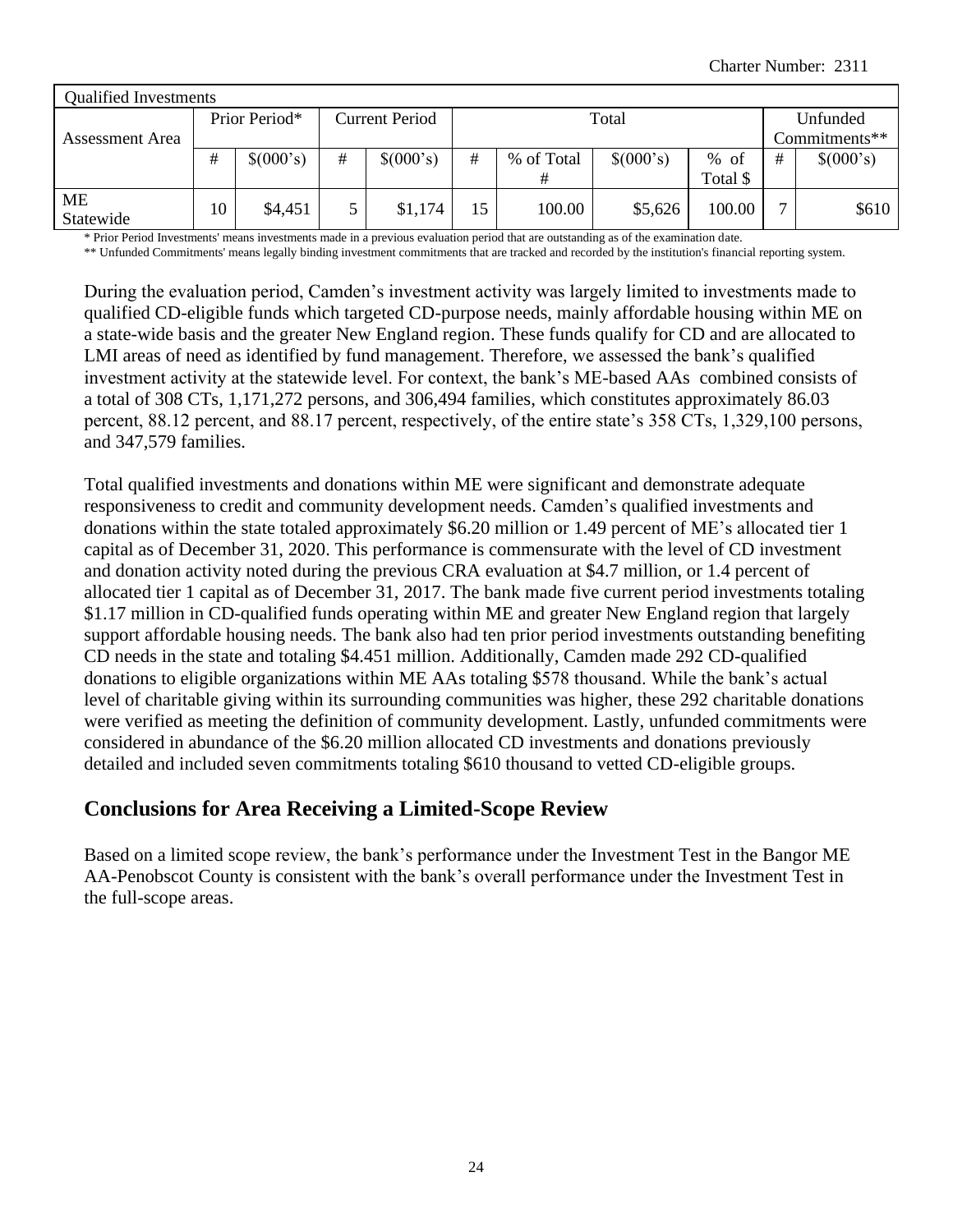## **SERVICE TEST**

The bank's performance under the ST in ME is rated High Satisfactory.

## **Conclusions for Areas Receiving Full-Scope Reviews**

Based on full- scope reviews, the bank's performance in the ME nonMSA AA and P-L-SP ME CSA AA is good.

## **Retail Banking Services**

Service delivery systems are accessible to geographies and individuals of different income levels in the institution's AA.

| Distribution of Branch Delivery System         |                    |                       |                                                                                                                     |     |      |      |      |     |      |            |      |  |  |  |
|------------------------------------------------|--------------------|-----------------------|---------------------------------------------------------------------------------------------------------------------|-----|------|------|------|-----|------|------------|------|--|--|--|
|                                                | Deposits           |                       | <b>Branches</b>                                                                                                     |     |      |      |      |     |      | Population |      |  |  |  |
| Assessment                                     | % of Rated<br>Area | $#$ of<br><b>BANK</b> | % of Population within Each<br>$%$ of<br>Location of Branches by<br>Rated<br>Income of Geographies (%)<br>Geography |     |      |      |      |     |      |            |      |  |  |  |
| Area                                           | Deposits in<br>AA  | <b>Branches</b>       | Area<br><b>Branches</b><br>in AA                                                                                    | Low | Mod  | Mid  | Upp  | Low | Mod  | Mid        | Upp  |  |  |  |
| <b>ME</b><br>nonMSA<br>AA                      | 61.25              | 39                    | 68.42                                                                                                               | N/A | 2.6  | 74.4 | 20.5 | N/A | 6.2  | 72.8       | 20.6 |  |  |  |
| P-L-SP<br>ME CSA<br>AA                         | 29.74              | 12                    | 21.05                                                                                                               | 8.3 | 33.3 | 33.3 | 25.0 | 4.2 | 18.8 | 58.4       | 18.6 |  |  |  |
| <b>Bangor</b><br>ME AA-<br>Penobscot<br>County | 9.00               | 6                     | 10.53                                                                                                               | N/A | 16.7 | 50.0 | 33.3 | N/A | 16.4 | 56.3       | 24.3 |  |  |  |

## *ME nonMSA AA*

Service delivery systems are accessible to geographies and individuals of different income levels in the ME nonMSA AA. The AA does not include any low-income CTs and 4.3 percent of CTs in the AA were not assigned an income classification as of 2015 ACS data. Additionally, one or 2.6 percent of the bank's branches and 0.5 percent of the AA's population were located in geographies without an income classification. CNB operated 39 branches in the AA including one branch in a moderate-income CT, proportionate with the population distribution.

## *P-L-SP ME CSA AA*

Service delivery systems are readily accessible to geographies and individuals of different income levels in the P-L-SP ME CSA AA. We noted that 2.1 percent of CTs in the AA were not assigned an income classification as of 2015 ACS data. CNB operated 12 branches in the AA including one in a low- and four in moderate-income CTs, proportionate with the population distribution.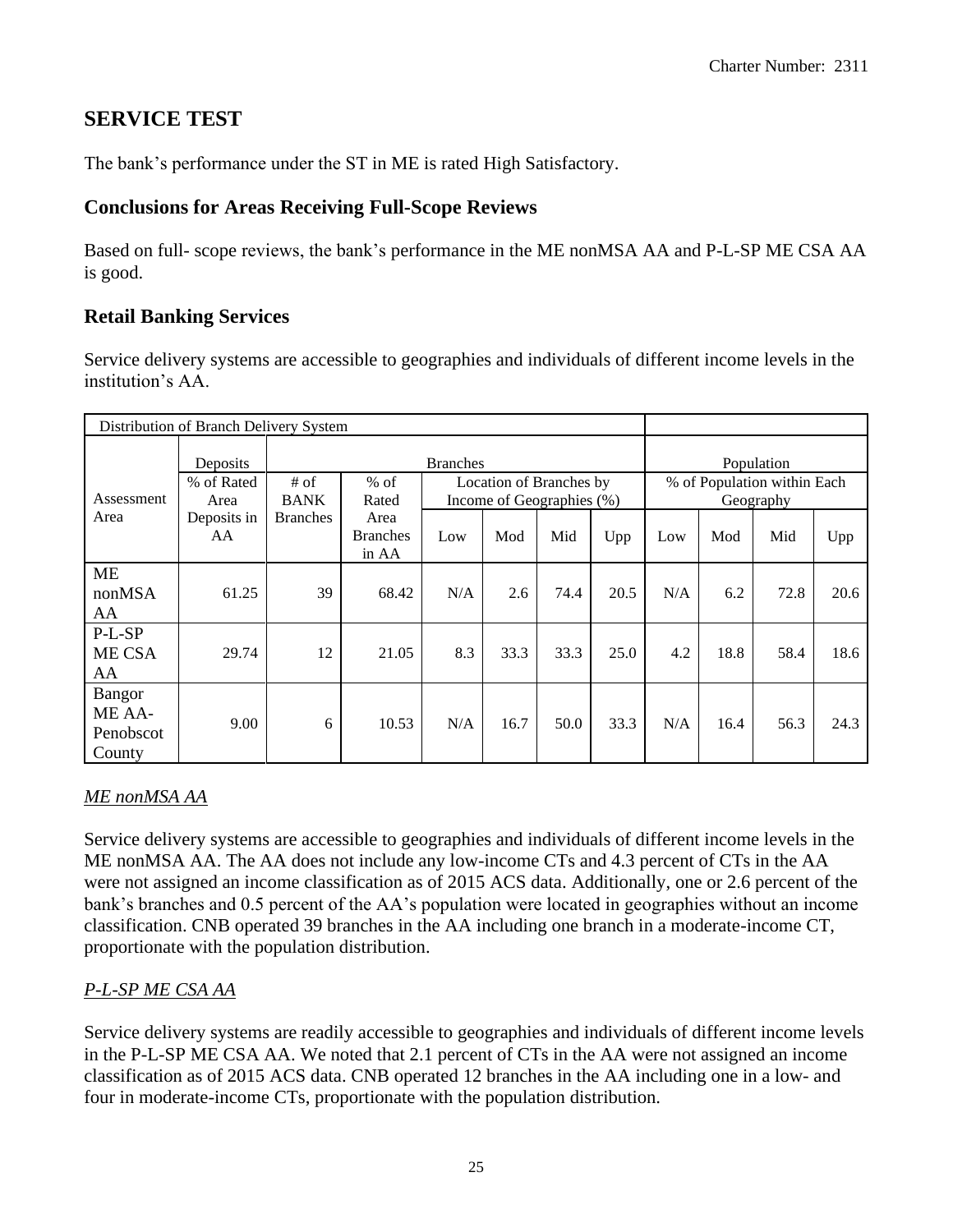|                                            | Distribution of Branch Openings/Closings |                                                                             |                  |     |      |     |  |  |  |  |  |  |  |  |
|--------------------------------------------|------------------------------------------|-----------------------------------------------------------------------------|------------------|-----|------|-----|--|--|--|--|--|--|--|--|
|                                            |                                          | <b>Branch Openings/Closings</b>                                             |                  |     |      |     |  |  |  |  |  |  |  |  |
| Assessment<br>Area                         | # of Branch<br>Openings                  | # of Branch<br>Net change in Location of Branches<br>Closings<br>$(+ or -)$ |                  |     |      |     |  |  |  |  |  |  |  |  |
|                                            |                                          |                                                                             | Low              | Mod | Mid  | Upp |  |  |  |  |  |  |  |  |
| ME nonMSA<br>AA                            | $\overline{0}$                           | ı                                                                           | $\boldsymbol{0}$ | -1  |      |     |  |  |  |  |  |  |  |  |
| P-L-SP ME<br><b>CSA AA</b>                 | $\overline{0}$                           | $\boldsymbol{0}$                                                            | $\boldsymbol{0}$ | 0   |      |     |  |  |  |  |  |  |  |  |
| <b>Bangor ME</b><br>AA-Penobscot<br>County | $\boldsymbol{0}$                         | 2                                                                           | 0                | 0   | $-2$ |     |  |  |  |  |  |  |  |  |

To the extent changes have been made, the institution's opening and closing of branches has not adversely affected the accessibility of its delivery systems, particularly in LMI geographies and/or to LMI individuals. During the evaluation period the bank closed one branch location in a moderateincome CT within the ME nonMSA AA. This branch closure has not impacted the bank's responsiveness to community credit needs as indicated by CD services conducted during the evaluation period. The bank also closed two branches within middle-income geographies in the Bangor ME AA-Penobscot County. These closures were also not considered to adversely impact the accessibility of bank services within the AA.

Services, including where appropriate, business hours, do not vary in a way that inconvenience the AAs, particularly LMI geographies and/or individuals. CNB maintained standard business hours weekdays for all AA locations and offered morning weekend hours at several branch locations as previously described, with traditional banking services provided.

## **Community Development Services**

The institution is a leader in providing CD services.

## *ME nonMSA AA*

CNB provided an excellent level of CD services in the ME nonMSA AA. During the evaluation period, 184 bank employees provided approximately 3,970 service hours across various CD-eligible organizations that benefit the AA and greater statewide region. Service hours were largely allocated to organizations that provide community services or support economic development initiatives targeted for LMI populations and/or geographies.

## *P-L-SP ME CSA AA*

CNB provided an excellent level of CD services in the P-L-SP ME CSA AA. During the evaluation period, 80 employees provided approximately 2,992 service hours across various CD-eligible organizations that benefit the AA and the greater statewide region. Service hours within this AA were divided among community organizations that provided community services for or support economic development projects that are specifically catered towards LMI groups and regions.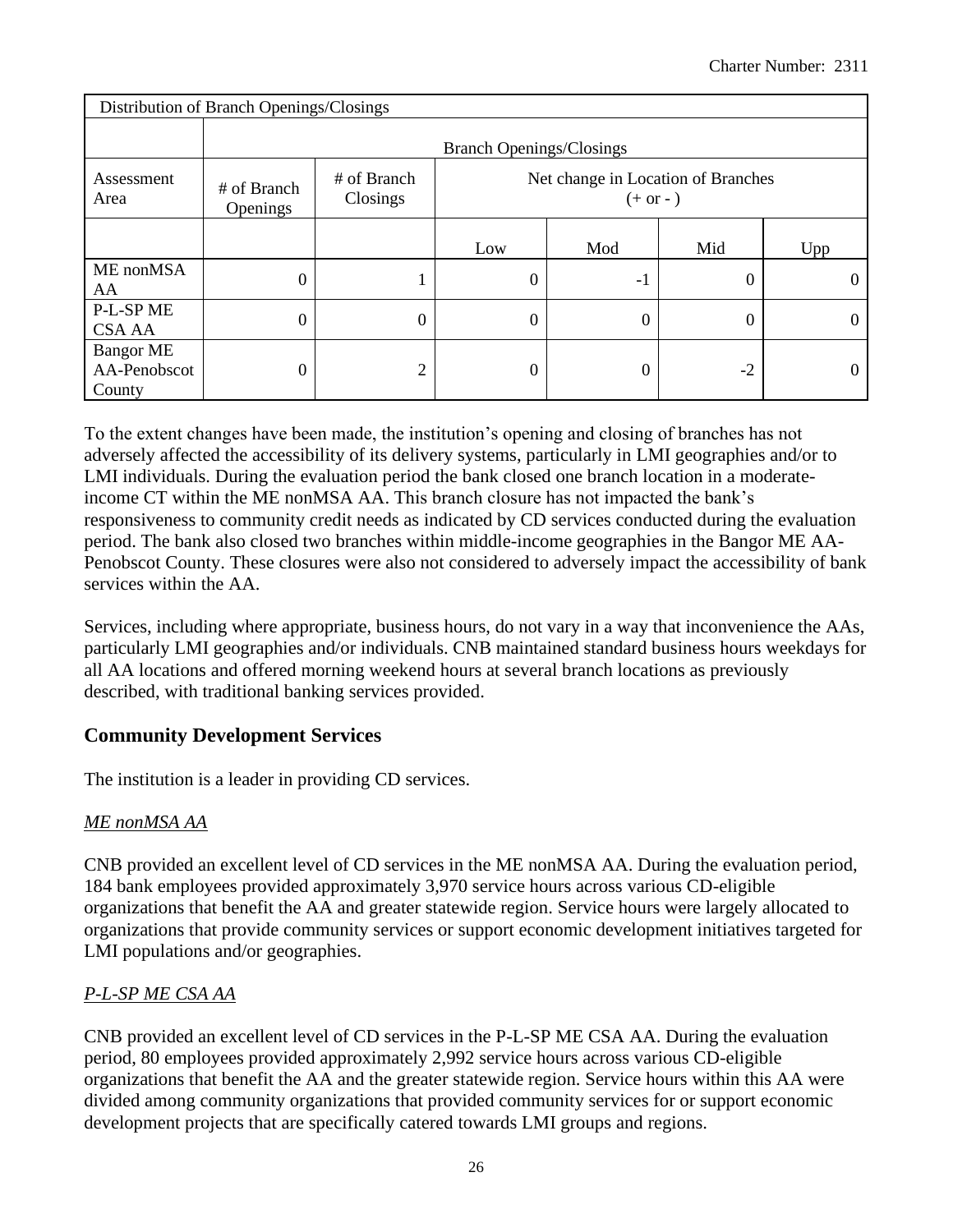## **Conclusions for Area Receiving a Limited-Scope Review**

Based on a limited-scope review, the bank's performance under the Service Test in the Bangor ME Penobscot County AA is consistent with the bank's overall performance under the Service Test in the full-scope areas.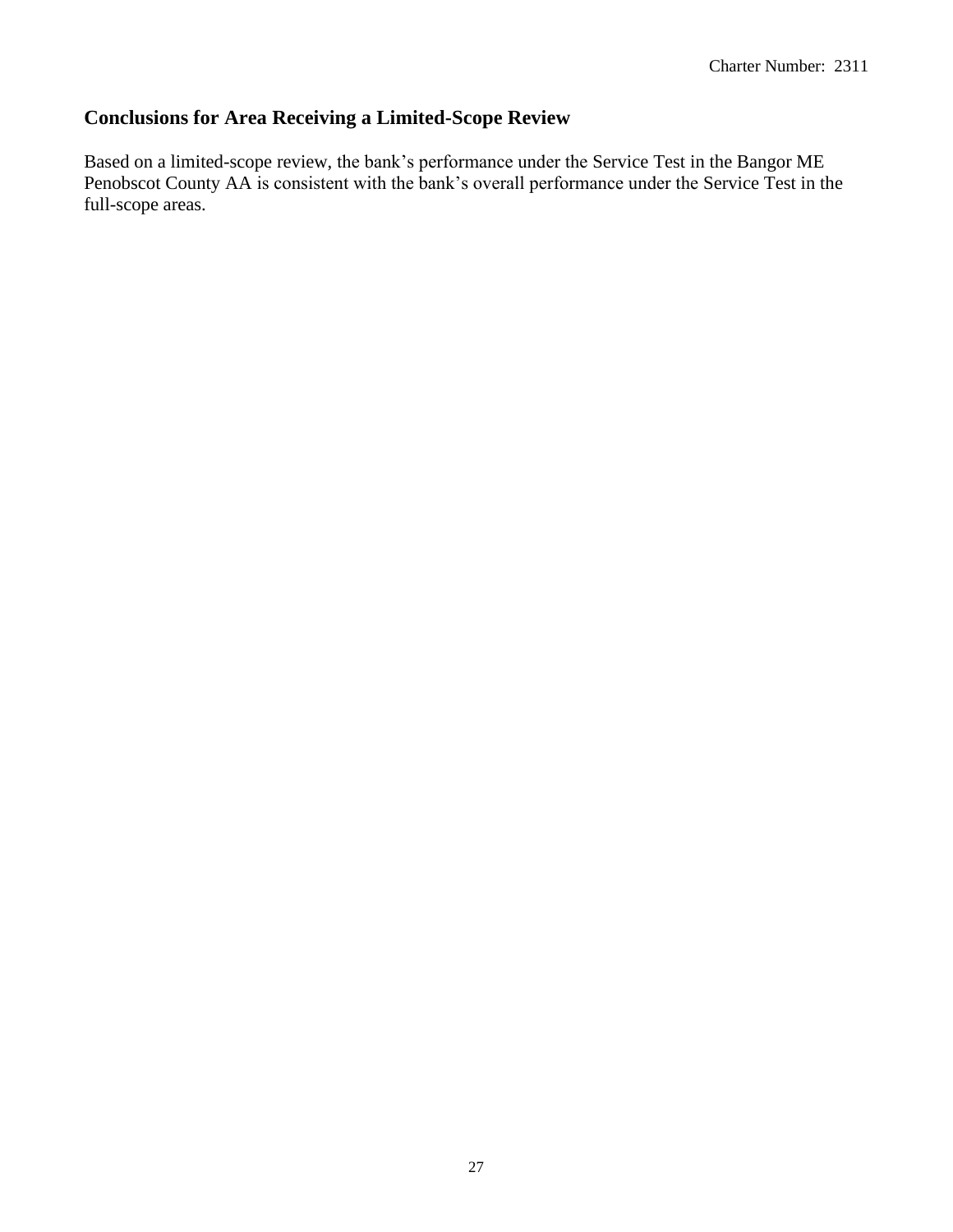## **State Rating**

## **State of New Hampshire**

| <b>CRA</b> rating for the State of New Hampshire: | Satisfactory     |
|---------------------------------------------------|------------------|
| The Lending Test is rated:                        | Low Satisfactory |
| The Investment Test is rated:                     | Outstanding      |
| The Service Test is rated:                        | Low Satisfactory |

The major factors that support this rating include:

- Lending levels reflect adequate responsiveness to AA credit needs within the state of NH.
- The bank exhibits an excellent geographic distribution of loans in its AA.
- The bank exhibits an adequate distribution of loans among individuals of different income levels and business of different sizes, given the product lines offered by the institution.
- The institution did not make any CD loans in the state of NH during the evaluation period.
- The institution has an excellent level of qualified CD investment and grants, occasionally in a leadership position, particularly those that are not routinely provided by private investors.
- The institution exhibits adequate responsiveness to credit and community economic development needs. The institution occasionally uses innovative and/or complex investments to support CD initiatives.
- Service delivery systems are reasonably accessible to geographies and individuals of different income levels in the institution's AA.
- The institution provides an adequate level of CD services.

## **Description of Institution's Operations in New Hampshire**

The state of NH represents CNB's secondary area of operations. The bank's NH-based AA is comprised of a single rating area, the full-scope Portsmouth NH-Rockingham County AA. This rating area is composed of the entirety of Rockingham County, NH and borders the bank's ME-based AAs to the north. Rockingham County contains a total of 66 CTs, including seven moderate-, 40 middle-, and 17 upper-income CTs, while two tracts were not assigned an income classification as of the 2015 ACS Census update. This rating area does not contain any low-income geographies. First opened as a loan production office in January 2018, the bank's only NH location was converted to a full-service branch in October 2019. This branch represents 1.72 percent of the bank's total branch network and 1.03 percent of total bank deposits as of December 31, 2020.

The bank's strategy within the state of NH has been conservative. Challenges presented by the pandemic have slowed expansion plans within the competitive market area. The NH branch offers Camden's full suite of products and services to populations and geographies throughout the AA, exhibiting the willingness and ability to serve community credit needs. Home mortgage loans were the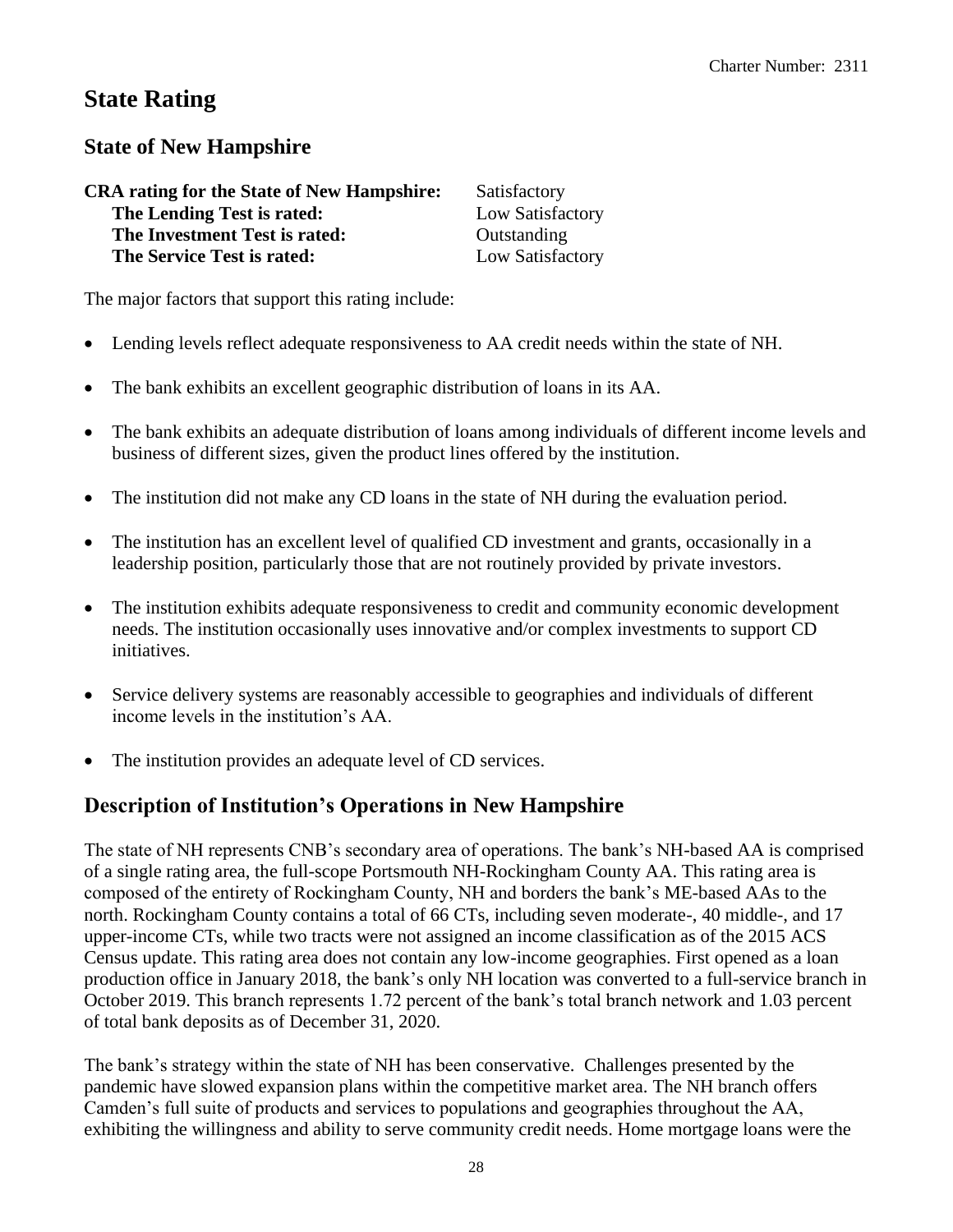bank's primary product in NH during the evaluation period and accounted for 53.08 percent of all loans made in NH compared to small business and small farm loans accounting for 43.85 percent and 3.08 percent, respectively. An assessment of the bank's lending to small farms was not performed as the bank originated less than 20 small farm loans.

Camden faces strong competition for deposits in NH. According to FDIC deposit information as of June 30, 2020, Camden reported approximately \$41.6 million in deposits, or 1.03 percent of the bank's total deposits in the state of NH. The bank ranked  $37<sup>th</sup>$  out of 42 depository institutions with less than one percent market share (0.10 percent) based on FDIC reporting. The top banks in terms of deposit market share in the state of NH included Citizens Bank, National Association (21.92 percent), TD Bank, National Association (21.85 percent), Bank of America, National Association (14.88 percent), People's United Bank, National Association (4.26 percent), and Bank of New Hampshire (3.74 percent). Outside of the top six, all banks individually maintain less than four percent market share in the state.

When considering deposit market share specifically in Rockingham County, which constitutes the entire NH AA, the bank ranks  $21<sup>st</sup>$  among 28 depository institutions with less than one percent market share (0.29 percent) based on 2020 Peer Deposit data. Top institutions within the county include Service Credit Union (24.38 percent), TD Bank, National Association (17.08 percent), Citizens Bank, National Association (10.99 percent), Northeast Credit Union (9.97 percent), and Bank of America, National Association (8.23 percent). Outside the top five institutions, all individually maintain less than five percent market share.

Camden originated 0.88 percent of its total home mortgage and 0.81 percent of its total small business loans in NH during the evaluation period. According to 2019 Peer Mortgage data Camden ranked 117<sup>th</sup> among 370 home mortgage lenders within the NH AA, representing less than one percent (0.10) of the market. According to 2019 peer small business data, Camden ranked 31<sup>st</sup> among 98 small business lenders within the AA representing less than one percent (0.21) of the market.

#### **Community Contacts**

As part of the CRA evaluation, the OCC leveraged data obtained from three recent community contacts conducted within the state of NH to determine and obtain a better understanding of the local economic conditions and community development needs. Community contacts cited affordable housing as a primary community credit need. Specifically, contacts indicated that the cost of land development within the state, particularly in the southern regions, serves as a significant barrier for investment by LMI populations with those homes being constructed trending higher end, which further exacerbates already high home prices. Contact data also indicated that the need for community services for LMI populations is present within the AA, particularly those targeted towards youth and elderly groups.

#### **Economic Data**

According to January 2021 Moody's Analytics Inc. data, both the Rockingham County-Strafford County NH MSA, of which Rockingham County is a part of, and NH's economies are in the recovery stage of the business cycle with favorable long-term forecasts. Although performance during 2021 is expected to be slowed as a result of the COVID-19 pandemic, low taxes and a highly educated workforce continue to attract investment by high-tech firms and foster positive migration trends. It is expected that manufacturing and financial services will be the first industries in NH to improve economically, while tourism will remain stagnant through the better part of 2021. Long-term, the Rockingham County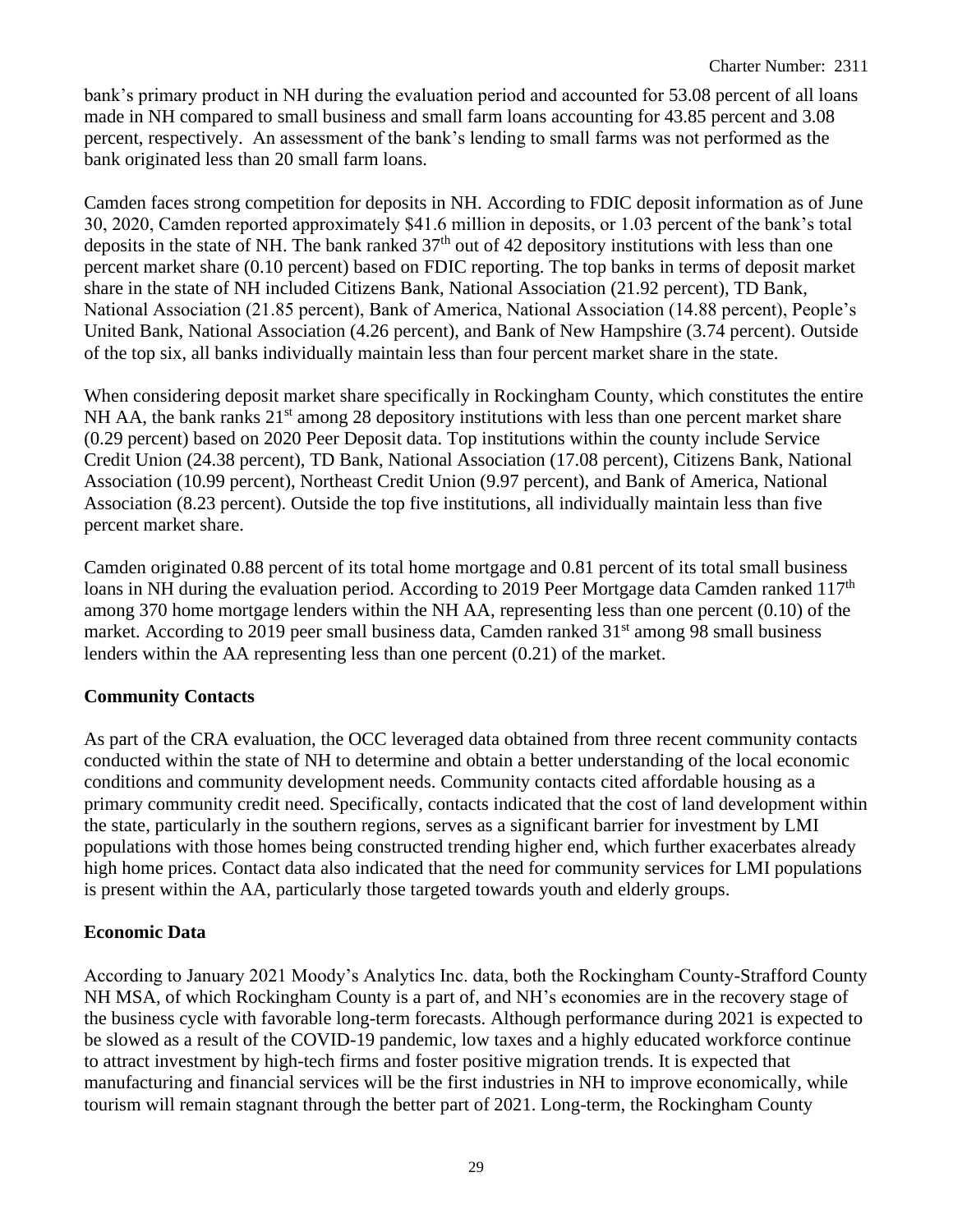Strafford County NH MSA is expected to outperform the greater New England region due to improving commuter links to the greater Boston Metro spurring growth in southern NH.

Top employers within the Rockingham County-Strafford County NH MSA include Shaw's Supermarkets Inc, Wentworth-Douglass Hospital, Genesis Healthcare, and SIG Sauer Inc with total employees per employer greater than 1,500. Other top employers included Exeter Hospital, Sears at the Fox Run Mall, Northeast Rehabilitation Hospital, Portsmouth Regional Hospital, and Frisbie Memorial Hospital with total employees per employer greater than 1,000 but less than 1,500.

Within the state, top employers include Dartmouth Hitchcock Medical Center, BAE Systems Electronic Solutions, Hannaford Bros Co, Fidelity Investments, and Liberty Mutual Insurance with total employees per employer greater than 5,000. Other top employers in NH included University System of New Hampshire, Elliot Hospital, Catholic Medical Center, J.jill Distribution Center, Concord Hospital, and University of New Hampshire with total employees per employer greater than 2,750 but less than 5,000.

| Table A – Demographic Information of the Assessment Area                             |         |                 |                                                            |                           |                          |                   |
|--------------------------------------------------------------------------------------|---------|-----------------|------------------------------------------------------------|---------------------------|--------------------------|-------------------|
|                                                                                      |         |                 | <b>Assessment Area: Portsmouth NH-Rockingham Cnty 2020</b> |                           |                          |                   |
| <b>Demographic Characteristics</b>                                                   | #       | Low<br>$%$ of # | <b>Moderate</b><br>$%$ of #                                | <b>Middle</b><br>$%$ of # | <b>Upper</b><br>$%$ of # | $NA*$<br>$%$ of # |
| Geographies (Census Tracts)                                                          | 66      | 0.0             | 10.6                                                       | 60.6                      | 25.8                     | 3.0               |
| Population by Geography                                                              | 299,006 | 0.0             | 10.0                                                       | 63.7                      | 26.3                     | 0.0               |
| Housing Units by Geography                                                           | 127,994 | 0.0             | 12.7                                                       | 62.2                      | 25.1                     | 0.0               |
| Owner-Occupied Units by Geography                                                    | 90,387  | 0.0             | 8.1                                                        | 64.2                      | 27.7                     | 0.0               |
| Occupied Rental Units by Geography                                                   | 27,708  | 0.0             | 21.9                                                       | 60.9                      | 17.2                     | 0.0               |
| Vacant Units by Geography                                                            | 9,899   | 0.0             | 28.2                                                       | 48.4                      | 23.3                     | 0.0               |
| <b>Businesses by Geography</b>                                                       | 35,918  | 0.0             | 9.2                                                        | 63.5                      | 26.9                     | 0.4               |
| Farms by Geography                                                                   | 1,081   | 0.0             | 6.3                                                        | 63.4                      | 30.2                     | 0.2               |
| Family Distribution by Income Level                                                  | 82,788  | 16.1            | 17.7                                                       | 23.1                      | 43.0                     | 0.0               |
| Household Distribution by Income Level                                               | 118,095 | 19.5            | 16.0                                                       | 19.2                      | 45.2                     | 0.0               |
| Median Family Income MSA - 40484<br>Rockingham County-Strafford County,<br><b>NH</b> |         |                 | \$90,150 Median Housing Value                              |                           |                          | \$294,407         |
|                                                                                      |         |                 | Median Gross Rent                                          |                           |                          | \$1,157           |
|                                                                                      |         |                 | <b>Families Below Poverty Level</b>                        |                           |                          | 3.5%              |
| Source: 2015 ACS and 2020 D&B Data<br>Due to rounding, totals may not equal 100.0%   |         |                 |                                                            |                           |                          |                   |

*(\*) The NA category consists of geographies that have not been assigned an income classification.*

## **Scope of Evaluation in New Hampshire**

We conducted a full-scope review of the Portsmouth NH-Rockingham County AA. The state of NH rating is based on our assessment of performance within this AA. As discussed previously, compared to the state of ME assessment, the state of NH AA accounts for 1.03 percent, 1.72 percent, and 0.83 percent of all bank-wide deposits, branches, and total lending. Furthermore, the Portsmouth NH-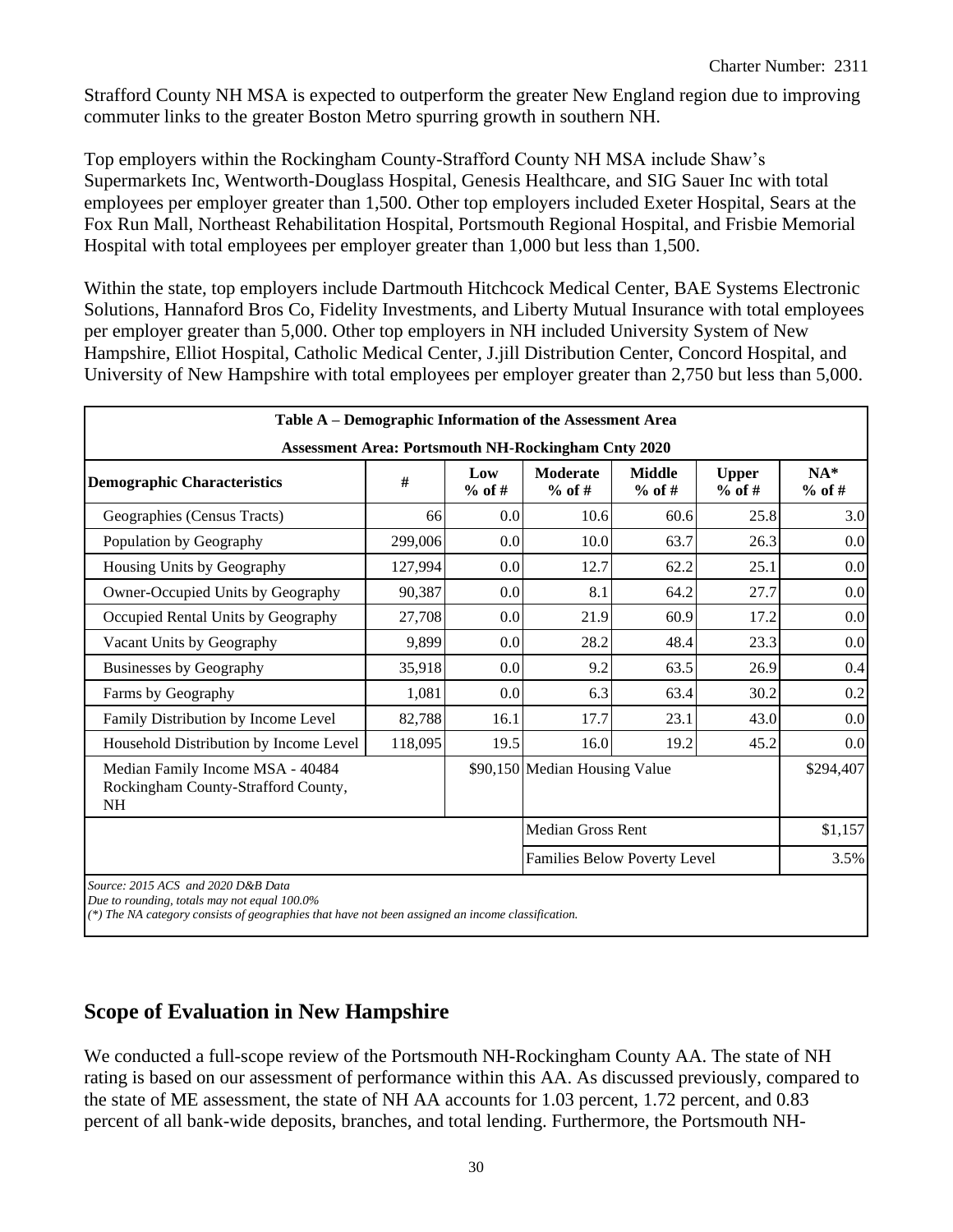Rockingham County AA accounts for 17.65 percent, 20.34 percent, and 21.27 percent of bank-wide CTs, AA population, and AA families.

The bank's lending performance of home mortgage loans was more heavily weighted than small business loans. Home mortgages represented 53.08 percent of total loans while small business loans represented 43.85 percent of total loans originated within the AA. Small farm lending in the AA is considered insignificant and was not assessed in the scope of this review.

## **CONCLUSIONS WITH RESPECT TO PERFORMANCE TESTS IN NEW HAMPSHIRE**

## **LENDING TEST**

The bank's performance under the Lending Test in New Hampshire is rated Low Satisfactory.

## **Conclusions for Area Receiving a Full-Scope Review**

Based on a full-scope review, the bank's performance in the Portsmouth NH-Rockingham County AA is considered adequate.

## **Lending Activity**

Lending levels reflect adequate responsiveness to AA credit needs within the state of NH.

| Number of Loans* |          |                 |       |             |       |        |          |
|------------------|----------|-----------------|-------|-------------|-------|--------|----------|
| Assessment       | Home     | Small           | Small | Community   |       | %State | %State   |
| Area             | Mortgage | <b>Business</b> | Farm  | Development | Total | Loans  | Deposits |
| Portsmouth       |          |                 |       |             |       |        |          |
| NH-              |          |                 |       |             |       |        |          |
| Rockingham       | 69       | 57              | 4     | $\theta$    | 130   | 100.00 | 100.00   |
| County AA        |          |                 |       |             |       |        |          |

\*The tables present the data for all assessment areas. The narrative below addresses performance in full-scope areas only.

| Dollar Volume of Loans* (000s)               |          |                 |       |             |          |            |          |
|----------------------------------------------|----------|-----------------|-------|-------------|----------|------------|----------|
| Assessment                                   | Home     | Small           | Small | Community   |          | $% State*$ | % State  |
| Area                                         | Mortgage | <b>Business</b> | Farm  | Development | Total    | Loans      | Deposits |
| Portsmouth<br>NH-<br>Rockingham<br>County AA | \$30,063 | \$18,987        | \$179 | \$0         | \$49,229 | 100.00     | 100.00   |

\*The tables present the data for all assessment areas. The narrative below addresses performance in full-scope areas only.

Lending in the Portsmouth NH-Rockingham County AA is adequate. According to 2020 peer deposit market share data, Camden reported \$41.6 million in deposits in the FS Portsmouth NH-Rockingham County AA. As of June 30, 2020, the bank ranked  $21<sup>st</sup>$  among 28 depository institutions or in the  $25<sup>th</sup>$ percentile with 0.29 percent market share in the AA. The assessment of performance considered the competition in the AA for both home mortgages and small business loans.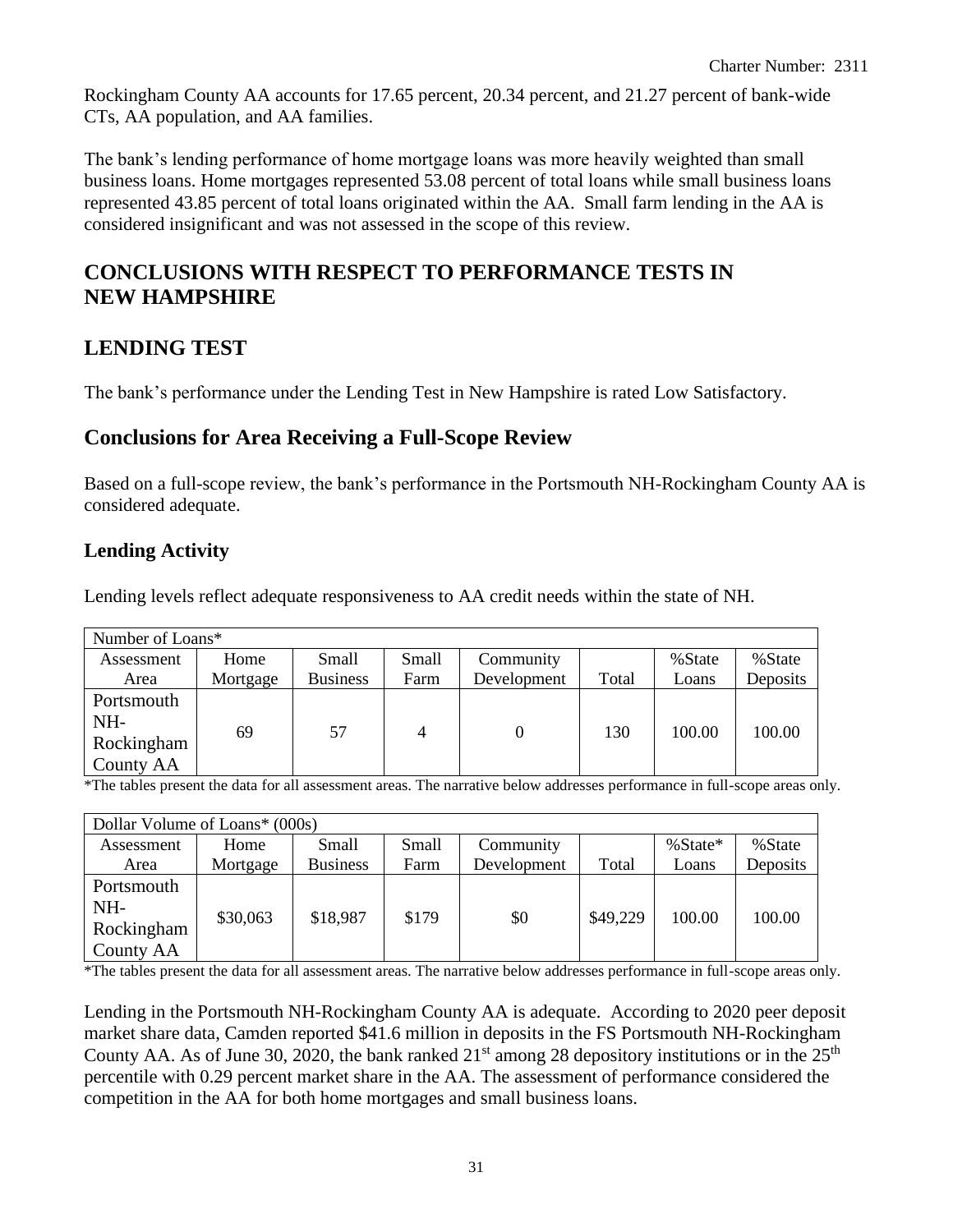Based on 2019 HMDA market share data, Camden ranked 117<sup>th</sup> among 370 lending institutions for home mortgage loan originations and purchases, or the  $68<sup>th</sup>$  percentile, with a market share of 0.1 percent demonstrating adequate responsiveness to credit needs when compared to the bank's deposit market share. The top five home mortgage lenders, CBNA, Quicken Loans, Wells Fargo Bank NA, United Shore Financial Services, and Residential Mortgage Services, had a combined market share of 24.14 percent. Market share for the top five lenders ranged from 3.50 percent to 7.30 percent.

Based on 2020 CRA small business loan data, the bank ranked 31<sup>st</sup> among 98 small business lenders, or the 68th percentile, with a market share of 0.21 percent) demonstrating adequate responsiveness to credit needs. The top five small business lenders, American Express National Bank, JPMorgan Chase Bank NA, Bank of America NA, Capital One Bank (USA) NA, and Citibank NA, had a combined market share of 60.91 percent. Market share for the top five lenders ranged from 6.72 percent to 22.57 percent.

#### **Distribution of Loans by Income Level of the Geography**

The bank exhibits an excellent geographic distribution of loans in its AA.

#### *Home Mortgage Loans*

Refer to Table O in the state of NH section of appendix D for the facts and data used to evaluate the geographic distribution of the bank's home mortgage loan originations and purchases.

The geographic distribution of home mortgage loans is considered excellent given performance context.

The AA does not include any low-income CTs. The percentage of home mortgage loans in moderateincome CTs significantly exceeded both the percentage of OO units and aggregate lending in the AA.

#### *Small Loans to Businesses*

Refer to Table Q in the state of NH section of appendix D for the facts and data used to evaluate the geographic distribution of the bank's originations and purchases of small loans to businesses.

The geographic distribution of small loans to businesses is considered excellent given performance context.

The AA does not include any low-income CTs. The percentage of small business loans in moderateincome CTs significantly exceeded both the percentage of businesses and aggregate lending data in the AA.

#### *Lending Gap Analysis*

The OCC reviewed summary reports and maps to identify any gaps in the geographic distribution of Camden's home mortgage loans and small loans to businesses in NH during the evaluation period. The analysis did not identify any unexplained, conspicuous gaps.

## **Distribution of Loans by Income Level of the Borrower**

The bank exhibits an adequate distribution of loans among individuals of different income levels and business of different sizes, given the product lines offered by the institution.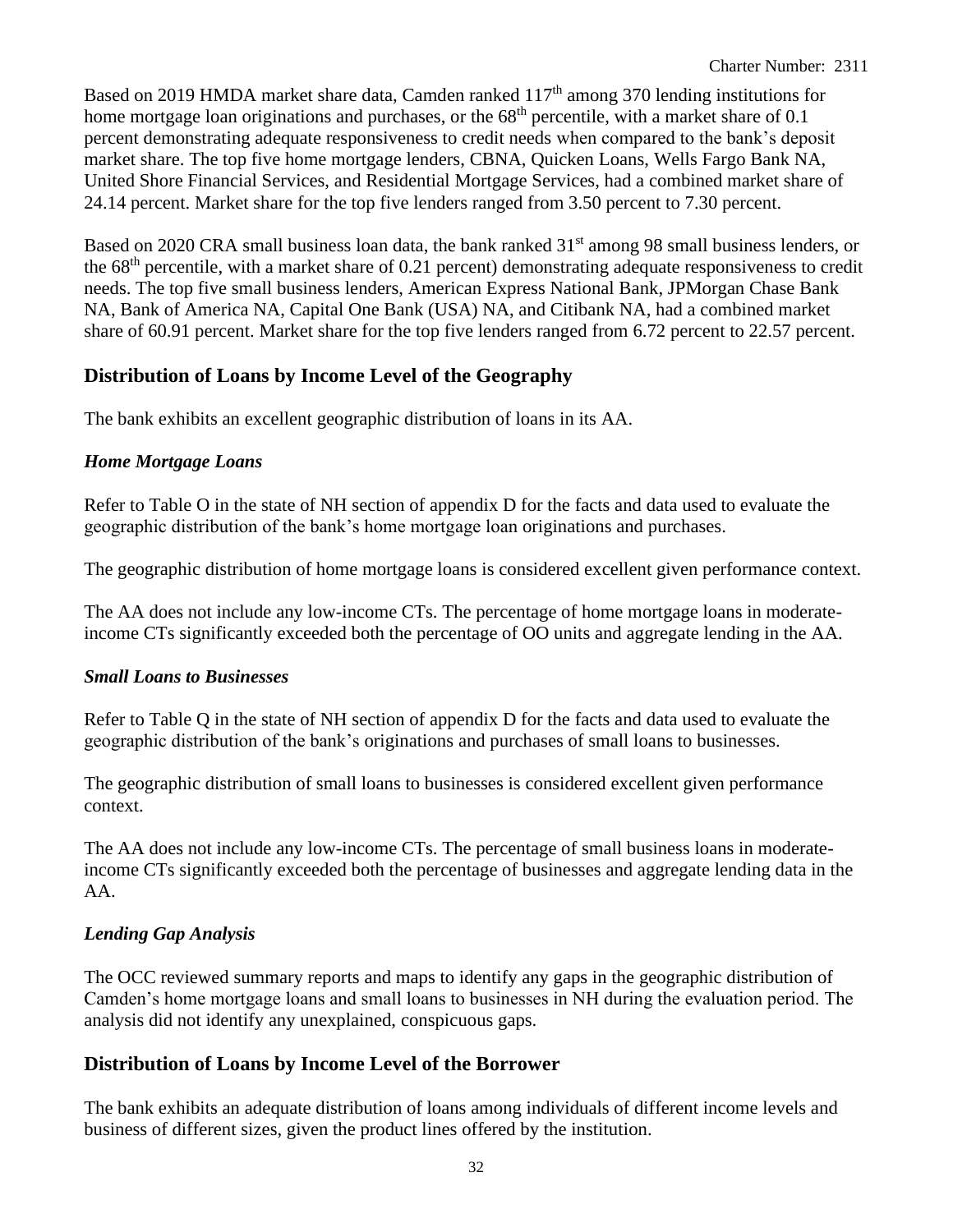#### *Home Mortgage Loans*

Refer to Table P in the state of NH section of appendix D for the facts and data used to evaluate the borrower distribution of the bank's home mortgage loan originations and purchases.

The borrower distribution of home mortgage loans is considered adequate given performance context.

The percentage of home mortgage loans to low-income borrowers was significantly below both the percentage of low-income families and aggregate lending in the AA. The percentage of home mortgage loans to moderate-income borrowers was below both the percentage of moderate-income families and aggregate lending in the AA.

The assessment of performance considered the affordability for low- and moderate- income borrowers and competition amongst lenders in the AA. Based on 2020 MFI of \$90,150, low-income families with maximum income of \$45,075 would find it challenging to qualify for a mortgage loan given the \$294,407 median housing value.

| <b>Table A</b><br><b>2020</b> data           | <b>Median</b><br>Family<br>Income* | <b>Median</b><br><b>Housing</b><br>Value | Low-<br>Income<br>Annual<br>Income | Low-<br>Income<br><b>Monthly</b><br>Income | Mod-<br>Income<br>Annual<br>Income | Mod-<br><b>Income</b><br><b>Monthly</b><br><b>Income</b> | <b>Monthly</b><br>Mortgage<br>Payment** | Low-<br>Income<br>Payment*** | Moderate-<br>Income<br>Payment*** |
|----------------------------------------------|------------------------------------|------------------------------------------|------------------------------------|--------------------------------------------|------------------------------------|----------------------------------------------------------|-----------------------------------------|------------------------------|-----------------------------------|
| Portsmouth<br>NH-<br>Rockingham<br>County AA | \$90,150                           | \$294,407                                | \$45,075.00                        | \$3,756.25                                 | \$72,120.00                        | \$6,010.00                                               | \$1,580.44                              | \$1,126.88                   | \$1,803.00                        |

*\*Weighted Average of Census MSA Median Family Income via 2020 Demographic Data and 2015 ACS US Census data \*\*Assuming a 30-year mortgage with a five percent interest rate, and not accounting for down payment, homeowner's insurance, real estate taxes, or any additional monthly expenses*

*\*\*\*Payments calculated at one-third of monthly income*

CNB faces significant competition from other large community banks and national mortgage lenders operating within the Portsmouth NH-Rockingham County AA. In 2019, Camden ranked  $117<sup>th</sup>$  among 219 other competing lenders for home mortgage loans made to LMI borrowers in the AA with less than one percent market share at 0.11 percent via four instances of lending. The top five home mortgage lenders to LMI borrowers, CBNA (9.23 percent), Quicken Loans (6.75 percent), Residential Mortgage Services (4.41 percent), United Shore Financial Services (4.01 percent), and Wells Fargo Bank NA (3.88 percent), had a combined market share of 28.28 percent, with all lenders outside of the top seven individually maintaining less than three percent market share. The 2018 peer reporting detailed similar competitive challenges, where Camden ranked 95<sup>th</sup> among 215 other competing lenders for home mortgage loans made to LMI borrowers in the AA with less than one percent market share at 0.14 percent via five instances of lending. The top five home mortgage lenders to LMI borrowers during 2018, CBNA (9.33 percent), Wells Fargo Bank NA (6.34 percent), Quicken Loans Inc (5.32 percent), Residential Mortgage Services (4.61 percent), and TD Bank NA (4.38 percent), had a combined market share of 29.98 percent, with all lenders outside the top five individually maintaining less than four percent market share.

#### *Small Loans to Businesses*

Refer to Table R in the state of NH section of appendix D for the facts and data used to evaluate the borrower distribution of the bank's origination and purchase of small loans to businesses.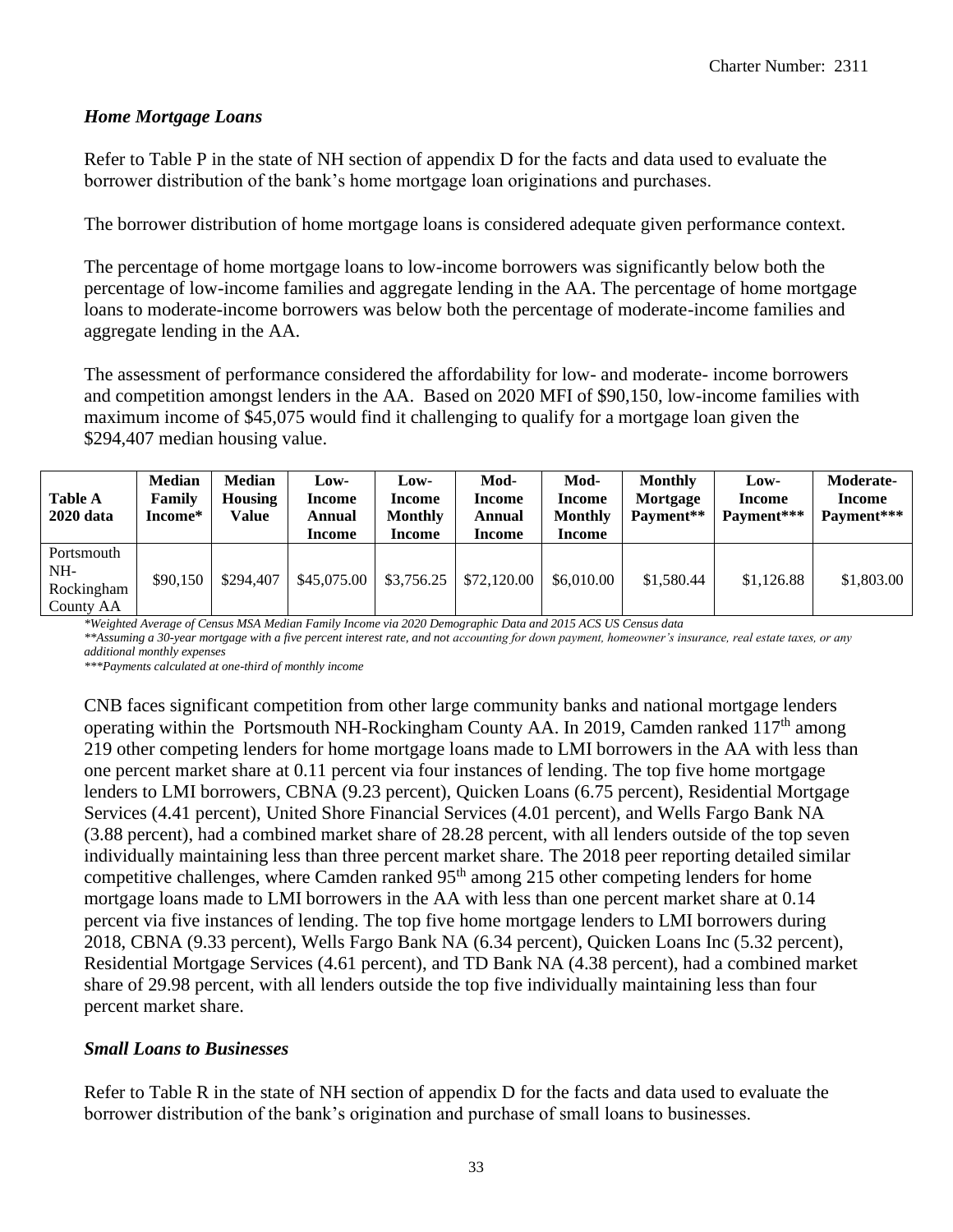The borrower distribution of small loans to businesses is considered adequate given performance context.

The percentage of small loans to businesses with gross annual revenues of \$1 million or less was significantly below both the percentage of those businesses and aggregate lending in the AA.

The assessment of performance considered the bank's market share for small loans to businesses with revenues less than \$1 million compared to its overall market share for small loans to businesses and competition within the Portsmouth NH-Rockingham County AA. In 2019, the bank ranked  $28<sup>th</sup>$  among 98 competing lenders with 0.07 percent market share for lenders making small loans to businesses with revenues less than \$1 million, which was below its overall small business lending market share of 0.21 percent where CNB was ranked 31<sup>st</sup> among 98 lenders. Collectively, the top five lenders for small loans to businesses with revenues of \$1 million or less, American Express National Bank (17.66 percent), JPMorgan Chase Bank NA (14.06 percent), Citibank NA (12.44 percent), Bank of America NA (11.46 percent), and TD Bank NA (10.75 percent), accounted for 66.37 percent of the market share in the AA.

## **Community Development Lending**

The institution made no CD loans.

The Lending Activity Tables, shown above, set forth the information and data used to evaluate the institution's level of CD lending. These tables include all CD loans, including multifamily loans that also qualify as CD loans.

#### **Product Innovation and Flexibility**

The institution makes no use of innovative and/or flexible lending practices in order to serve AA credit needs.

## **INVESTMENT TEST**

The bank's performance under the Investment Test in NH is rated Outstanding.

## **Conclusions for Area Receiving a Full-Scope Review**

Based on a full-scope review, the bank's performance in the Portsmouth NH-Rockingham County AA is considered excellent.

The institution has an excellent level of qualified CD investment and grants, occasionally in a leadership position, particularly those that are not routinely provided by private investors.

The institution exhibits adequate responsiveness to credit and community economic development needs. The institution occasionally uses innovative and/or complex investments to support CD initiatives.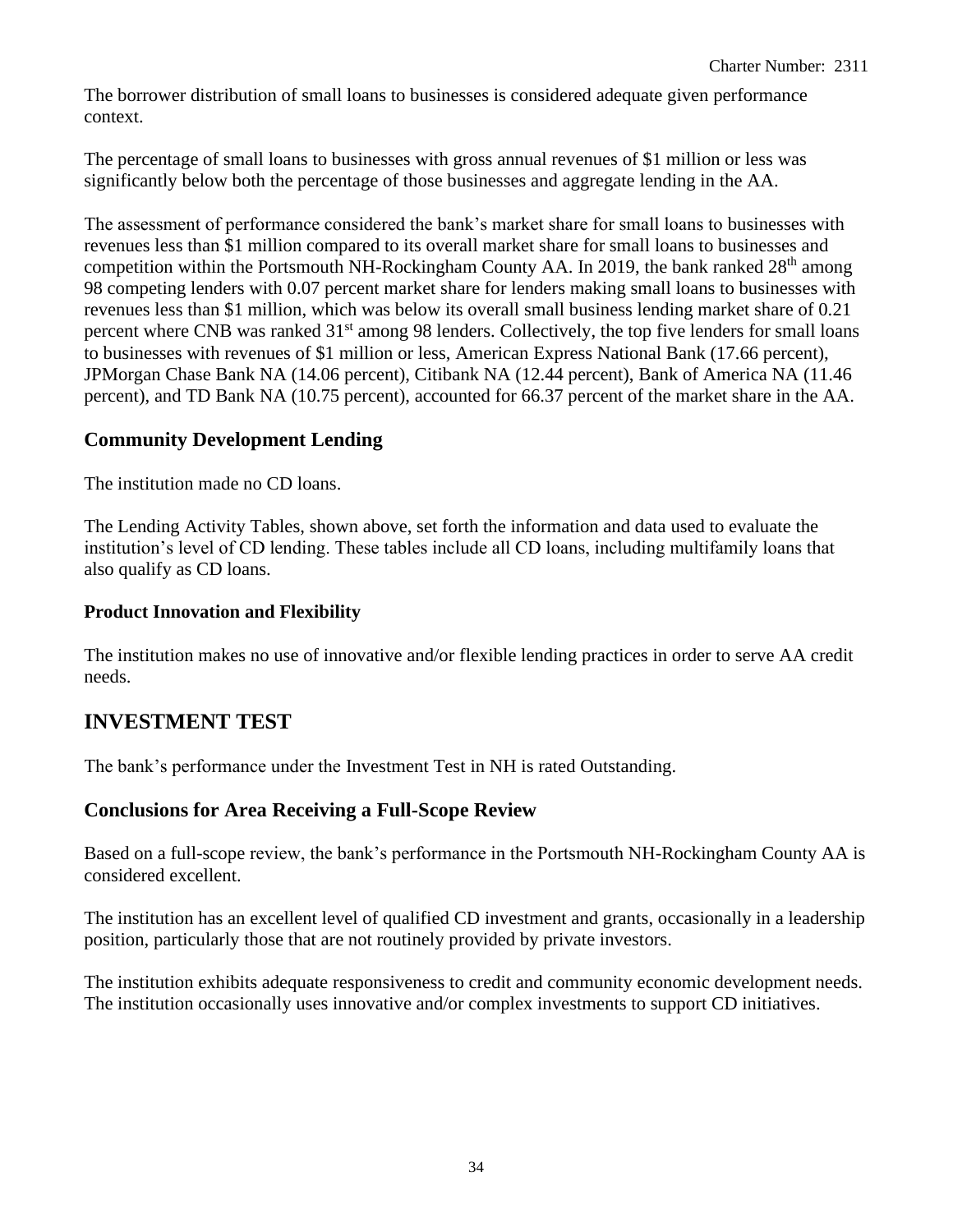| <b>Qualified Investments</b> |   |               |                       |           |              |            |           |               |   |           |
|------------------------------|---|---------------|-----------------------|-----------|--------------|------------|-----------|---------------|---|-----------|
|                              |   | Prior Period* | <b>Current Period</b> | Unfunded  |              |            |           |               |   |           |
| Assessment Area              |   |               |                       |           |              |            |           | Commitments** |   |           |
|                              | # | \$(000's)     | #                     | \$(000's) | #            | % of Total | \$(000's) | $%$ of        | # | \$(000's) |
|                              |   |               |                       |           |              | #          |           | Total \$      |   |           |
| Portsmouth NH-               |   |               |                       |           |              |            |           |               |   |           |
| Rockingham                   |   | \$1,068       | 3                     | \$924     | $\mathbf{r}$ | 100.00     | \$1,992   | 100.00        | 4 | \$149     |
| County AA                    |   |               |                       |           |              |            |           |               |   |           |

\* Prior Period Investments' means investments made in a previous evaluation period that are outstanding as of the examination date.

\*\* Unfunded Commitments' means legally binding investment commitments that are tracked and recorded by the institution's financial reporting system.

Total qualified investments and donations within NH were significant and demonstrate adequate responsiveness to credit and community development needs. Specifically, Camden's qualified investments and donations within the FS AA totaled approximately \$2 million or 46 percent of the AA's allocated tier 1 capital as of December 31, 2020. The bank made three current period investments totaling \$924 thousand in CD-qualified funds operating within the AA and greater New England region that largely support affordable housing needs. The bank also had four prior period investments outstanding benefiting CD needs in the AA and totaling \$1.07 million. Additionally, Camden made seven CD-qualified donations to eligible organizations within the delineated AA totaling approximately \$9,750. While the bank's actual level of charitable giving within its NH AA was higher, these seven charitable donations were verified as meeting the definition of community development. Lastly, unfunded commitments were considered in abundance of the \$2 million allocated CD investments and donations previously detailed and included four commitments totaling \$149 thousand to vetted CDeligible groups.

## **SERVICE TEST**

The bank's performance under the Service Test in NH is rated Low Satisfactory.

#### **Conclusions for Area Receiving a Full-Scope Review**

Based on a full-scope review, the bank's performance in the Portsmouth NH-Rockingham County AA is adequate.

#### **Retail Banking Services**

Service delivery systems are reasonably accessible to geographies and individuals of different income levels in the institution's AA.

| Distribution of Branch Delivery System |          |                 |                 |                 |      |                           |      |     |      |                             |      |
|----------------------------------------|----------|-----------------|-----------------|-----------------|------|---------------------------|------|-----|------|-----------------------------|------|
|                                        | Deposits |                 |                 | <b>Branches</b> |      |                           |      |     |      | Population                  |      |
|                                        | $%$ of   | $#$ of          | $%$ of          |                 |      | Location of Branches by   |      |     |      | % of Population within Each |      |
| Assessment                             | Rated    | <b>BANK</b>     | Rated           |                 |      | Income of Geographies (%) |      |     |      | Geography                   |      |
| Area                                   | Area     | <b>Branches</b> | Area            |                 |      |                           |      |     |      |                             |      |
|                                        | Deposits |                 | <b>Branches</b> | Low             | Mod  | Mid                       | Upp  | Low | Mod  | Mid                         | Upp  |
|                                        | in AA    |                 | in AA           |                 |      |                           |      |     |      |                             |      |
| Portsmouth                             |          |                 |                 |                 |      |                           |      |     |      |                             |      |
| NH-                                    |          |                 |                 |                 |      |                           | 0.00 |     |      |                             |      |
| Rockingham                             | 100.0    |                 | 100.0           | N/A             | 0.00 | 100.0                     |      | N/A | 10.0 | 63.7                        | 26.3 |
| County AA                              |          |                 |                 |                 |      |                           |      |     |      |                             |      |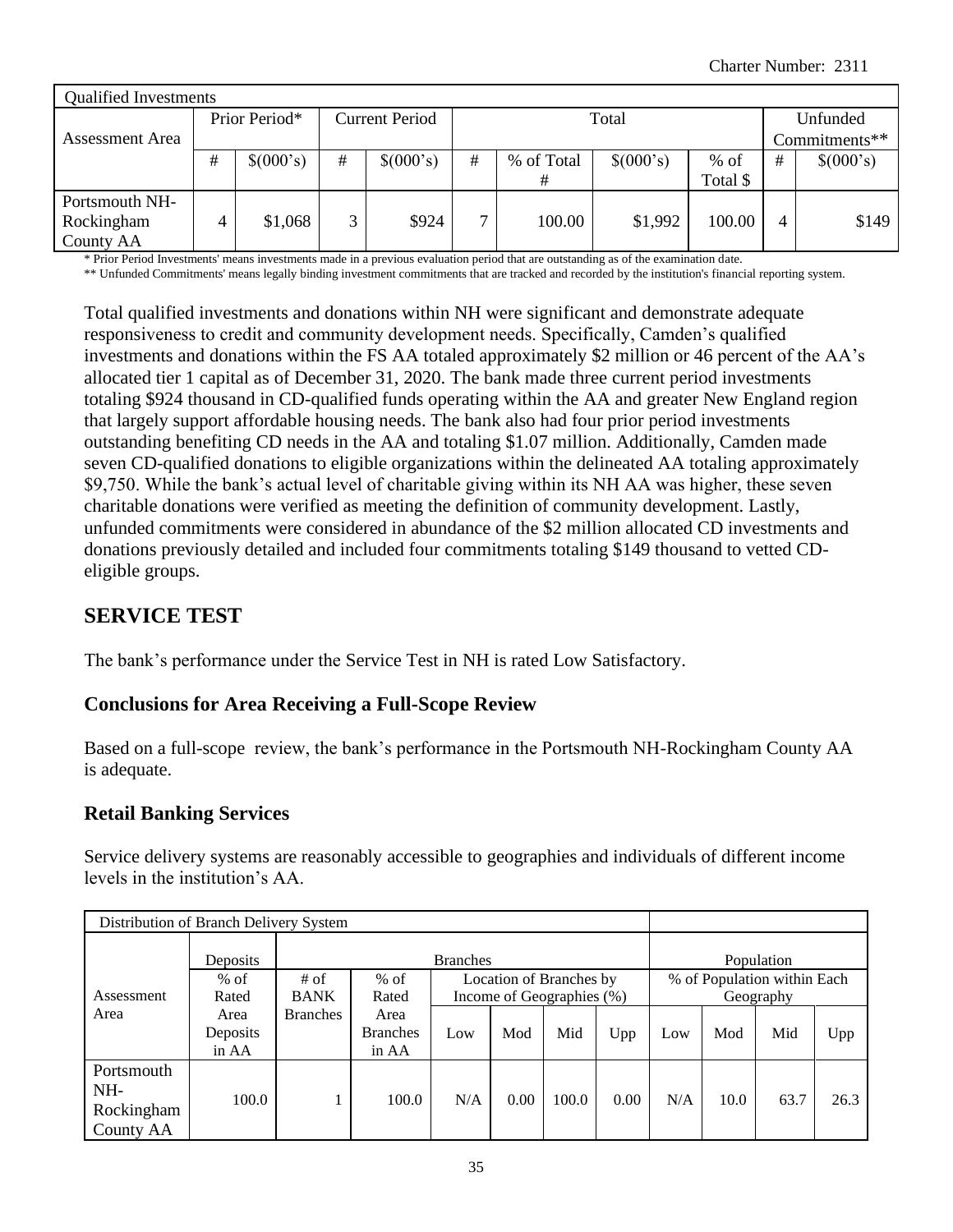Service delivery systems are reasonably accessibly to geographies and individuals of different income levels in the FS NH AA. The AA does not include any low-income CTs and we noted that only ten percent of geographies were classified as moderate-income. Furthermore, three percent of CTs in the AA were not assigned an income classification as of the 2015 ACS data. The bank did not operate any branch locations within LMI geographies during the evaluation period as the bank is still expanding into this market area having transitioned the NH office from a LPO to a full-service branch in October 2019.

|                                              | Distribution of Branch Openings/Closings |                                 |                                                  |     |      |     |  |  |  |  |  |  |  |
|----------------------------------------------|------------------------------------------|---------------------------------|--------------------------------------------------|-----|------|-----|--|--|--|--|--|--|--|
|                                              |                                          | <b>Branch Openings/Closings</b> |                                                  |     |      |     |  |  |  |  |  |  |  |
| Assessment<br>Area                           | # of Branch<br><b>Openings</b>           | # of Branch<br>Closings         | Net change in Location of Branches<br>$(+ or -)$ |     |      |     |  |  |  |  |  |  |  |
|                                              |                                          |                                 | Low                                              | Mod | Mid  | Upp |  |  |  |  |  |  |  |
| Portsmouth<br>NH-<br>Rockingham<br>County AA |                                          | 0                               |                                                  |     | $+1$ |     |  |  |  |  |  |  |  |

To the extent changes have been made, the institution's opening and closing of branches has not adversely affected the accessibility of its delivery systems, particularly in LMI geographies and/or to LMI individuals. During the evaluation period in October 2019, the bank converted a year-old LPO to a full-service branch location in a middle-income CT within the FS Portsmouth NH-Rockingham County AA which is located within a 50 mile radius of all LMI tracts within Rockingham County, NH. The bank's branch location has not adversely impacted the bank's responsiveness to community credit needs as indicated by CD services conducted in NH during the evaluation period.

Services, including where appropriate, business hours, do not vary in a way that inconveniences its AA, particularly LMI geographies and/or individuals. As previously discussed, CNB maintained limited service hours for this branch location as part of the planned strategic expansion into NH, operating from 9:00am to 12:00pm, Tuesday and Thursday, with traditional banking services provided.

## **Community Development Services**

The institution provides an adequate level of CD services.

During the evaluation period, within the Portsmouth NH-Rockingham County AA, one bank employee provided approximately 500 service hours to a CD-eligible organization that provides community services which benefit LMI groups in the local community.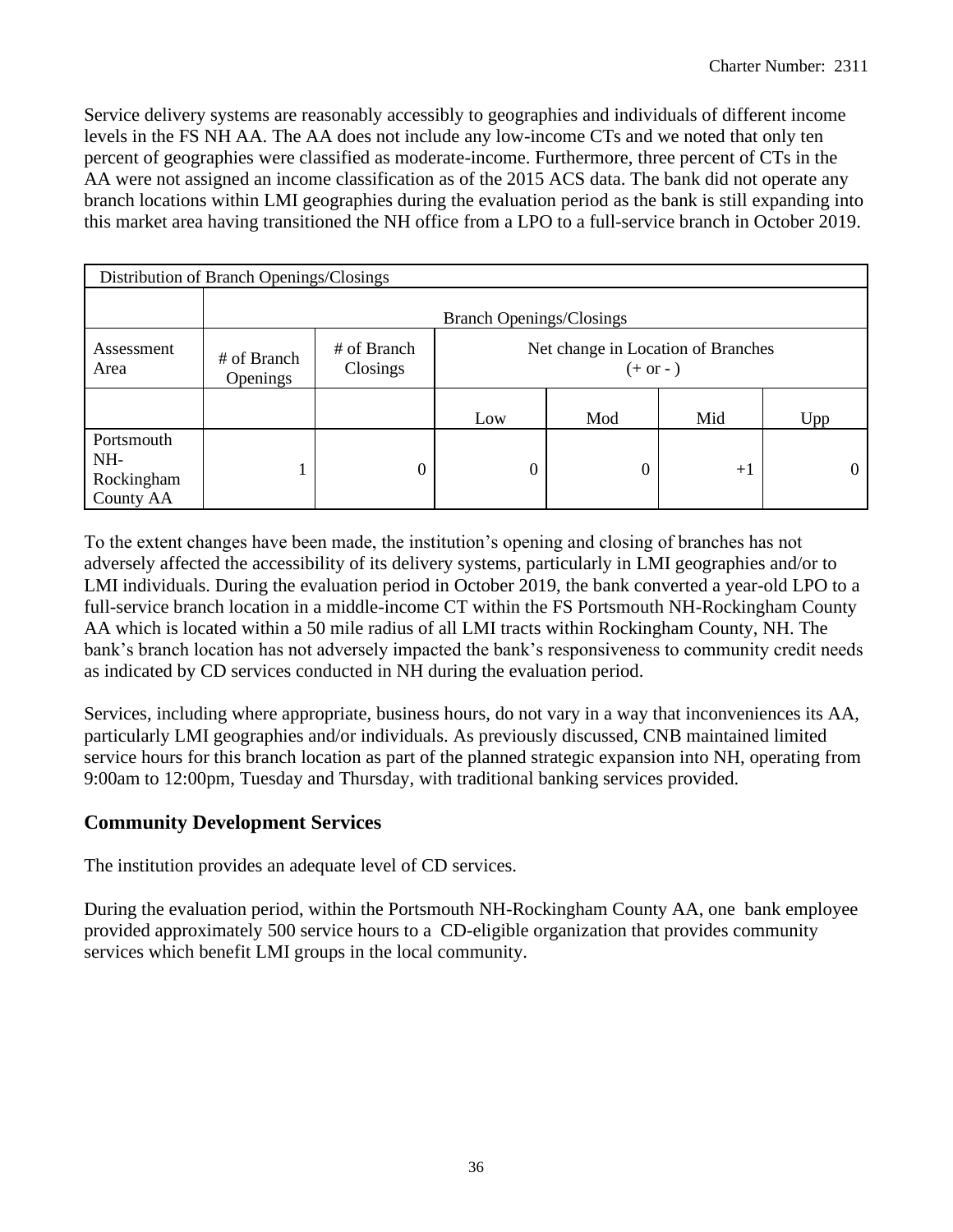## **Appendix A: Scope of Examination**

The following table identifies the time period covered in this evaluation, affiliate activities that were reviewed, and loan products considered. The table also reflects the MSAs and non-MSAs that received comprehensive examination review, designated by the term "full-scope," and those that received a less comprehensive review, designated by the term "limited-scope".

| <b>Time Period Reviewed:</b>                     |                                                                                            | Lending, Investment, and Service Test $-$ (01/01/2018 to 12/31/2020)                                                                                                                                                                                                                |
|--------------------------------------------------|--------------------------------------------------------------------------------------------|-------------------------------------------------------------------------------------------------------------------------------------------------------------------------------------------------------------------------------------------------------------------------------------|
| <b>Bank Products Reviewed:</b>                   | HMDA-reportable home mortgage loans<br>CRA-reportable, small business and small farm loans | Community Development-eligible loans, investments, and services                                                                                                                                                                                                                     |
| Affiliate(s)                                     | <b>Affiliate Relationship</b>                                                              | <b>Products Reviewed</b>                                                                                                                                                                                                                                                            |
| None reviewed.                                   |                                                                                            |                                                                                                                                                                                                                                                                                     |
| List of Assessment Areas and Type of Examination |                                                                                            |                                                                                                                                                                                                                                                                                     |
| <b>Rating and Assessment Areas</b>               | <b>Type of Exam</b>                                                                        | <b>Other Information</b>                                                                                                                                                                                                                                                            |
| <b>State of Maine</b>                            |                                                                                            |                                                                                                                                                                                                                                                                                     |
| FS ME nonMSA AA                                  | Full-scope                                                                                 | ME nonMSA (#99999)<br>$\bullet$<br>full Hancock (#009), Kennebec (#011),<br>$\bullet$<br>Knox (#013), Lincoln (#015), Piscataquis<br>(#021), Somerset (#025), Waldo (#027),<br>and Washington (#029) Counties                                                                       |
| <b>FS P-L-SP ME CSA AA</b>                       | Full-scope                                                                                 | Portland-Lewiston-South Portland, ME CSA<br>$\bullet$<br>(#438)<br>Portland-South Portland, ME MSA<br>(#38860)<br>full Cumberland (#005), Sagadahoc<br>$(\text{\#}023)$ , and York $(\text{\#}031)$ Counties<br>Lewiston-Auburn, ME MSA (#30340)<br>full Androscoggin County (#001) |
| LS Bangor ME-Penobscot County<br>AA              | Limited-scope                                                                              | Bangor, ME MSA (#12620)<br>$\bullet$<br>full Penobscot County (#019)                                                                                                                                                                                                                |
| <b>State of New Hampshire</b>                    |                                                                                            |                                                                                                                                                                                                                                                                                     |
| FS Portsmouth NH-Rockingham<br><b>County AA</b>  | Full-scope                                                                                 | Rockingham County-Strafford County, NH<br>$\bullet$<br>MD (#40484)<br>full Rockingham County (#015)                                                                                                                                                                                 |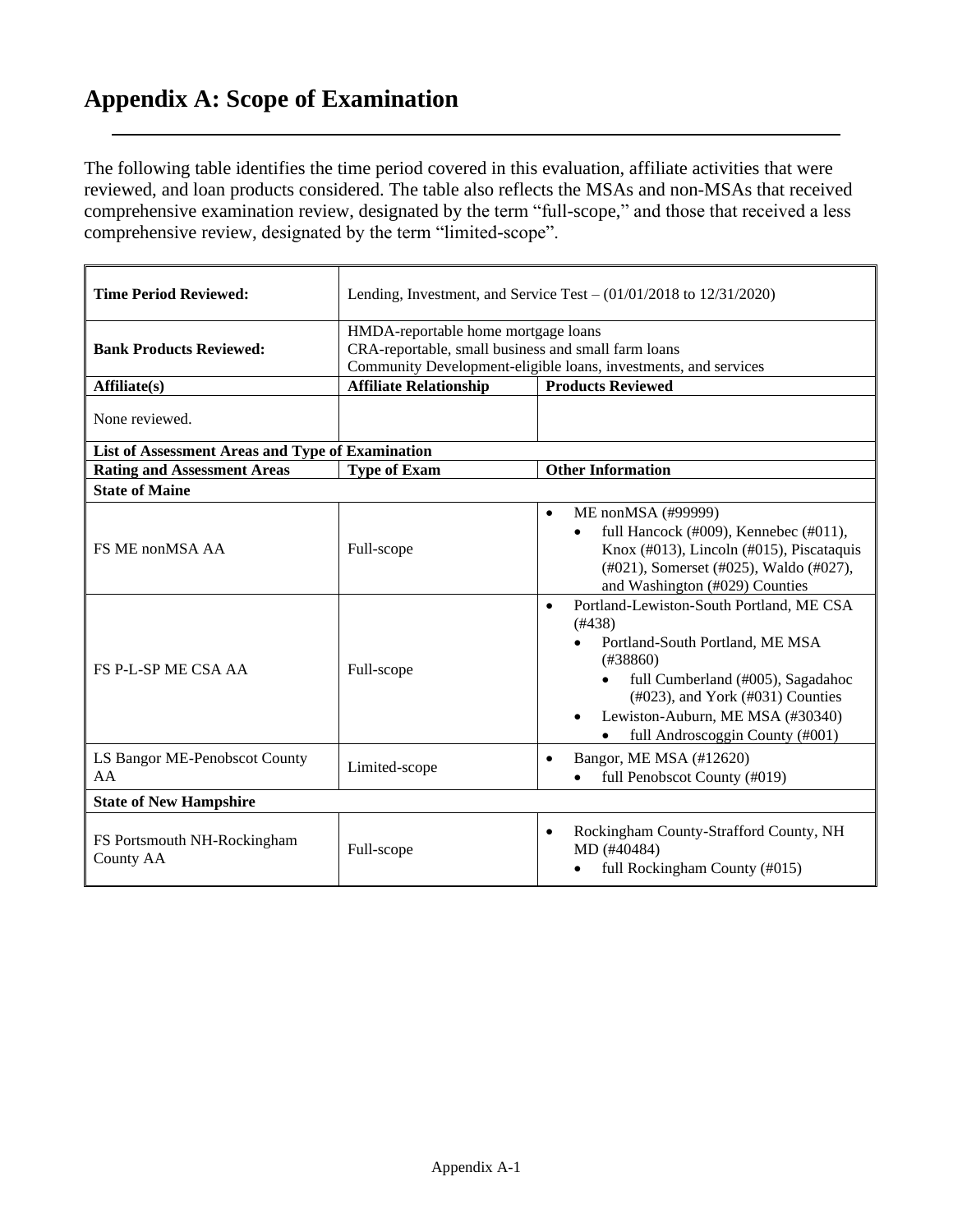# **Appendix B: Summary of MMSA and State Ratings**

|                             |                            | RATINGS – The Camden National Bank |                               |                                                 |
|-----------------------------|----------------------------|------------------------------------|-------------------------------|-------------------------------------------------|
| Overall Bank:               | Lending Test<br>Rating $*$ | <b>Investment Test</b><br>Rating   | <b>Service Test</b><br>Rating | Overall Bank/State/<br><b>Multistate Rating</b> |
| The Camden National<br>Bank | Outstanding                | <b>High Satisfactory</b>           | <b>High Satisfactory</b>      | Outstanding                                     |
| <b>MMSA</b> or State:       |                            |                                    |                               |                                                 |
| State of Maine              | Outstanding                | <b>High Satisfactory</b>           | <b>High Satisfactory</b>      | Outstanding                                     |
| State of New<br>Hampshire   | Low Satisfactory           | Outstanding                        | Low Satisfactory              | Satisfactory                                    |

(\*) The Lending Test is weighted more heavily than the Investment and Service Tests in the overall rating.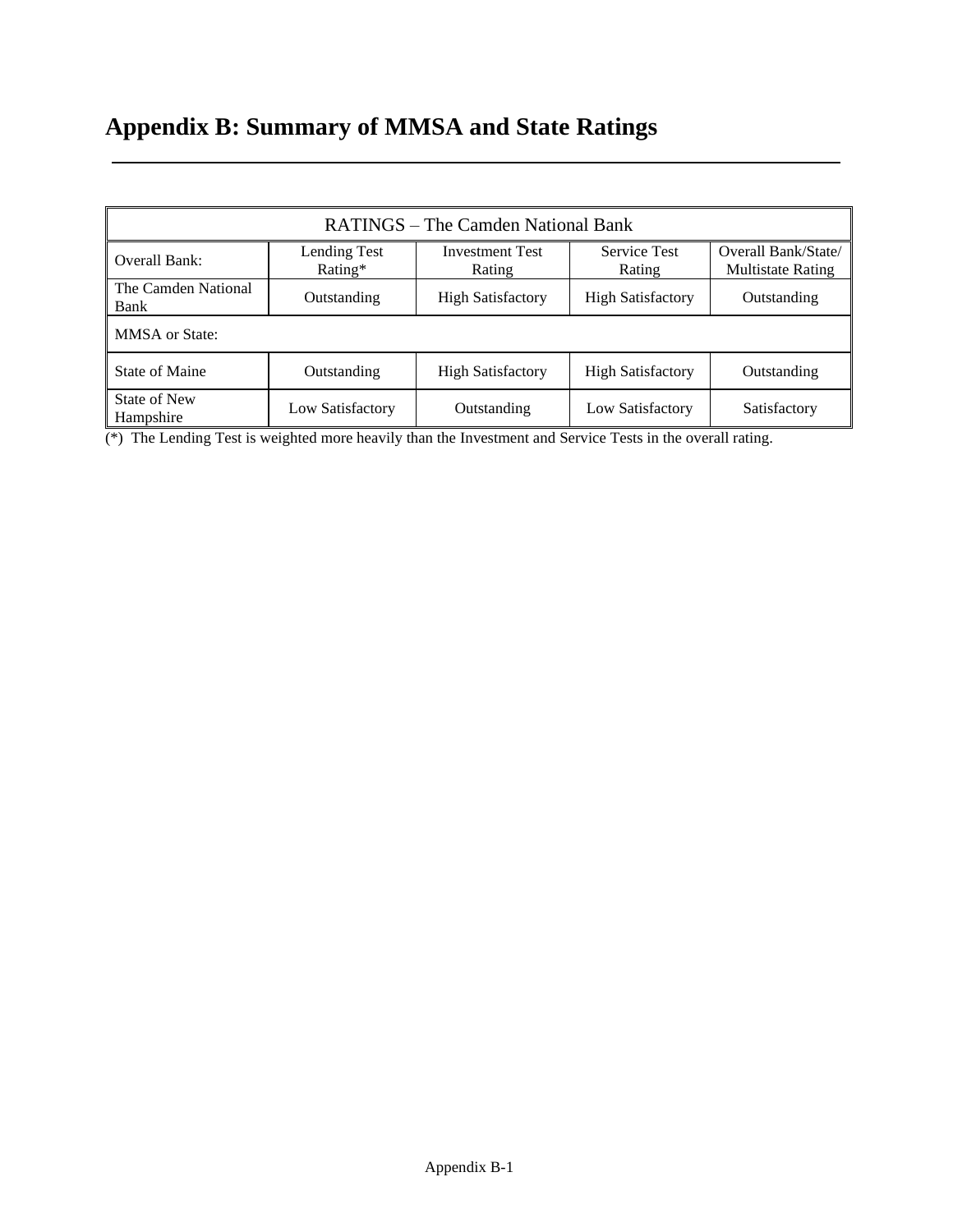## **Appendix C: Definitions and Common Abbreviations**

The following terms and abbreviations are used in this performance evaluation, including the CRA tables. The definitions are intended to provide the reader with a general understanding of the terms, not a strict legal definition.

**Affiliate:** Any company that controls, is controlled by, or is under common control with another company. A company is under common control with another company if the same company directly or indirectly controls both companies. For example, a bank subsidiary is controlled by the bank and is, therefore, an affiliate.

**Aggregate Lending (Aggt.):** The number of loans originated and purchased by all reporting lenders (HMDA or CRA) in specified income categories as a percentage of the aggregate number of loans originated and purchased by all reporting lenders in the state/assessment area.

**Census Tract (CT):** A small, relatively permanent statistical subdivision of a county delineated by a local committee of census data users for the purpose of presenting data. Census tracts nest within counties, and their boundaries normally follow visible features, but may follow legal geography boundaries and other non-visible features in some instances, Census tracts ideally contain about 4,000 people and 1,600 housing units.

**Combined Statistical Area (CSA):** A geographic entity consisting of two or more adjacent Core Based Statistical Areas with employment interchange measures of at least 15. An employment interchange measure is a measure of ties between two adjacent entities. The employment interchange measure is the sum of the percentage of workers living in the smaller entity who work in the larger entity and the percentage of employment in the smaller entity that is accounted for by workers who reside in the larger entity.

**Community Development (CD):** Affordable housing (including multifamily rental housing) for low- or moderate-income individuals; community services targeted to low- or moderate-income individuals; activities that promote economic development by financing businesses or farms that meet Small Business Administration Development Company or Small Business Investment Company programs size eligibility standards or have gross annual revenues of \$1 million or less; or activities that revitalize or stabilize low- or moderate-income geographies, distressed or underserved nonmetropolitan middleincome geographies, or designated disaster areas.

**Community Reinvestment Act (CRA):** the statute that requires the OCC to evaluate a bank's record of meeting the credit needs of its entire community, including LMI areas, consistent with the safe and sound operation of the bank, and to take this record into account when evaluating certain corporate applications filed by the bank.

**Consumer Loan(s):** A loan(s) to one or more individuals for household, family, or other personal expenditures. A consumer loan does not include a home mortgage, small business, or small farm loan. This definition includes the following categories: motor vehicle loans, credit card loans, other secured consumer loans, and other unsecured consumer loans.

**Family:** Includes a householder and one or more other persons living in the same household who are related to the householder by birth, marriage, or adoption. The number of family households always equals the number of families; however, a family household may also include non-relatives living with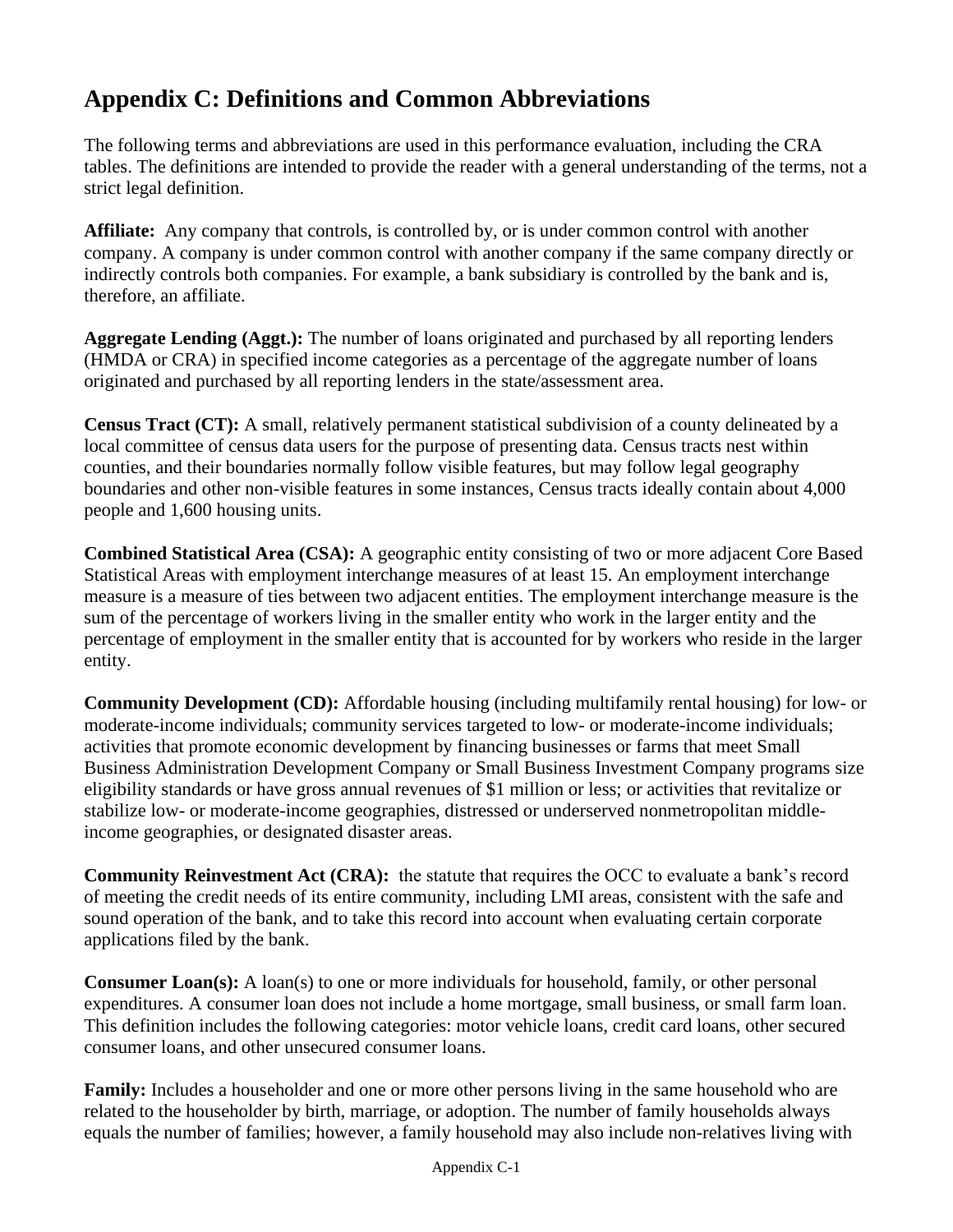the family. Families are classified by type as either a married-couple family or other family, which is further classified into 'male householder' (a family with a male householder' and no wife present) or 'female householder' (a family with a female householder and no husband present).

**Full-Scope Review:** Performance under the Lending, Investment, and Service Tests is analyzed considering performance context, quantitative factors (e.g., geographic distribution, borrower distribution, and total number and dollar amount of investments), and qualitative factors (e.g., innovativeness, complexity, and responsiveness).

**Geography:** A census tract delineated by the United States Bureau of the Census in the most recent decennial census.

**Home Mortgage Disclosure Act (HMDA):** The statute that requires certain mortgage lenders that conduct business or have banking offices in a metropolitan statistical area to file annual summary reports of their mortgage lending activity. The reports include such data as the race, gender, and the income of applicants, the amount of loan requested, the disposition of the application (e.g., approved, denied, and withdrawn), the lien status of the collateral, any requests for preapproval, and loans for manufactured housing.

**Home Mortgage Loans:** A closed-end mortgage loan or an open-end line of credit as these terms are defined under §1003.2 of this title, and that is not an excluded transaction under §1003.3(c)(1) through  $(10)$  and  $(13)$  of this title.

**Household:** Includes all persons occupying a housing unit. Persons not living in households are classified as living in group quarters. In 100 percent tabulations, the count of households always equals the count of occupied housing units.

**Limited-Scope Review:** Performance under the Lending, Investment, and Service Tests is analyzed using only quantitative factors (e.g., geographic distribution, borrower distribution, total number and dollar amount of investments, and branch distribution).

**Low-Income Individual:** Individual income that is less than 50 percent of the area median income.

**Low Income Geography:** A census tract with a median family income that is less than 50 percent.

**Market Share:** The number of loans originated and purchased by the institution as a percentage of the aggregate number of loans originated and purchased by all reporting lenders in the state/assessment area.

**Median Family Income (MFI):** The median income determined by the U.S. Census Bureau every five years and used to determine the income level category of geographies. The median is the point at which half of the families have income above, and half below, a range of incomes. Also, the median income determined by the Federal Financial Institutions Examination Council (FFIEC) annually that is used to determine the income level category of individuals. For any given area, the median is the point at which half of the families have income above, and half below, a range of incomes.

**Metropolitan Division:** As defined by Office of Management and Budget, a county or group of counties within a Core Based Statistical Area that contains an urbanized population of at least 2.5 million. A Metropolitan Division consists of one or more main/secondary counties that represent an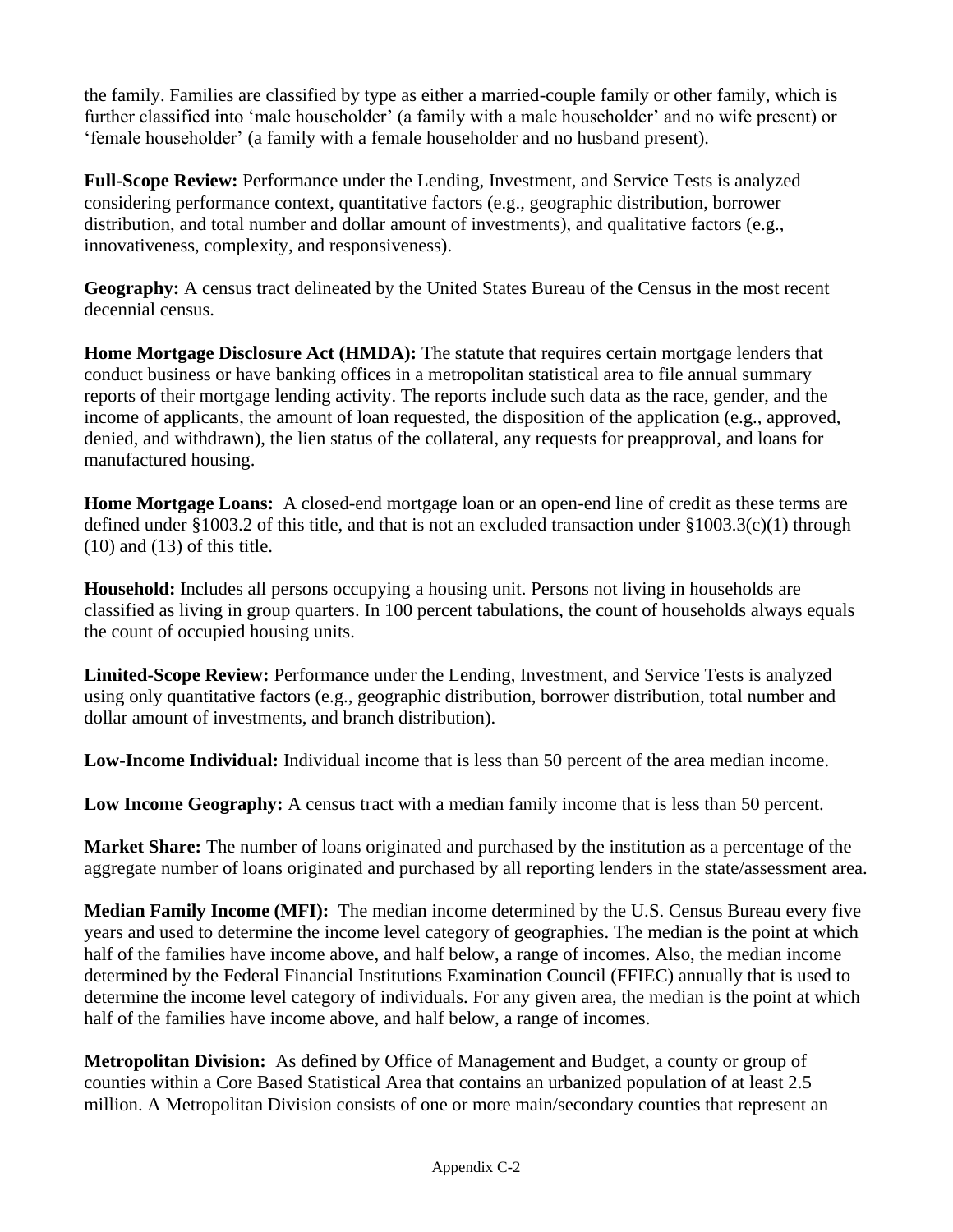employment center or centers, plus adjacent counties associated with the main/secondary county or counties through commuting ties.

**Metropolitan Statistical Area:** An area, defined by the Office of Management and Budget, as a core based statistical area associated with at least one urbanized area that has a population of at least 50,000. The Metropolitan Statistical Area comprises the central county or counties containing the core, plus adjacent outlying counties having a high degree of social and economic integration with the central county or counties as measured through commuting.

**Middle-Income:** Individual income that is at least 80 percent and less than 120 percent of the area median income, or a median family income that is at least 80 percent and less than 120 percent, in the case of a geography

**Moderate-Income:** Individual income that is at least 50 percent and less than 80 percent of the area median income, or a median family income that is at least 50 percent and less than 80 percent, in the case of a geography.

**Multifamily:** Refers to a residential structure that contains five or more units**.**

**MMSA (state):** Any multistate metropolitan statistical area or multistate combined statistical area, as defined by the Office of Management and Budget.

**Owner-Occupied Units:** Includes units occupied by the owner or co-owner, even if the unit has not been fully paid for or is mortgaged.

**Qualified Investment:** A qualified investment is defined as any lawful investment, deposit, membership share, or grant that has as its primary purpose community development.

**Rating Area:** A rated area is a state or multi-state metropolitan statistical area. For an institution with domestic branches in only one state, the institution's CRA rating would be the state rating. If an institution maintains domestic branches in more than one state, the institution will receive a rating for each state in which those branches are located. If an institution maintains domestic branches in two or more states within a multi-state metropolitan statistical area, the institution will receive a rating for the multi-state metropolitan statistical area.

**Small Loan(s) to Business(es):** A loan included in 'loans to small businesses' as defined in the Consolidated Report of Condition and Income (Call Report) instructions. These loans have original amounts of \$1 million or less and typically are either secured by nonfarm or nonresidential real estate or are classified as commercial and industrial loans.

**Small Loan(s) to Farm(s):** A loan included in 'loans to small farms' as defined in the instructions for preparation of the Consolidated Report of Condition and Income (Call Report). These loans have original amounts of \$500,000 or less and are either secured by farmland, or are classified as loans to finance agricultural production and other loans to farmers.

**Tier 1 Capital:** The total of common shareholders' equity, perpetual preferred shareholders' equity with non-cumulative dividends, retained earnings and minority interests in the equity accounts of consolidated subsidiaries.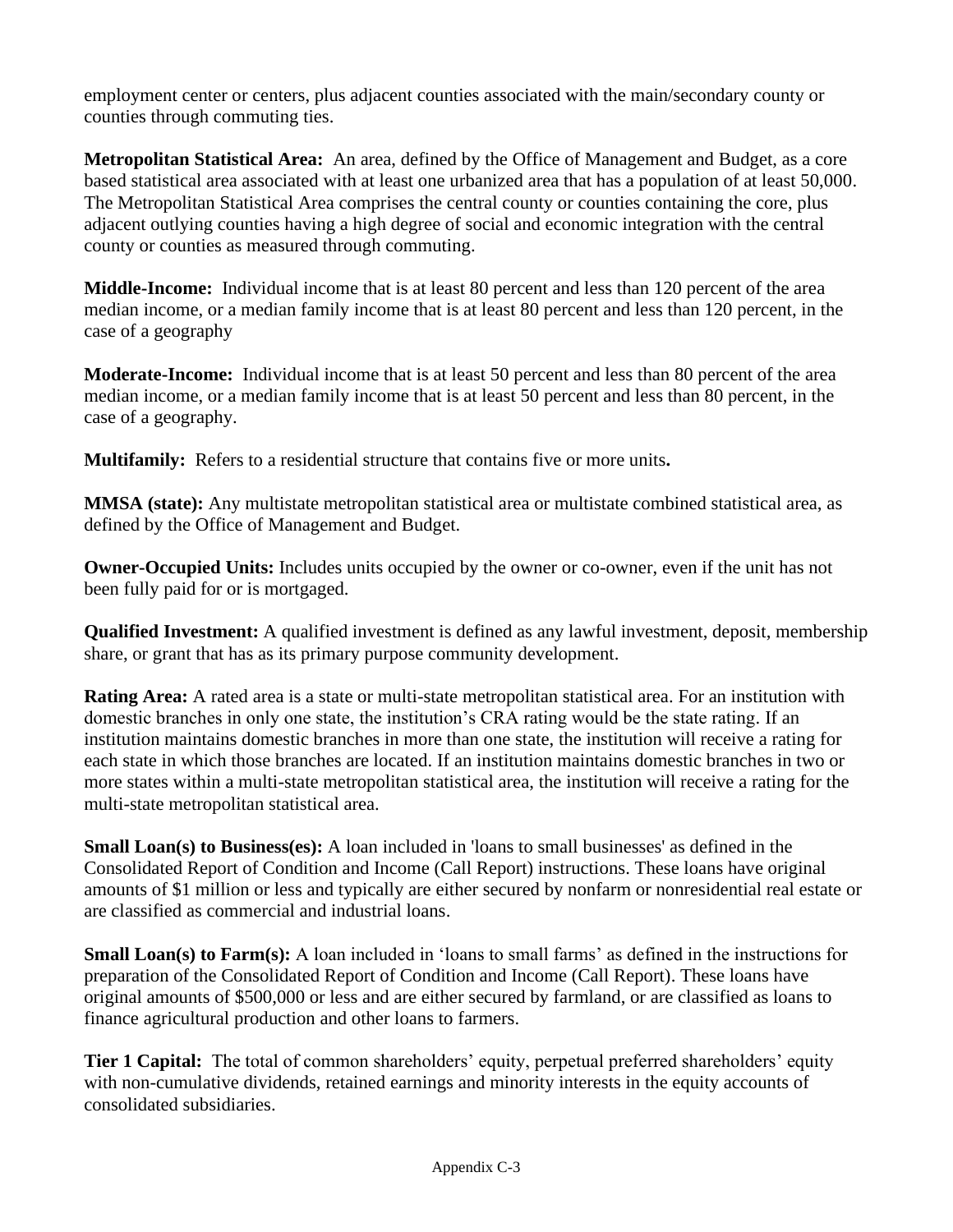**Upper-Income:** Individual income that is at least 120 percent of the area median income, or a median family income that is at least 120 percent, in the case of a geography.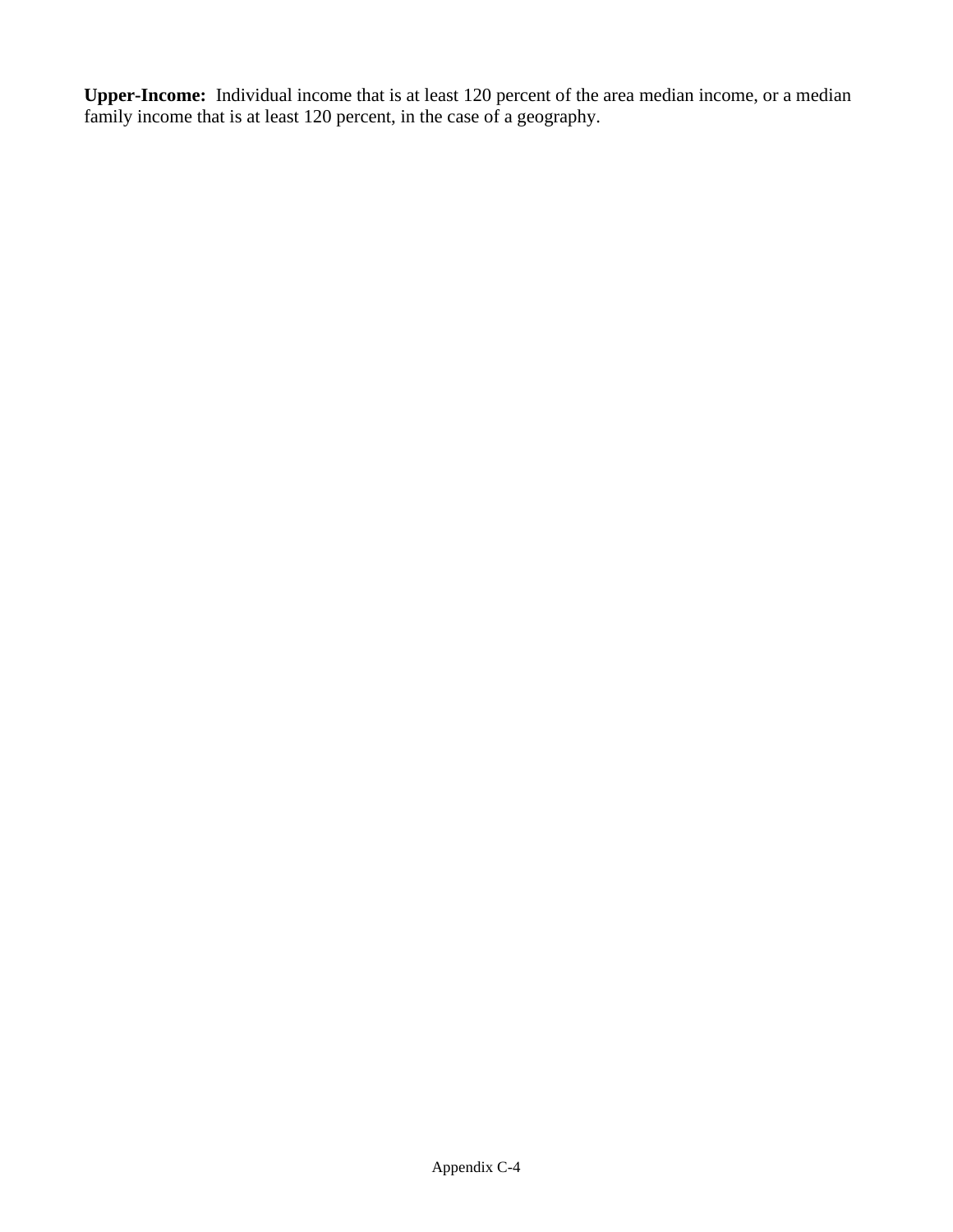## **Content of Standardized Tables**

A separate set of tables is provided for each state. All multistate metropolitan statistical areas, if applicable, are presented in one set of tables. References to the "bank" include activities of any affiliates that the bank provided for consideration (refer to appendix A: Scope of the Examination). For purposes of reviewing the Lending Test tables, the following are applicable: (1) purchased loans are treated the same as originations; and (2) "aggregate" is the percentage of the aggregate number of reportable loans originated and purchased by all HMDA or CRA reporting lenders in the MMSA/assessment area. Deposit data are compiled by the FDIC and are available as of June  $30<sup>th</sup>$  of each year. Tables without data are not included in this PE.

The following is a listing and brief description of the tables included in each set:

- **Table O. Assessment Area Distribution of Home Mortgage Loans by Income Category of the Geography** - Compares the percentage distribution of the number of loans originated and purchased by the bank in low-, moderate-, middle-, and upper-income geographies to the percentage distribution of owner-occupied housing units throughout those geographies. The table also presents aggregate peer data for the years the data is available.
- **Table P. Assessment Area Distribution of Home Mortgage Loans by Income Category of the Borrower** - Compares the percentage distribution of the number of loans originated and purchased by the bank to low-, moderate-, middle-, and upper-income borrowers to the percentage distribution of families by income level in each MMSA/assessment area. The table also presents aggregate peer data for the years the data is available.
- **Table Q. Assessment Area Distribution of Loans to Small Businesses by Income Category of the Geography** - The percentage distribution of the number of small loans (less than or equal to \$1 million) to businesses that were originated and purchased by the bank in low-, moderate-, middle-, and upper-income geographies compared to the percentage distribution of businesses (regardless of revenue size) in those geographies. Because aggregate small business data are not available for geographic areas smaller than counties, it may be necessary to compare bank loan data to aggregate data from geographic areas larger than the bank's assessment area.
- **Table R. Assessment Area Distribution of Loans to Small Businesses by Gross Annual Revenue** - Compares the percentage distribution of the number of small loans (loans less than or equal to \$1 million) originated and purchased by the bank to businesses with revenues of \$1 million or less to: 1) the percentage distribution of businesses with revenues of greater than \$1 million; and, 2) the percentage distribution of businesses for which revenues are not available. The table also presents aggregate peer small business data for the years the data is available.
- **Table S. Assessment Area Distribution of Loans to Farms by Income Category of the Geography** - The percentage distribution of the number of small loans (less than or equal to \$500,000) to farms originated and purchased by the bank in low-, moderate-, middle-,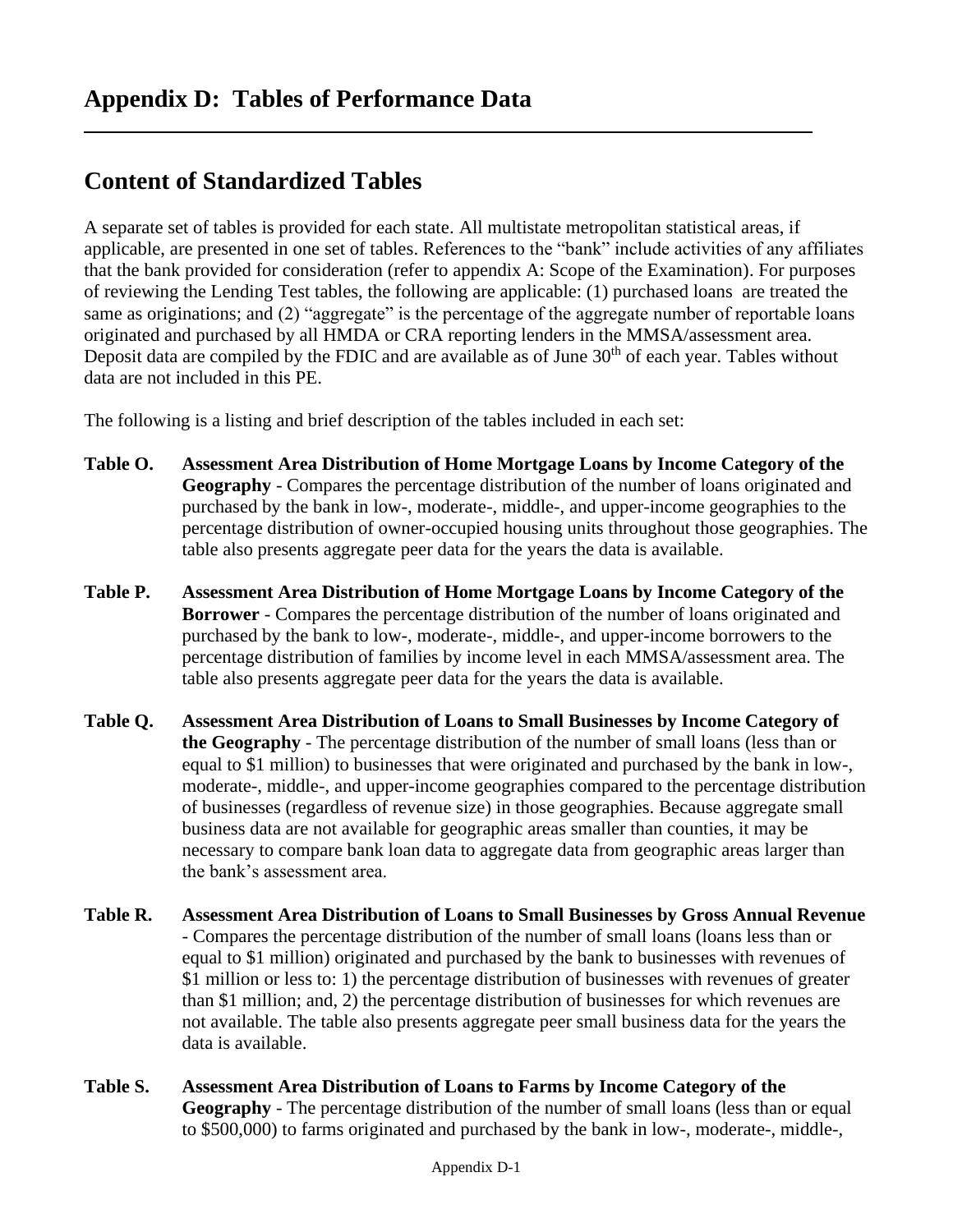and upper-income geographies compared to the percentage distribution of farms (regardless of revenue size) throughout those geographies. Because aggregate small farm data are not available for geographic areas smaller than counties, it may be necessary to use geographic areas larger than the bank's assessment area.

#### **Table T. Assessment Area Distribution of Loans to Farms by Gross Annual Revenues** -

Compares the percentage distribution of the number of small loans (loans less than or equal to \$500 thousand) originated and purchased by the bank to farms with revenues of \$1 million or less to: 1) the percentage distribution of farms with revenues of greater than \$1 million; and, 2) the percentage distribution of farms for which revenues are not available. The table also presents aggregate peer small farm data for the years the data is available.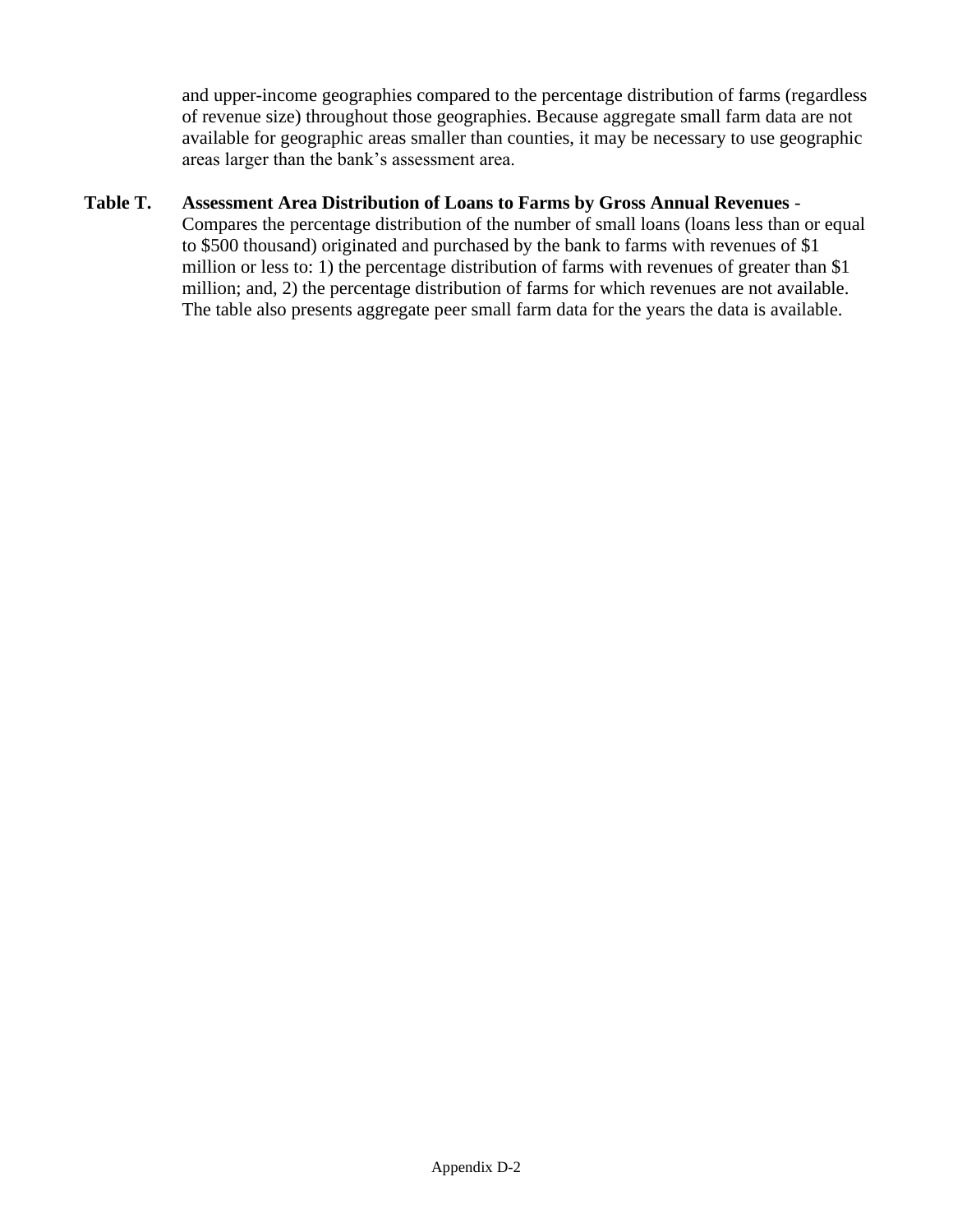|                                                     |     | <b>Total Home Mortgage Loans</b> |                 |                                 |                                                                             | <b>Low-Income Tracts</b> |                       |                                                                             |                              | <b>Moderate-Income Tracts</b> |                                                          |               | <b>Middle-Income Tracts</b>      |                                                    |                        | <b>Upper-Income Tracts</b>           | <b>Not Available-Income</b><br><b>Tracts</b> |                        |                       |
|-----------------------------------------------------|-----|----------------------------------|-----------------|---------------------------------|-----------------------------------------------------------------------------|--------------------------|-----------------------|-----------------------------------------------------------------------------|------------------------------|-------------------------------|----------------------------------------------------------|---------------|----------------------------------|----------------------------------------------------|------------------------|--------------------------------------|----------------------------------------------|------------------------|-----------------------|
| <b>Assessment</b><br>Area:                          | #   | \$                               | $%$ of<br>Total | <b>Overall</b><br><b>Market</b> | $%$ of<br>Owner-<br><b>Occupied</b><br><b>Housing</b> Loans<br><b>Units</b> | $\frac{0}{0}$            | <b>Bank Aggregate</b> | $%$ of<br>Owner-<br><b>Occupied</b><br><b>Housing</b> Loans<br><b>Units</b> | $\frac{0}{0}$<br><b>Bank</b> | <b>Aggregate</b>              | $%$ of<br>Owner-<br><b>Housing</b> Loans<br><b>Units</b> | $\frac{0}{0}$ | Occupied Bank Aggregate Occupied | $%$ of<br>Owner-<br><b>Housing</b><br><b>Units</b> | $\frac{0}{0}$<br>Loans | <b>Bank   Aggregate   Occupied  </b> | $%$ of<br>Owner-<br>Housing<br><b>Units</b>  | $\frac{0}{0}$<br>Loans | <b>Bank Aggregate</b> |
| <b>Bangor ME-</b><br>Penobscot<br><b>Cnty 2020</b>  | 613 | 85,413                           | 7.8             | 4,428                           | 0.0                                                                         | 0.0                      | 0.0                   | 13.4                                                                        | 7.7                          | 10.0                          | 61.0                                                     | 59.7          | 59.5                             | 25.3                                               | 32.0                   | 30.4                                 | 0.3                                          | 0.7                    | 0.1                   |
| CNB_ME<br>nonMSA<br>2020                            |     | 4,148 622,023                    |                 | 52.9 10,916                     | 0.0                                                                         | 0.0                      | 0.0                   | 6.2                                                                         | 3.6                          | 5.3                           | 70.9                                                     | 67.9          | 69.1                             | 22.5                                               | 27.0                   | 24.8                                 | 0.4                                          | 1.6                    | 0.8                   |
| $CNB_P-L$ -<br>SP ME CSA 3,010 906,519<br>2020      |     |                                  |                 | 38.4 28,004                     | 1.2                                                                         | 2.3                      | 1.9                   | 14.7                                                                        | 12.4                         | 16.7                          | 63.0                                                     | 53.5          | 59.6                             | 21.2                                               | 31.8                   | 21.8                                 | 0.0                                          | 0.0                    | $0.0\,$               |
| Portsmouth<br>NH-<br>Rockingham<br><b>Cnty 2020</b> | 69  | 30,063                           | 0.9             | 15,444                          | 0.0                                                                         | 0.0                      | 0.0                   | 8.1                                                                         | 13.0                         | 7.6                           | 64.2                                                     | 52.2          | 63.9                             | 27.7                                               | 34.8                   | 28.4                                 | 0.0                                          | 0.0                    | 0.0                   |
| <b>Total</b>                                        |     | 7,840 1,644,018 100.0 58,792     |                 |                                 | 0.5                                                                         | 0.9                      | 0.9                   | 10.8                                                                        | 7.4                          | 11.7                          | 65.3                                                     | 61.6          | 62.5                             | 23.3                                               | 29.3                   | 24.7                                 | 0.2                                          | 0.9                    | 0.2                   |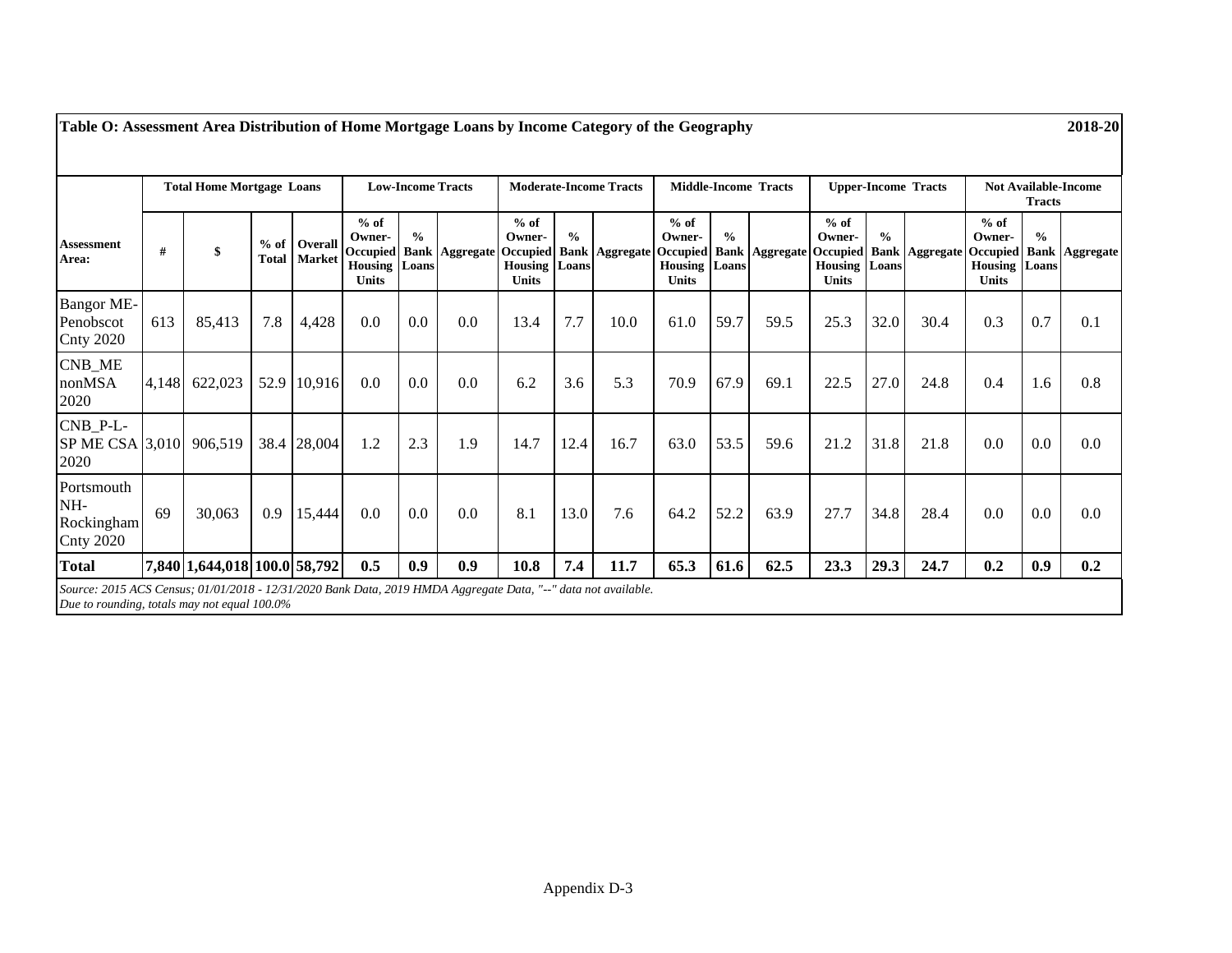|                                                     |       | <b>Total Home Mortgage Loans</b> |                        |             | <b>Low-Income Borrowers</b>             |                                       |                  | <b>Moderate-Income</b><br><b>Borrowers</b> |                                       |           | <b>Middle-Income Borrowers</b>   |                                       |                  | <b>Upper-Income Borrowers</b>    |                                       |                                               | <b>Not Available-Income</b><br><b>Borrowers</b> |                        |                       |
|-----------------------------------------------------|-------|----------------------------------|------------------------|-------------|-----------------------------------------|---------------------------------------|------------------|--------------------------------------------|---------------------------------------|-----------|----------------------------------|---------------------------------------|------------------|----------------------------------|---------------------------------------|-----------------------------------------------|-------------------------------------------------|------------------------|-----------------------|
| <b>Assessment</b><br>Area:                          | #     | \$                               | $%$ of<br><b>Total</b> | Overall     | $\frac{0}{0}$<br><b>Market</b> Families | $\frac{0}{0}$<br><b>Bank</b><br>Loans | <b>Aggregate</b> | $\frac{0}{0}$<br><b>Families</b>           | $\frac{0}{0}$<br><b>Bank</b><br>Loans | Aggregate | $\frac{0}{0}$<br><b>Families</b> | $\frac{0}{0}$<br><b>Bank</b><br>Loans | <b>Aggregate</b> | $\frac{0}{0}$<br><b>Families</b> | $\frac{6}{6}$<br><b>Bank</b><br>Loans | $[{\rm Aggregate}\left \rm{Families}\right ]$ | $\frac{0}{0}$                                   | $\frac{0}{0}$<br>Loans | <b>Bank Aggregate</b> |
| <b>Bangor ME-</b><br>Penobscot<br><b>Cnty 2020</b>  | 613   | 85,413                           | 7.8                    | 4,428       | 21.1                                    | 6.4                                   | 6.7              | 17.7                                       | 15.5                                  | 18.4      | 20.5                             | 23.0                                  | 20.8             | 40.7                             | 40.5                                  | 36.6                                          | 0.0                                             | 14.7                   | 17.6                  |
| <b>CNB_ME</b><br>nonMSA<br>2020                     | 4,148 | 622,023                          |                        | 52.9 10,916 | 19.3                                    | 6.9                                   | 6.9              | 17.8                                       | 17.3                                  | 17.5      | 20.8                             | 24.0                                  | 22.1             | 42.1                             | 45.0                                  | 39.6                                          | 0.0                                             | 6.9                    | 13.8                  |
| CNB_P-L-SP<br>ME CSA<br>2020                        |       | 3,010 906,519                    | 38.4                   | 28,004      | 21.0                                    | 3.7                                   | 6.6              | 17.5                                       | 15.4                                  | 19.6      | 22.0                             | 19.4                                  | 22.7             | 39.6                             | 56.7                                  | 36.8                                          | 0.0                                             | 4.8                    | 14.2                  |
| Portsmouth<br>NH-<br>Rockingham<br><b>Cnty 2020</b> | 69    | 30,063                           | 1.0                    | 15,444      | 16.1                                    | 4.2                                   | 5.5              | 17.7                                       | 14.5                                  | 18.6      | 23.1                             | 21.7                                  | 25.8             | 43.0                             | 53.6                                  | 37.0                                          | 0.0                                             | 13.3                   | 13.1                  |
| <b>Total</b>                                        |       | 7,840 1,644,018 100.0 58,792     |                        |             | 19.5                                    | 5.6                                   | 6.4              | 17.6                                       | 16.4                                  | 18.8      | 21.8                             | 22.1                                  | 23.3             | 41.1                             | 49.2                                  | 37.4                                          | 0.0                                             | 6.7                    | 14.1                  |

**Table P: Assessment Area Distribution of Home Mortgage Loans by Income Category of the Borrower 2018-20**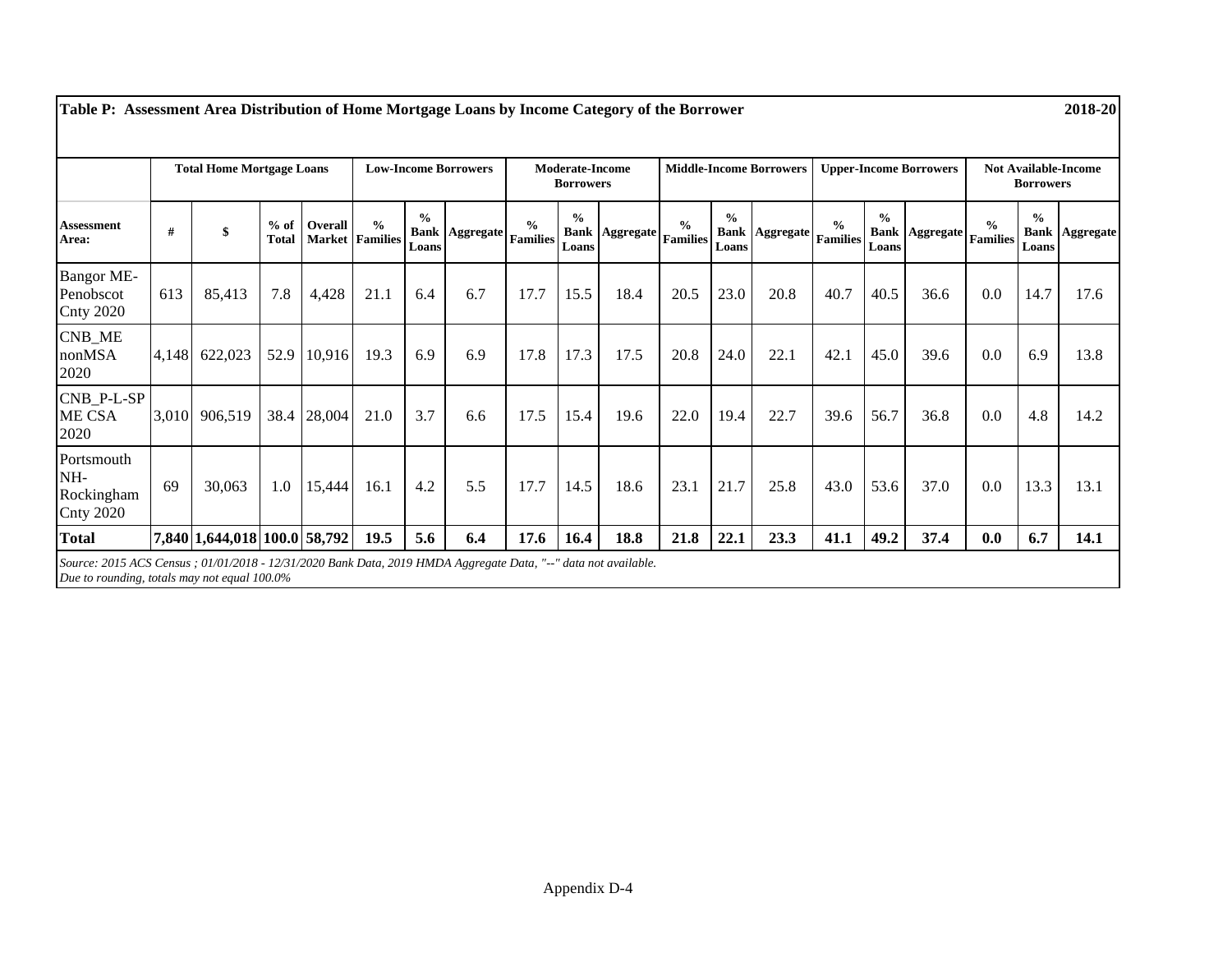|                                                                                                                                                             | <b>Total Loans to Small Businesses</b> |                            |     | <b>Low-Income Tracts</b> |                                                     |                        | <b>Moderate-Income Tracts</b> |                                            |                        | <b>Middle-Income Tracts</b> |                                                   |                        | <b>Upper-Income Tracts</b> |                                    |                        | <b>Not Available-Income Tracts</b> |                                    |                        |                       |
|-------------------------------------------------------------------------------------------------------------------------------------------------------------|----------------------------------------|----------------------------|-----|--------------------------|-----------------------------------------------------|------------------------|-------------------------------|--------------------------------------------|------------------------|-----------------------------|---------------------------------------------------|------------------------|----------------------------|------------------------------------|------------------------|------------------------------------|------------------------------------|------------------------|-----------------------|
| <b>Assessment</b><br>Area:                                                                                                                                  | #                                      | \$                         |     | % of Overall             | $\frac{0}{0}$<br><b>Total   Market   Businesses</b> | $\frac{0}{0}$<br>Loans |                               | $\frac{0}{0}$<br>Bank Aggregate Businesses | $\frac{0}{0}$<br>Loans |                             | $\frac{0}{0}$<br><b>Bank Aggregate Businesses</b> | $\frac{0}{0}$<br>Loans | <b>Bank Aggregate</b>      | $\frac{0}{0}$<br><b>Businesses</b> | $\frac{0}{0}$<br>Loans | <b>Bank Aggregate</b>              | $\frac{0}{0}$<br><b>Businesses</b> | $\frac{0}{0}$<br>Loans | <b>Bank Aggregate</b> |
| <b>Bangor ME-</b><br>Penobscot<br><b>Cnty 2020</b>                                                                                                          | 985                                    | 101,582 14.1               |     | 3,398                    | 0.0                                                 | 0.0                    | 0.0                           | 20.7                                       | 9.6                    | 13.1                        | 49.5                                              | 65.5                   | 57.3                       | 28.8                               | 24.9                   | 29.4                               | 1.0                                | 0.0                    | 0.2                   |
| CNB_ME<br>nonMSA<br>2020                                                                                                                                    |                                        | 4,279 355,001 61.1         |     | 8,947                    | 0.0                                                 | 0.0                    | 0.0                           | 5.0                                        | 3.7                    | 4.8                         | 71.1                                              | 68.5                   | 68.6                       | 23.4                               | 25.7                   | 25.9                               | 0.5                                | 2.2                    | 0.8                   |
| $CNB_P-L$<br>SP ME CSA 1,685 272,555 24.1 15,276<br>2020                                                                                                    |                                        |                            |     |                          | 4.4                                                 | 6.6                    | 3.7                           | 23.7                                       | 21.0                   | 21.4                        | 52.1                                              | 54.7                   | 53.0                       | 19.8                               | 17.7                   | 21.9                               | 0.0                                | 0.0                    | $0.0\,$               |
| Portsmouth<br>NH-<br>Rockingham<br><b>Cnty 2020</b>                                                                                                         | 57                                     | 18,987                     | 0.8 | 8,987                    | 0.0                                                 | 0.0                    | 0.0                           | 9.2                                        | 19.3                   | 8.2                         | 63.5                                              | 63.2                   | 64.9                       | 26.9                               | 17.5                   | 26.6                               | 0.4                                | 0.0                    | 0.3                   |
| <b>Total</b>                                                                                                                                                |                                        | 7,006 748,125 100.0 36,608 |     |                          | 1.8                                                 | 1.6                    | 1.5                           | 15.0                                       | 8.8                    | 13.3                        | 59.5                                              | 64.7                   | 60.1                       | 23.4                               | 23.6                   | 24.7                               | 0.3                                | 1.3                    | 0.3                   |
| Source: 2020 D&B Data; 01/01/2018 - 12/31/2020 Bank Data; 2019 CRA Aggregate Data, "--" data not available.<br>Due to rounding, totals may not equal 100.0% |                                        |                            |     |                          |                                                     |                        |                               |                                            |                        |                             |                                                   |                        |                            |                                    |                        |                                    |                                    |                        |                       |

**Table Q: Assessment Area Distribution of Loans to Small Businesses by Income Category of the Geography 2018-20**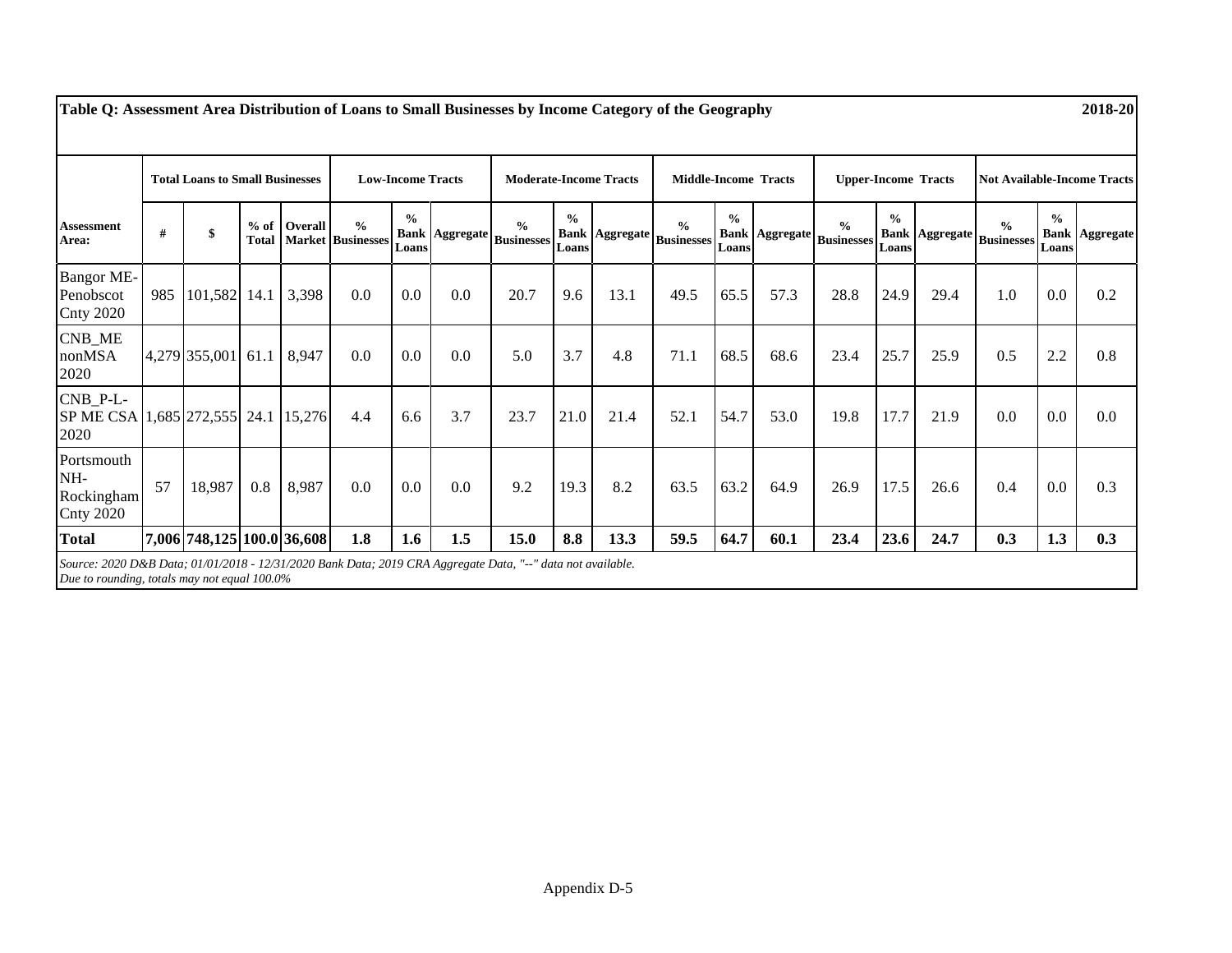**Table R: Assessment Area Distribution of Loans to Small Businesses by Gross Annual Revenues 2018-20**

|                                         |       | <b>Total Loans to Small Businesses</b> |            |                                 |                                    | Businesses with Revenues $\leq 1$ MM |                  | <b>Businesses with Revenues &gt;</b><br>1MM |                   | <b>Businesses with Revenues</b><br><b>Not Available</b> |                   |  |
|-----------------------------------------|-------|----------------------------------------|------------|---------------------------------|------------------------------------|--------------------------------------|------------------|---------------------------------------------|-------------------|---------------------------------------------------------|-------------------|--|
| <b>Assessment Area:</b>                 | #     | \$                                     | % of Total | <b>Overall</b><br><b>Market</b> | $\frac{0}{0}$<br><b>Businesses</b> | $%$ Bank<br>Loans                    | <b>Aggregate</b> | $\frac{0}{0}$<br><b>Businesses</b>          | $%$ Bank<br>Loans | $\frac{0}{0}$<br><b>Businesses</b>                      | $%$ Bank<br>Loans |  |
| <b>Bangor ME-Penobscot Cnty</b><br>2020 | 985   | 101,582                                | 14.1       | 3,398                           | 78.5                               | 53.4                                 | 45.9             | 6.9                                         | 23.0              | 14.7                                                    | 23.6              |  |
| CNB ME nonMSA 2020                      | 4,279 | 355,001                                | 61.1       | 8,947                           | 82.1                               | 46.2                                 | 53.7             | 5.4                                         | 17.3              | 12.5                                                    | 36.5              |  |
| <b>CNB P-L-SPME CSA</b><br>2020         | 1,685 | 272,555                                | 24.1       | 15,276                          | 83.7                               | 35.3                                 | 43.7             | 5.8                                         | 27.1              | 10.4                                                    | 37.6              |  |
| Portsmouth NH-<br>Rockingham Cnty 2020  | 57    | 18,987                                 | 0.8        | 8,987                           | 88.1                               | 12.3                                 | 44.6             | 4.6                                         | 56.1              | 7.3                                                     | 31.6              |  |
| <b>Total</b>                            | 7,006 | 748,125                                | 100.0      | 36,608                          | 84.3                               | 44.3                                 | 46.6             | 5.4                                         | 20.8              | 10.3                                                    | 34.9              |  |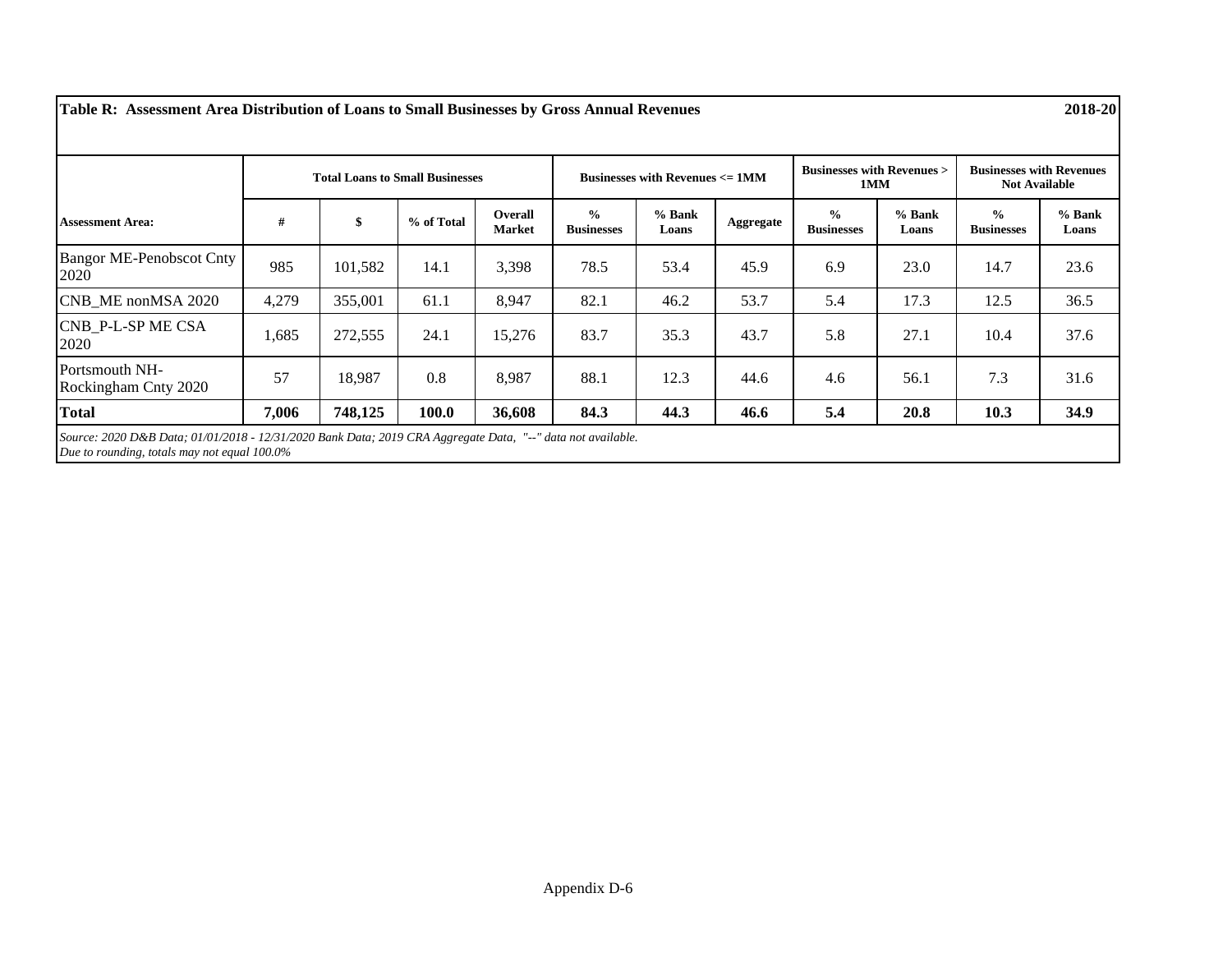|                                                     |                | <b>Total Loans to Farms</b> |                        |                                 | <b>Low-Income Tracts</b> |                                       |           | <b>Moderate-Income Tracts</b> |                                       |                  | <b>Middle-Income Tracts</b> |                                       |           | <b>Upper-Income Tracts</b> |                                       |           | <b>Not Available-Income</b><br><b>Tracts</b> |                                       |           |
|-----------------------------------------------------|----------------|-----------------------------|------------------------|---------------------------------|--------------------------|---------------------------------------|-----------|-------------------------------|---------------------------------------|------------------|-----------------------------|---------------------------------------|-----------|----------------------------|---------------------------------------|-----------|----------------------------------------------|---------------------------------------|-----------|
| <b>Assessment</b><br>Area:                          | #              | \$                          | $%$ of<br><b>Total</b> | <b>Overall</b><br><b>Market</b> | $\frac{0}{0}$<br>Farms   | $\frac{0}{0}$<br><b>Bank</b><br>Loans | Aggregate | $\frac{0}{0}$<br>Farms        | $\frac{0}{0}$<br><b>Bank</b><br>Loans | <b>Aggregate</b> | $\frac{0}{0}$<br>Farms      | $\frac{0}{0}$<br><b>Bank</b><br>Loans | Aggregate | $\frac{0}{0}$<br>Farms     | $\frac{0}{0}$<br><b>Bank</b><br>Loans | Aggregate | $\frac{0}{0}$<br>Farms                       | $\frac{0}{0}$<br><b>Bank</b><br>Loans | Aggregate |
| <b>Bangor ME-</b><br>Penobscot<br><b>Cnty 2020</b>  | 26             | 1,050                       | 3.1                    | 59                              | 0.0                      | 0.0                                   | 0.0       | 8.7                           | 5.6                                   | 1.7              | 67.0                        | 52.8                                  | 83.1      | 24.0                       | 13.9                                  | 15.3      | 0.3                                          | 0.0                                   | 0.0       |
| CNB_ME<br>nonMSA<br>2020                            |                | 771 30,282                  | 89.5                   | 950                             | 0.0                      | 0.0                                   | 0.0       | 5.0                           | 0.9                                   | 6.6              | 72.1                        | 44.9                                  | 77.1      | 22.6                       | 14.1                                  | 16.0      | 0.3                                          | 0.0                                   | 0.3       |
| CNB_P-L-<br>SP ME CSA<br>2020                       | 60             | 1,936                       | 7.4                    | 165                             | 1.0                      | 0.0                                   | 0.0       | 13.2                          | 2.6                                   | 10.9             | 64.2                        | 39.5                                  | 67.9      | 21.5                       | 10.5                                  | 21.2      | 0.0                                          | 0.0                                   | 0.0       |
| Portsmouth<br>NH-<br>Rockingham<br><b>Cnty 2020</b> | $\overline{4}$ | 179                         | 0.8                    | 37                              | 0.0                      | 0.0                                   | 0.0       | 6.3                           | 0.0                                   | 18.9             | 63.4                        | 0.0                                   | 54.1      | 30.2                       | 100.0                                 | 27.0      | 0.2                                          | 0.0                                   | 0.0       |
| <b>Total</b>                                        |                | 861 33,447 100.0 1,211      |                        |                                 | 0.4                      | 0.0                                   | 0.0       | 8.7                           | 1.1                                   | 7.3              | 66.6                        | 44.3                                  | 75.4      | 24.2                       | <b>14.0</b>                           | 17.0      | 0.2                                          | 0.0                                   | 0.2       |

**Table S - Assessment Area Distribution of Loans to Farms by Income Category of the Geography 2018-20**